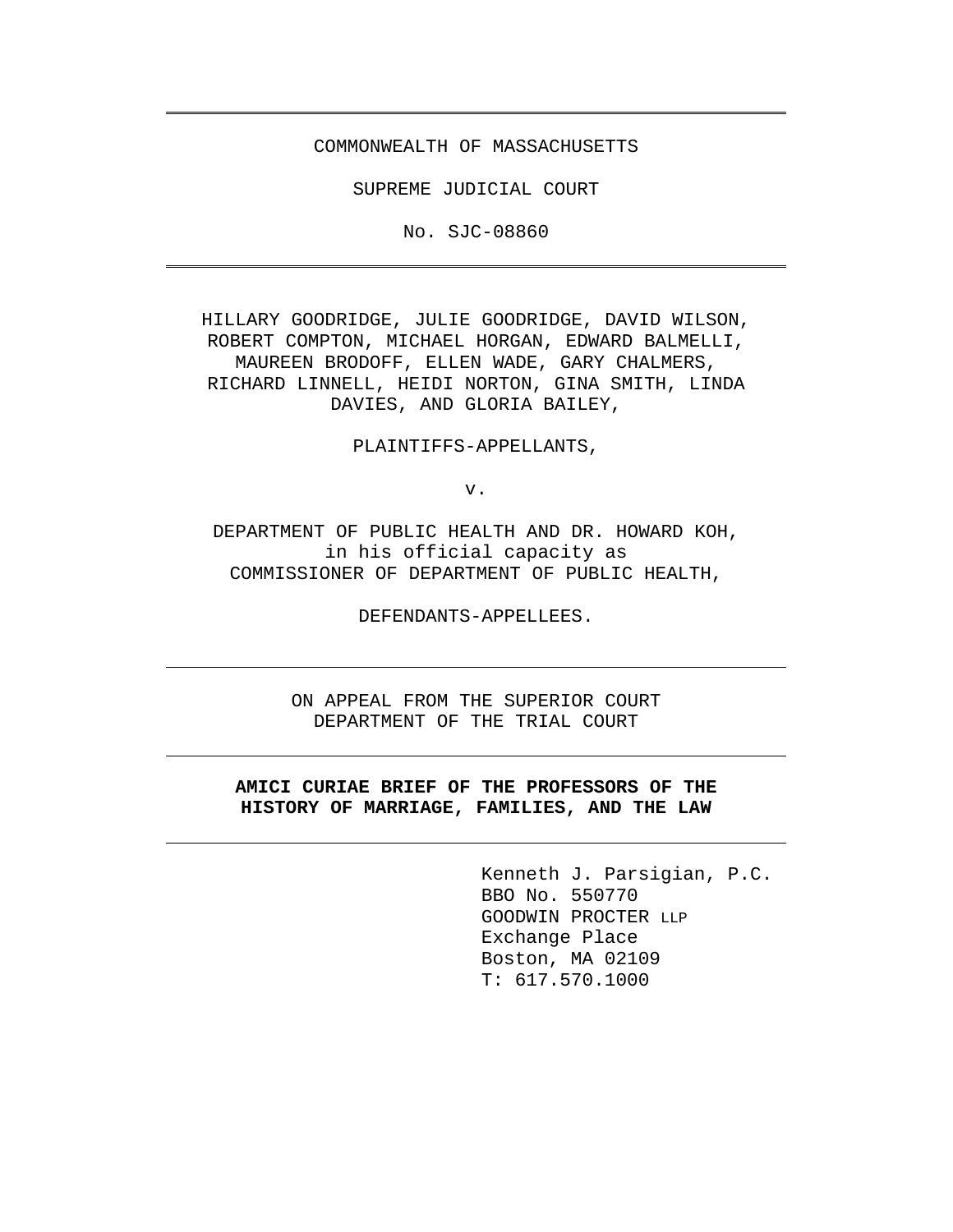# **TABLE OF CONTENTS**

| I.  | Statement of the Case and the Amici's                                                                                         |
|-----|-------------------------------------------------------------------------------------------------------------------------------|
| II. | Summary of Argument and Introduction  1                                                                                       |
|     | III. Marriage in Massachusetts has always been a<br>state-created civil institution.  3                                       |
| IV. | Between the 17th and 19th centuries, the<br>institution of marriage increasingly<br>recognized individuals' freedom to choose |
|     |                                                                                                                               |
|     | Coverture and the division of labor  5<br>Α.<br>The demise of coverture disabilities in<br>B.                                 |
|     | Massachusetts  12<br>The rise of contract  15<br>$C$ .                                                                        |
|     | Enforceability of promises to<br>1.                                                                                           |
|     | 2.<br>Contractual marriage  19<br>(a) Age restrictions  20<br>(b) Anti-miscegenation laws and                                 |
|     | their repeal  22<br>3.<br>Divorce: a remedy for breach of                                                                     |
|     | the marriage contract  28                                                                                                     |
| v.  | The 20th century brought about a gender-<br>neutral and equal status relationship in                                          |
|     | Massachusetts marriages.  30                                                                                                  |
|     | Marriage as status  32<br>Ά.                                                                                                  |
|     | В.                                                                                                                            |
|     | Sex and procreation  38<br>$\mathsf{C}$ .                                                                                     |
|     | The new choice: freedom to choose<br>D.                                                                                       |
|     | marriage in the 20th century  41                                                                                              |
|     | VI. The next logical step for Massachusetts<br>marriage law is to grant same-sex couples                                      |
|     | the right to marry.  45                                                                                                       |
|     |                                                                                                                               |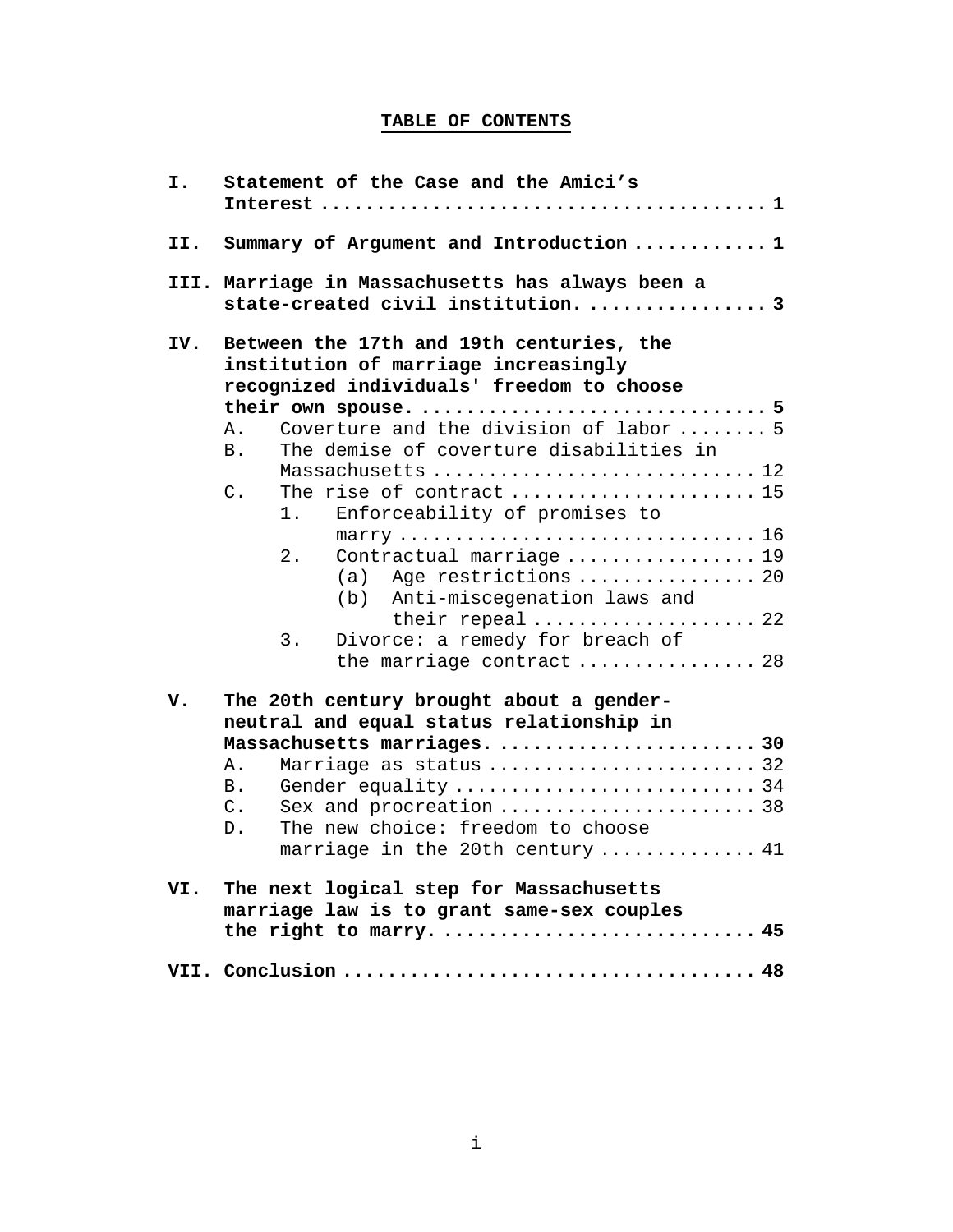# **TABLE OF AUTHORITIES**

## **State Cases**

| Adoption of Galen, 425 Mass. 201 (1997)  47                                      |
|----------------------------------------------------------------------------------|
| Adoption of Tammy, 416 Mass. 205 (1993)  46                                      |
| Ames v. Chew, 46 Mass. (5 Met.) 320 (1842)  9                                    |
| Bell v. Bell, 393 Mass. 20 (1984)  38                                            |
| Bradford v. Worcester, 184 Mass. 557 (1904)  14, 15                              |
| Burns v. Dockray, 156 Mass. 135 (18920  18                                       |
| Burtis v. Burtis, 161 Mass. 508 (1894)  15                                       |
| Collins v. Guggenheim, 417 Mass. 615 (1994)  33                                  |
| Commonwealth v. Balthazar, 366 Mass. 298 (1974)  46                              |
| Connors v. City of Boston, 430 Mass. 31 (1999)  47                               |
| Coolidge v. Neat, 129 Mass. 146 (1880)  18, 19                                   |
| DeBurgh v. DeBurgh, 250 P.2d 598 (Cal. 1952)  42, 43                             |
| Devanbagh v. Devanbagh, 5 Paige 554 (N.Y. Ch. 1836). 39                          |
| Feliciano v. Rosemar Silver Co., 401 Mass. 141 (1987).                           |
| Feneff v. N.Y. Cent. & Hudson River R.R. Co., 203                                |
| French v. McAnarney, 290 Mass. 544 (1935)  32                                    |
| Gay & Lesbian Advocates & Defenders v. Att'y General,<br>426 Mass. 132 (2002) 46 |
| Hanson v. Hanson, 287 Mass. 154 (1933)  38                                       |
| Jaquith v. Commonwealth, 331 Mass. 439 (1954)  46                                |
| Jordan Marsh Co. v. Hedtler, 238 Mass. 43 (1921)  35                             |
| Kelley v. N.Y., N.H. & Hartford R.R. Co., 168 Mass.                              |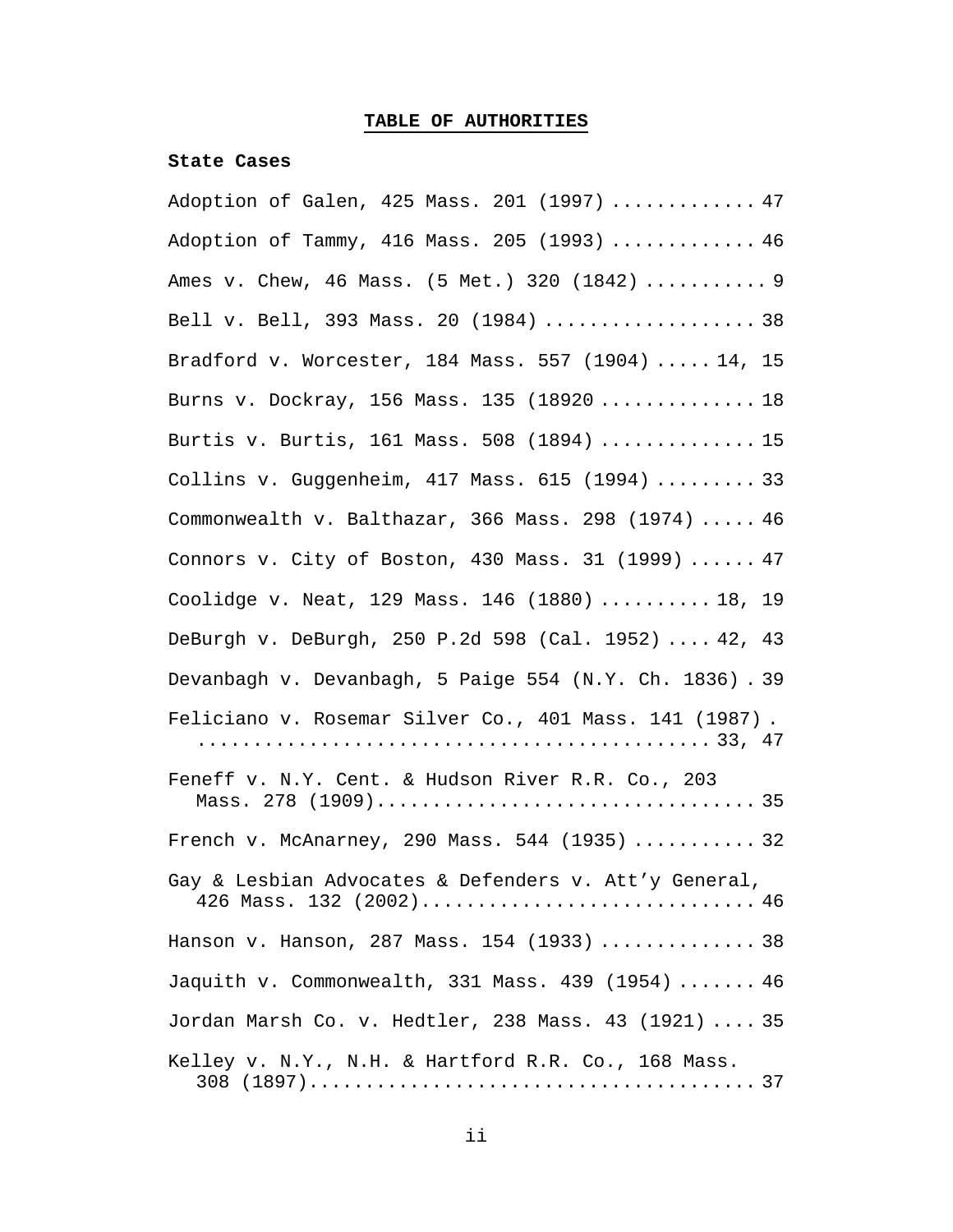Kirschbaum v. Kirschbaum, 111 A. 697 (N.J. Ch. 1920) .................................................. 40 Lewis v. Lewis, 370 Mass. 619 (1976) ............ passim Martin v. Otis, 233 Mass. 491 (1919) ................ 39 Nolin v. Pearson, 191 Mass. 283 (1906) .......... 15, 37 Osgood v. Osgood, 153 Mass. 38 (1891) ............... 15 Parton v. Hervey, 67 Mass. 119 (1854) ........... 21, 22 Peter v. Peter, 222 A.2d 511 (Pa. Super. Ct. 1966) .. 40 Potts v. Chapin, 133 Mass. 276 (1882) ............... 18 S\_\_\_\_\_\_\_\_ v. S\_\_\_\_\_\_\_\_\_\_., 192 Mass. 194 (1906) ....... 40 S. v. S., 29 A.2d 325 (Del. Sup. Ct. 1942) .......... 39 Schroter v. Schroter, 106 N.Y.S. 22 (1907) .......... 39 Silvia v. Silvia, 9 Mass. App. Ct. 339 (1980) ....... 35 Van Houten v Morse, 162 Mass. 414 (1894) ............ 17 Wendel v. Wendel, 52 N.Y.S. 72 (1898) ........... 39, 40 Wightman v. Coates, 15 Mass. 1 (1818) ........... 16, 17

### **State Statutes and Legislative History**

| Mass. Bay Prov. St. of 1695-6 (7 W. III.) c. 2, § 4 5                                  |
|----------------------------------------------------------------------------------------|
|                                                                                        |
|                                                                                        |
|                                                                                        |
| Mass. G.L. c. 208, § 1  44                                                             |
| 1969 Cal. Stat. 3312 (repealed 1994)  43                                               |
| Rep. By Joint Special Comm., House of Representatives,<br>March 6, 1840  19-20, 26, 27 |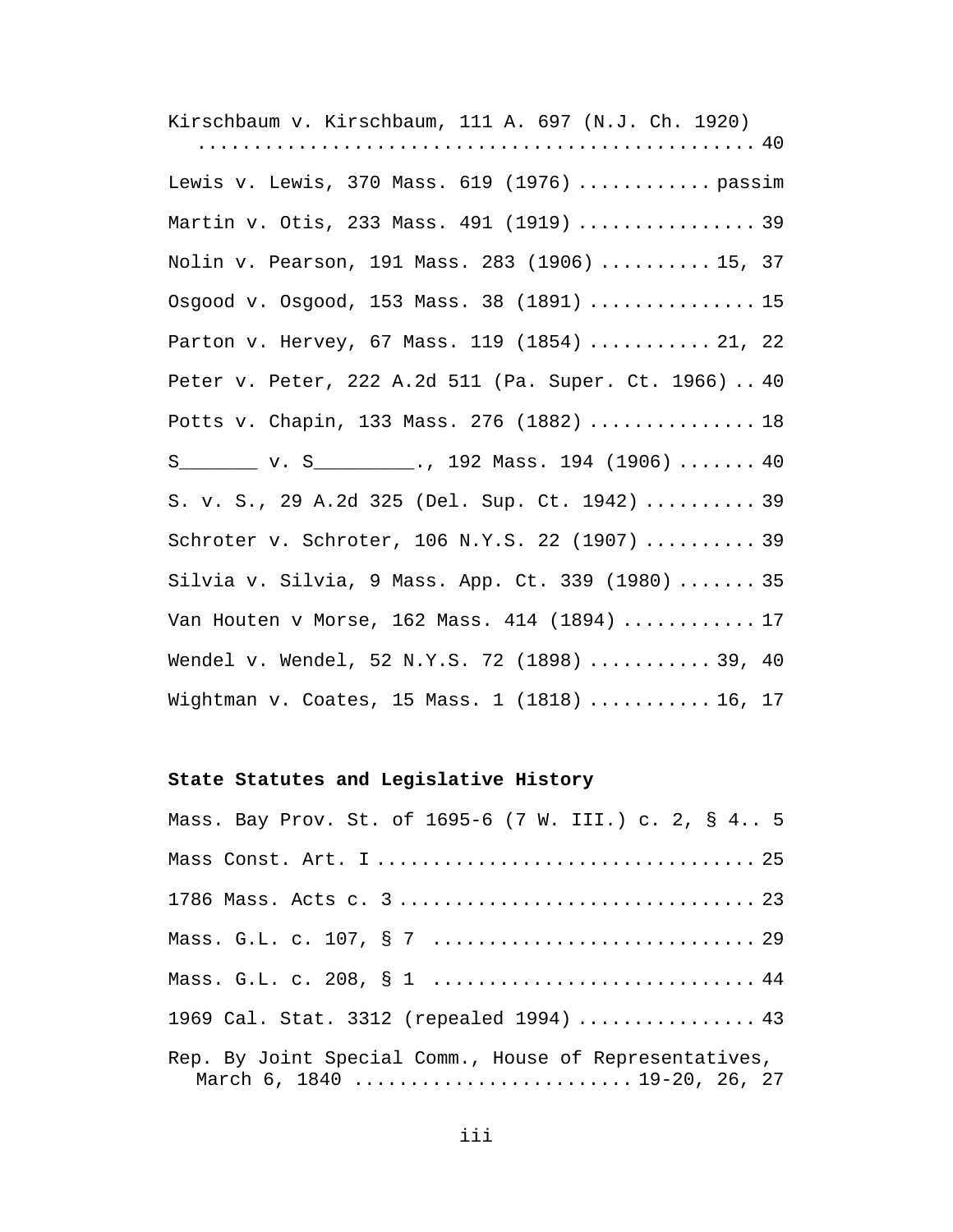Rep. By Special Comm., House of Representatives, Jan. 19, 1841.......................................... 23

Rep. of the Governor's Comm'n on the Family 1(1966) . 43

## **Other Authorities**

| Nancy F. Cott, Public Vows: A History of Marriage and                                                                                                         |  |
|---------------------------------------------------------------------------------------------------------------------------------------------------------------|--|
| James Herbie Difonzo, Customized Marriage, 75 Ind.<br>L.J. 875 (2000) 42, 43                                                                                  |  |
| Francis H. Fox, Discrimination and Antidiscrimination<br>in Massachusetts Law, $44$ B.U. L. Rev. 30 $(1964)$                                                  |  |
| E.J. Graff, What is Marriage For? The Strange Social<br>History of Our Most Intimate Institution (1999) 12                                                    |  |
| Michael Grossberg, Governing the Hearth: Law and<br>Family in Nineteenth-Century America (1985) passim                                                        |  |
| Hendrik Hartog, Man & Wife in America: A History                                                                                                              |  |
| Mary Ann Mason, From Father's Property to Children's<br>Rights: The History of Child Custody in the United                                                    |  |
| Kathleen M. O'Connor, Marital Property Reform in<br>Massachusetts: A Choice for the New Millennium, 34<br>New Eng. L. Rev. 261 (1999)10, 11                   |  |
| Glenda Riley, Divorce: An American Tradition (1991)  8                                                                                                        |  |
| Louis Ruchames, Race, Marriage, and Abolition in<br>Massachusetts, 40 J. Negro Hist. 250 (1955) 28                                                            |  |
| Robert M. Spector, The Quock Walker Cases (1781-83) -<br>Slavery, its Abolition, and Negro Citizenship in<br>Early Massachusetts, 53 J. Negro Hist. 12 (1968) |  |
| Hon. John C. Stevens III & Harvey Beit, Grounds for<br>Divorce, in 1 Massachusetts Family Law Manual (1996)                                                   |  |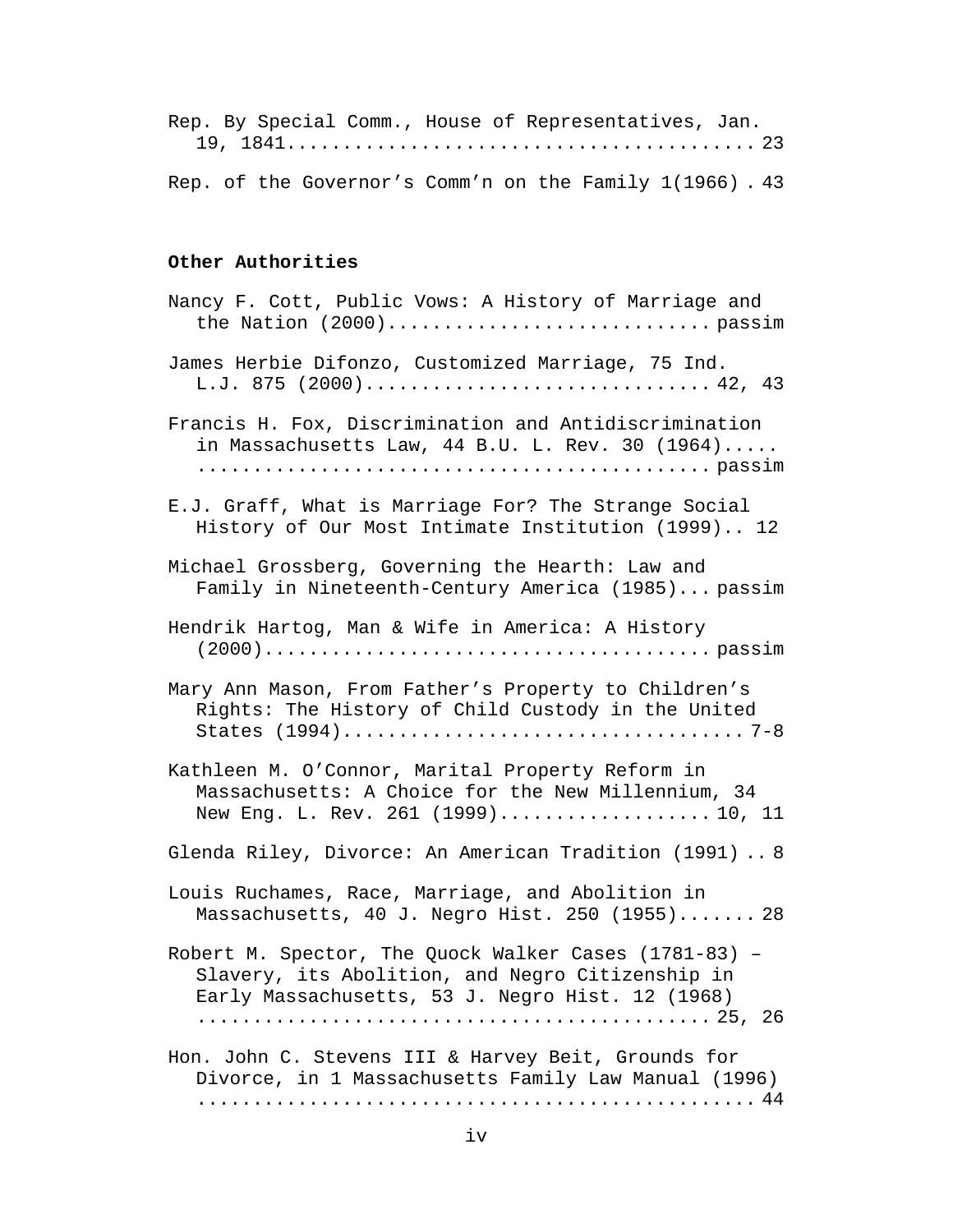### **I. Statement of the Case and the Amici's Interest**

We are history scholars specializing in the history of marriage, families, and the law at various universities around the United States; our names, institutional affiliations, and brief biographies are listed in an Appendix to this brief. We have written leading books and articles uncovering and analyzing the history of marriage and marriage law in the United States and in Massachusetts. This brief is submitted to assist the Court's deliberations by offering an analysis of the history of marriage law and practice in Massachusetts based on our scholarship.

We adopt the Statement of the Case and Statement of Facts in the brief of the Plaintiffs-Appellants.

#### **II. Summary of Argument and Introduction**

Throughout the history of Massachusetts, marriage has been in a state of change. In the 17th, 18th and 19th centuries, blacks were forbidden from marrying whites, and women lost their legal identity on their wedding day. Massachusetts courts and lawmakers remedied these injustices by reforming marriage laws, at times radically, to reflect contemporary views of racial and gender equality and fundamental fairness. That marriage remains a vital and relevant institution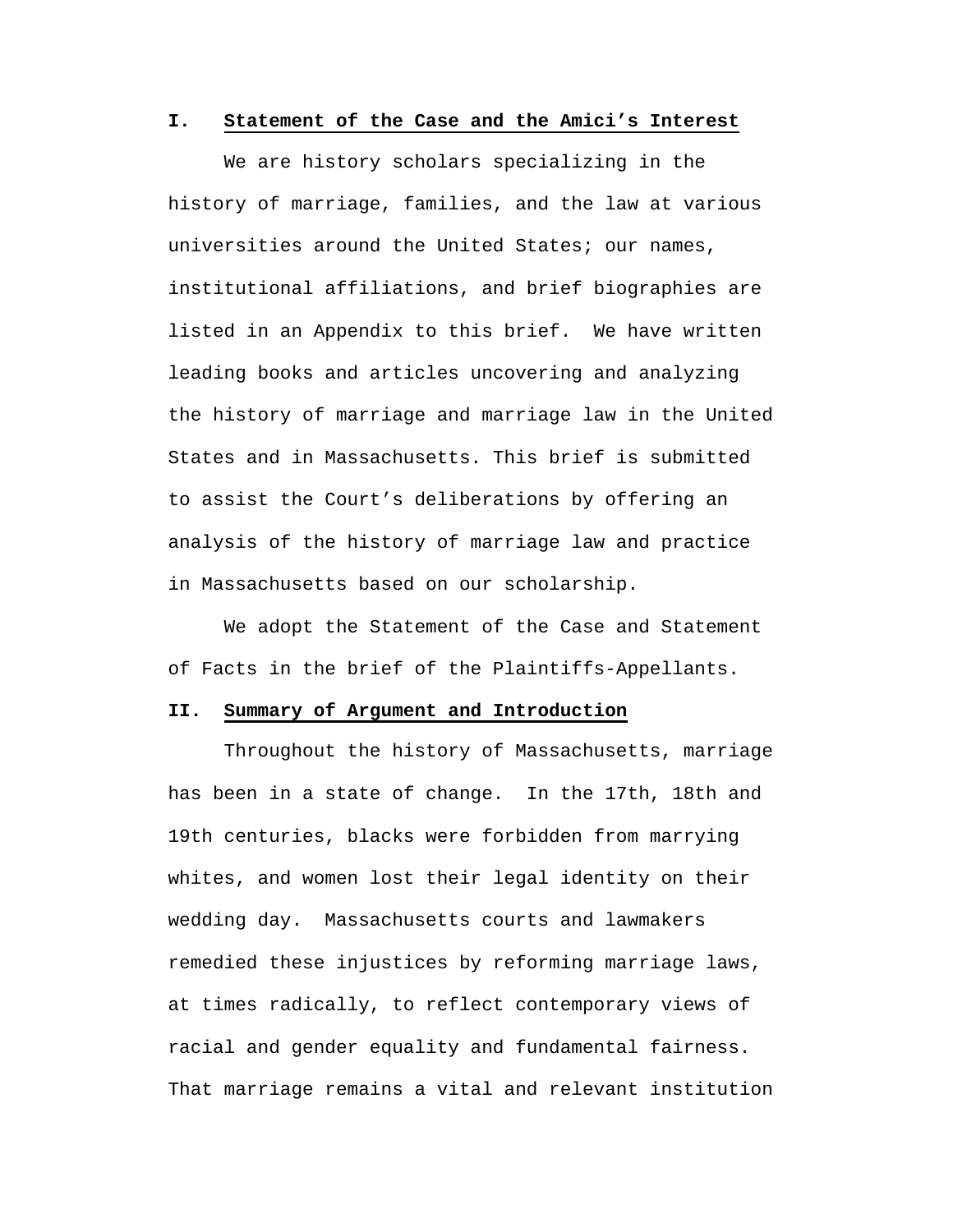is a tribute to the law's ability to accommodate changing values, not the rigid adherence to rules and practices of another time.

The Department of Public Health's refusal to grant marriage licenses to the gay and lesbian plaintiff couples here flouts this robust tradition. Massachusetts law today recognizes that gays and lesbians are capable of creating committed, long-term, intimate relationships, and of adopting or conceiving children, as four of the seven plaintiff couples have. Yet the Department arbitrarily withholds from such committed couples the right to marry and to give their families the benefits that marriage confers.

As Massachusetts courts and lawmakers ultimately concluded during the process of recognizing the full equality of African Americans, all citizens must have full marriage rights to be truly equal under the law. Allowing same-sex couples to participate as full citizens in the institution of marriage is no radical change. Rather, it represents the logical next step in this Court's long tradition of reforming marriage to fit the evolving nature of committed intimate relationships and the rights of the individuals in those relationships.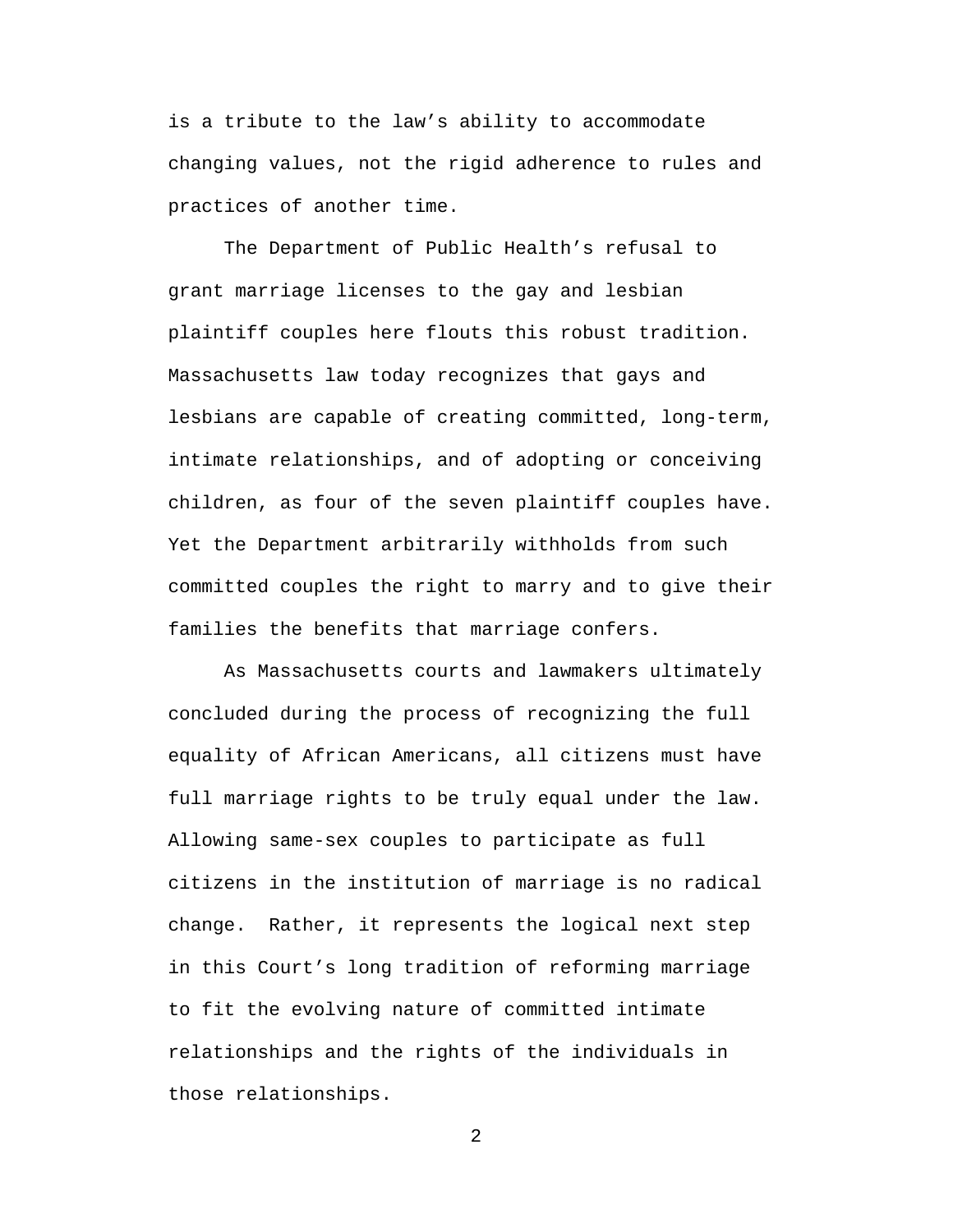## **III. Marriage in Massachusetts has always been a state-created civil institution.**

Marriage has always been a civil institution in Massachusetts, intended to promote public aims and governed entirely by civil, not religious, law. It has therefore been the job of the courts and the legislature to ensure that marriage continues to serve the public interest and reflect public values.

In Massachusetts, the institution of marriage has evolved from an English model that was influenced by both religious tradition and civil law. The early Christians developed an institution whose most essential elements were the free choice and consent of the parties to the marriage. See Nancy F. Cott, Public Vows: A History of Marriage and the Nation 11 (2000). The Catholic Church, during the medieval period, declared marriage a religious sacrament, and church-controlled governments developed ecclesiastical laws which they used to shape the lives of the populations they governed. See Michael Grossberg, Governing the Hearth: Law and Family in Nineteenth-Century America 65-66 (1985).

In post-Reformation England, the Church of England rejected the Catholic doctrine that marriage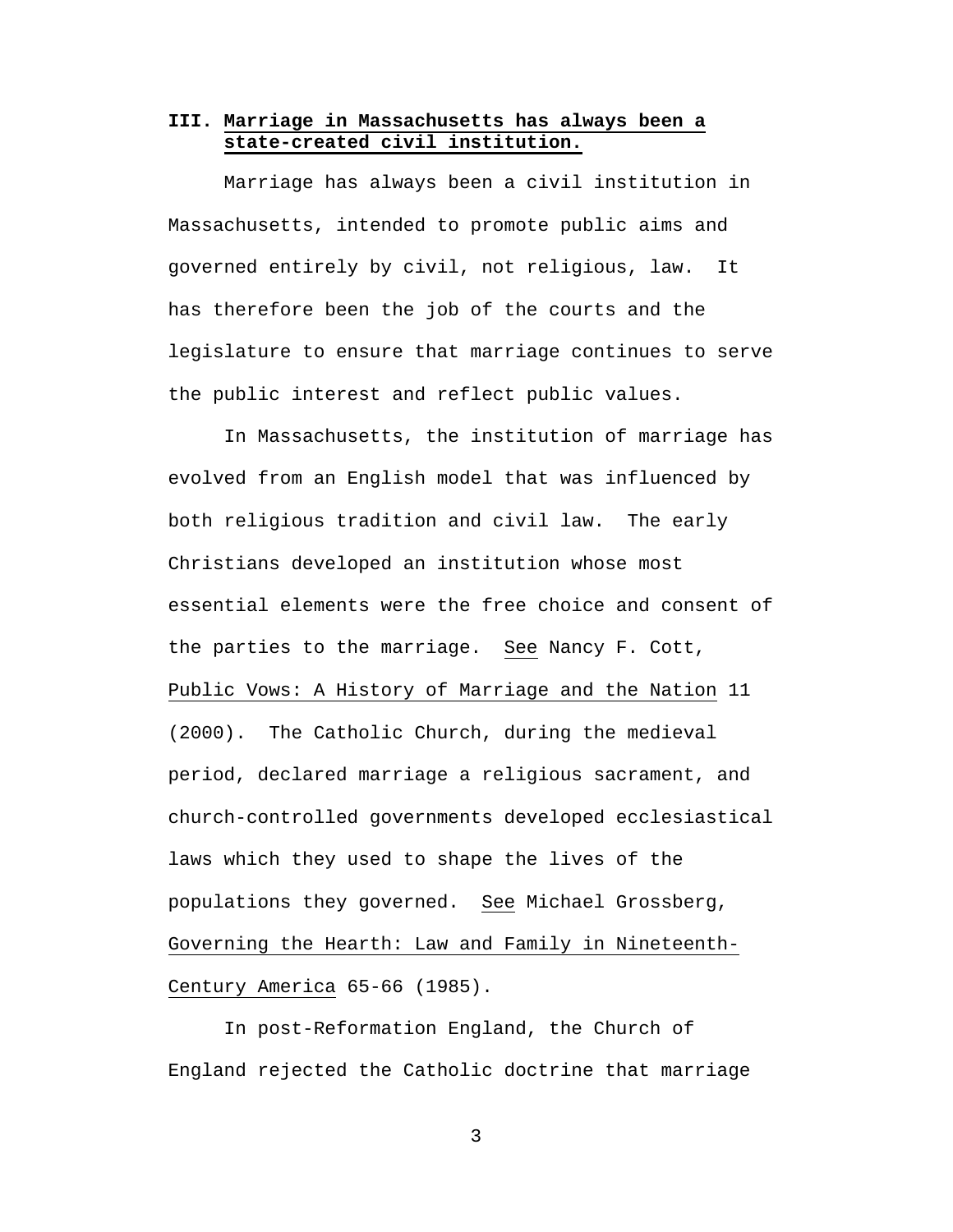was a religious sacrament; however, ecclesiastical courts continued to exercise control over marriage to promote "respectability and stability" and to discourage sexual promiscuity. See id. at 66. The government justified its control by emphasizing the positive law and contractual nature of the marriage relationship and de-emphasizing its natural law and religious roots. See id. Nevertheless, freedom and consent remained at the heart of the institution of marriage.

Massachusetts colonists plainly rejected the Church of England and the system of ecclesiastical laws. Freed from this tradition, they established marriage in the new colony as a purely civil institution, designed to promote the interests of the community as a whole. See Grossberg, supra, at 19; cf. Inhabitants of Milford v. Inhabitants of Worcester, 7 Mass. (7 Tyng) 48, 52 (1810) (affirming that marriage is "unquestionably" a civil contract). Having rejected the church's control over marriage, the colonists endowed civil magistrates with powers to perform marriage, and a religious ceremony was not required. See Grossberg, supra, at 67-68. While a couple could choose to have a minister solemnize their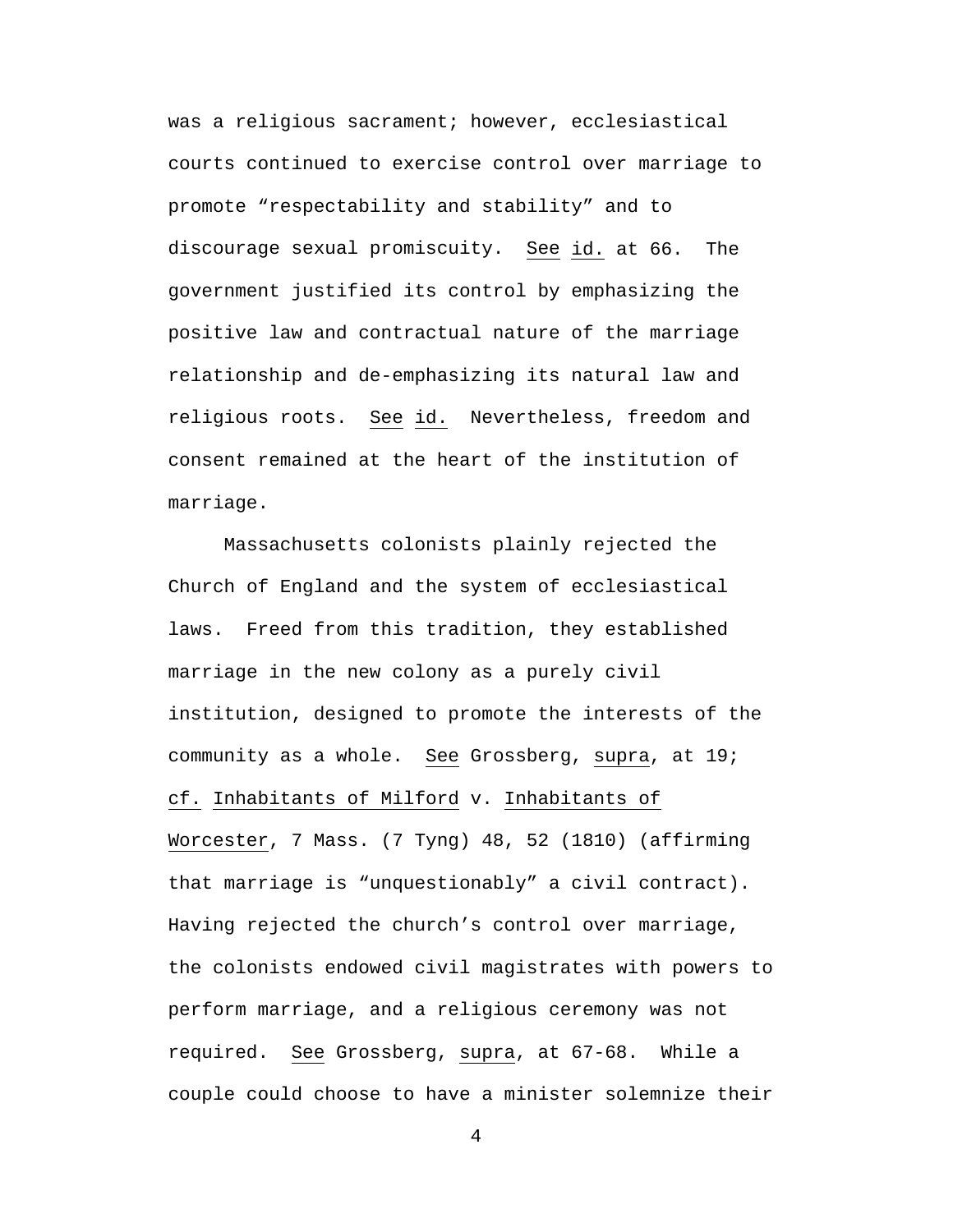marriage, the minister's authority to legally sanction the marriage was conferred solely by the civil government. Prov. St. of 1695-6 (7 W. III.) c. 2, § 4.

In early Federal times, as state governments began to exercise greater control over the population, Massachusetts continued to treat marriage as a statecreated, civil contract, subject to government control. The government used that influence to promote various social policies, including social stability, fraud prevention, the protection of property rights, and curtailment of promiscuity. In the following centuries, Massachusetts courts and the legislature played defining roles in shaping and reshaping the institution of marriage. In effecting change, the courts and legislature have not been beholden to religious interests, but rather have advanced broader societal goals grounded in freedom and equality.

# **IV. Between the 17th and 19th centuries, the institution of marriage increasingly recognized individuals' freedom to choose their own spouse.**

## **A. Coverture and the division of labor**

Before 1845, Massachusetts marriage law recognized the legal fiction that married couples were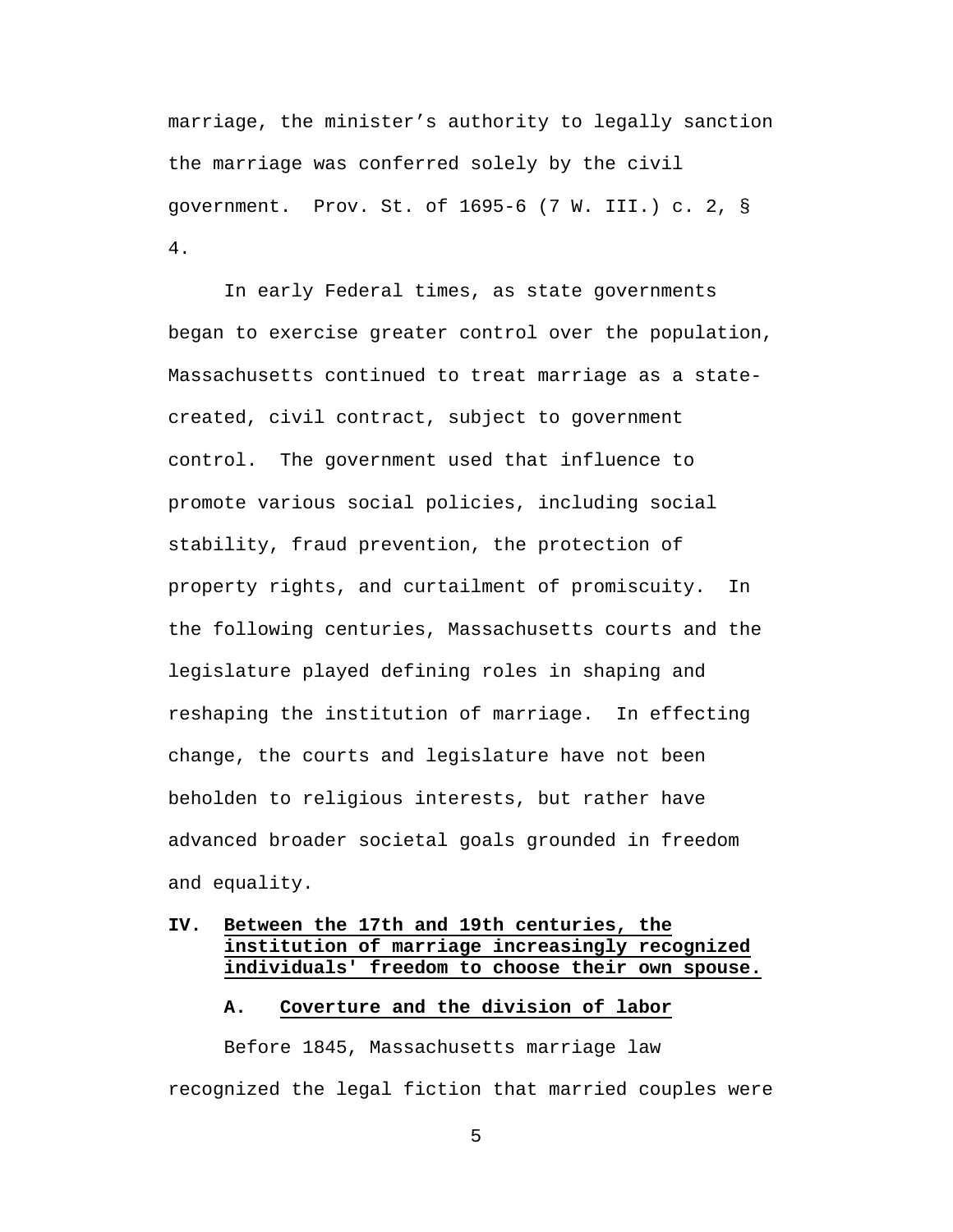a single legal person, with the husband serving as the legal representative of that unit. Cf. Hendrik Hartog, Man & Wife in America: A History 106 (2000) (describing American marriage law at the turn of the 19th century). For much of the colonial and early Federal period, this legal regime reflected society's view of marriage as a unit naturally headed by the male. With women increasingly earning their own incomes and making their own voices heard throughout the 1800s, the notion that the state should interact with married women only through their husbands appeared to clash with the realities of the developing society. To preserve the vitality and relevance of marriage, the courts and legislature did not entrench the old rules of a wife's submission to her husband, but altered those rules radically to take account of spouses' actual relationships with each other and society.

The colonial family was a "little commonwealth" whose members were bound together by a well-defined set of reciprocal duties and the shared aims of domestic tranquility and economic self-sufficiency. Grossberg, supra, at 5 (quoting John Demos, A Little Commonwealth x (1970)). As the most basic unit of the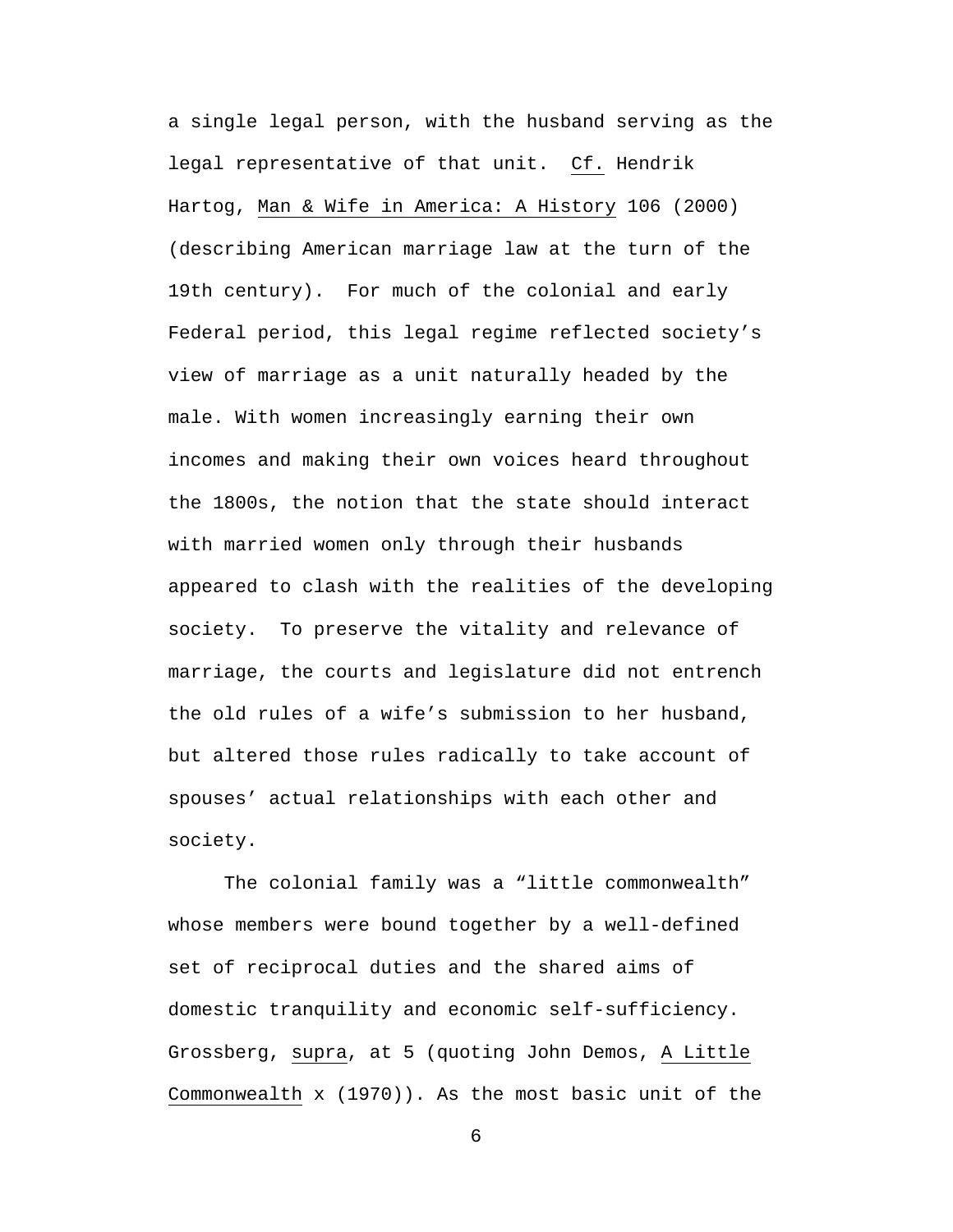social order, the family both reflected and determined the well-being of the community at large.

The community therefore took a deep and abiding interest in family life, and intervened both formally and informally in the activities of the family by monitoring children's behavior, adults' fulfillment of their parental roles, and spouses' adherence to their marriage vows. See Grossberg, supra, at 4. Magistrates, neighbors and other community members exerted a strong normative effect on the composition of the family and the roles assigned to each member. The husband was, by legal entitlement and informal social code, the "governor" of the colonial household. Id. at 5. The community "charged [the husband] with the duty of maintaining a well-governed home and sustained his authority by granting him control of its inhabitants as well as of family property and other resources." Id.; see also Hartog, supra, at 136-37. The wife and children, in turn, were dependents within the husband's domain, responsible for maintaining the home and helping in the fields and the workshop. See Mary Ann Mason, From Father's Property to Children's Rights: The History of Child Custody in the United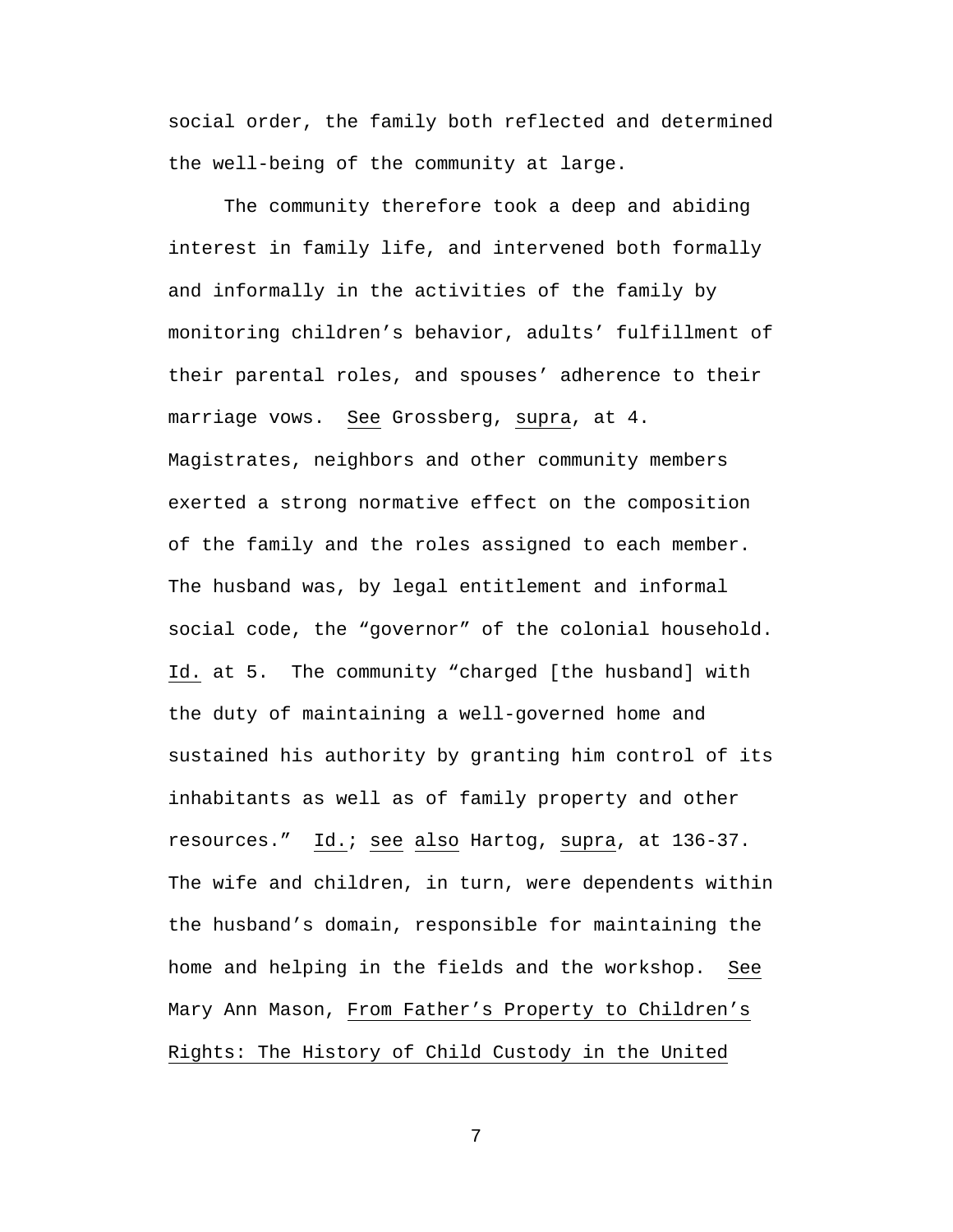States 6-13 (1994) (discussing colonial fathers' rights and responsibilities).

As would be expected in a society emphasizing the economic viability of the family, romantic love was not considered an essential element of colonial marriage. "Most Puritans believed that love developed after marriage rather than as a prerequisite to it. If love failed to grow, couples were expected to stay together, bonded by their cooperation as economic partners and parents." Glenda Riley, Divorce: An American Tradition 16 (1991).

Although the modern notion of companionate marriage, with its emphasis on affective bonds between family members, was firmly entrenched in the United States by the latter half of the 19th century, see Grossberg, supra at 9, early-American law preferred to rely on legal interdependency – not affection - as the basis for stable relationships. It advanced this aim by imposing an intricate set of reciprocal rights and duties premised on the husband's primacy. These duties were embedded in the law through the common law doctrine of "coverture," which codified the community's view of marriage as a patriarchal relationship.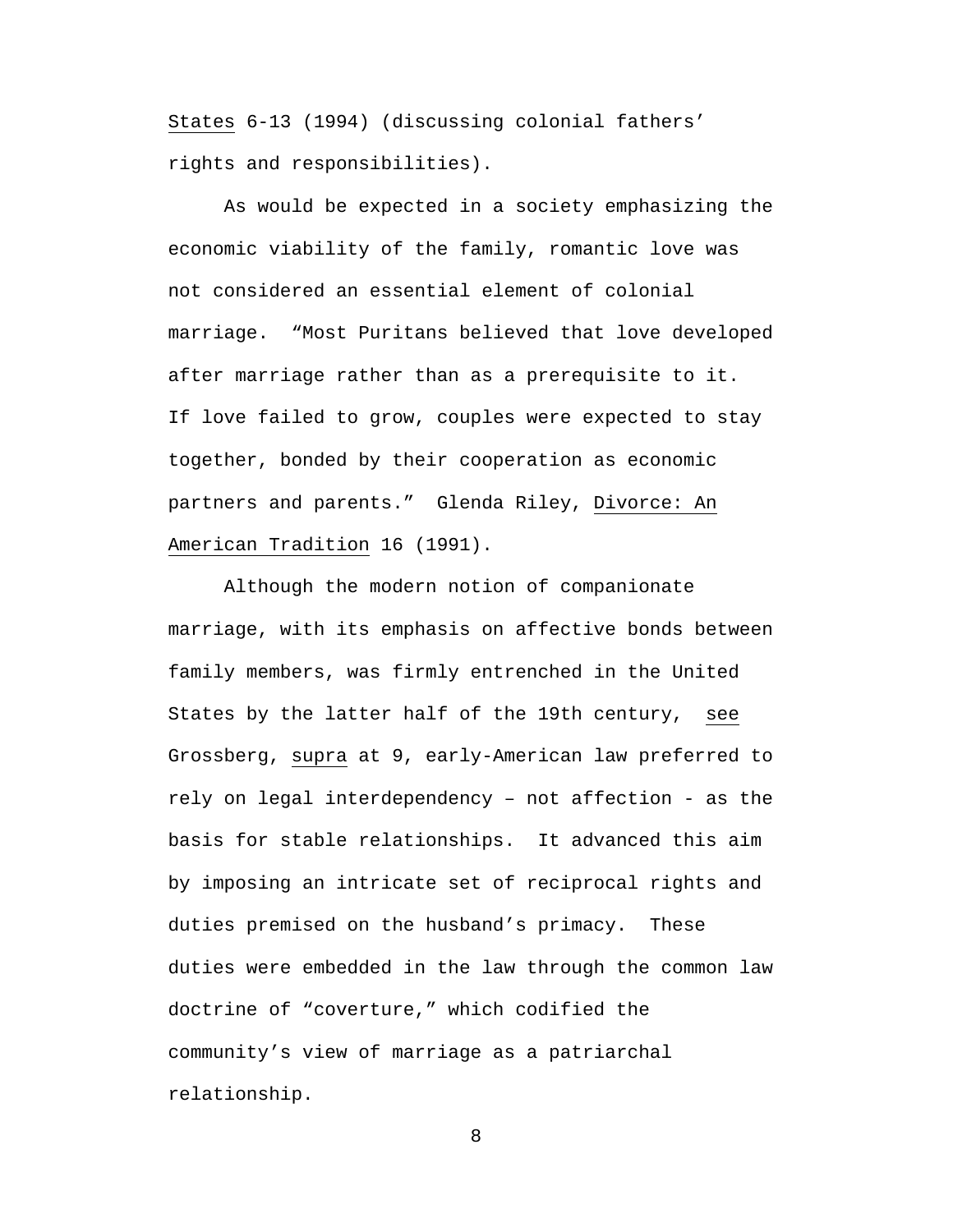Under the coverture regime, a woman entering into marriage witnessed a sudden, unalterable change in her rights as a citizen. See Cott, supra, at 11. Most notably, her personal and real property, whether acquired before or after the marriage, immediately became the property of her husband. See, e.g., Commonwealth v. Manley, 29 Mass (12 Pick.) 173, 175 (1831) ("[A]ll personal property of the wife which comes into the possession of the husband during coverture, becomes absolutely his, may be disposed of by him, is liable for his debts, and goes to his executor or administrator."); Clapp v. Stoughton, 27 Mass. (10 Pick.) 463, 469 (1830) ("By the marriage the husband becomes the absolute owner of all the wife's personal property, and acquires a full and perfect title to the rents and profits of her real estate during the coverture."); see also Hartog, supra, at 115. Moreover, property bought by the wife through her own earnings became the absolute property of the husband, even if the husband had abandoned her, was living in adultery, or was in jail. See, e.g., Gerry v. Gerry, 77 Mass. (11 Gray) 381 (1858); Casey v. Wiggin, 74 Mass. (8 Gray) 231 (1857); Ames v. Chew, 46 Mass. (5 Met.) 320 (1842); Russell v. Brooks, 24 Mass.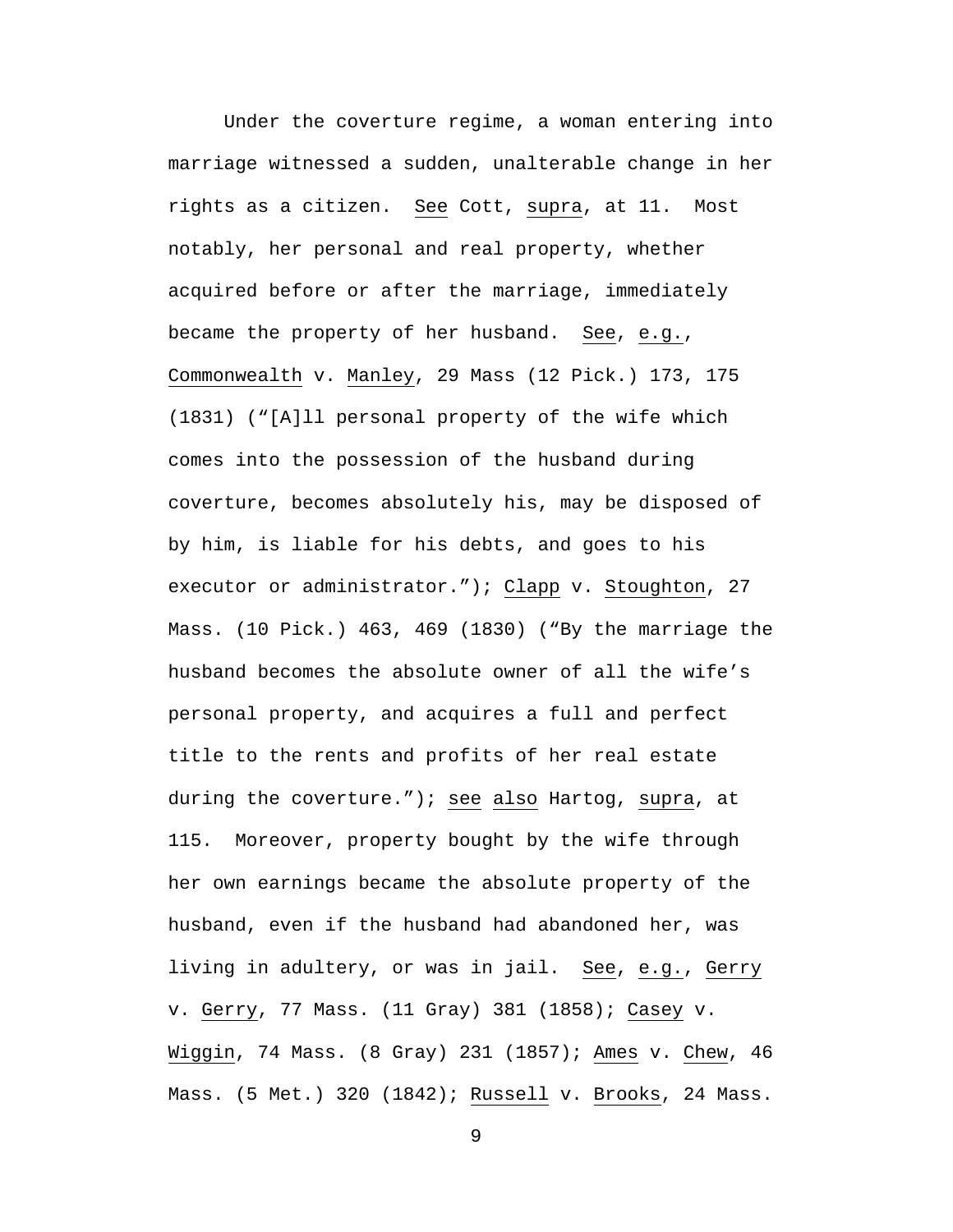(7 Pick.) 65 (1828); see also Hartog, supra, at 115- 16.

Finally, the law of coverture entrenched the husband's role as the sole public representative of the marital unit by denying married women the right to enter into a contract or to sue or be sued individually. See Lewis v. Lewis, 370 Mass. 619, 621 (1976); Bartlett v. Cowles, 81 Mass. (15 Gray) 445, 446 (1860); see also Hartog, supra, at 143.

In exchange for this mandatory transfer of rights upon marriage, "the wife was promised material support and protection for life." Kathleen M. O'Connor, Marital Property Reform in Massachusetts: A Choice for the New Millennium, 34 New Eng. L. Rev. 261, 273 (1999). The law therefore disabled the married woman from undertaking activities as an independent economic actor but imposed a duty upon her husband to oversee the total operations of the family as an economic unit. See Hartog, supra, at 99-101.

With its roots in an agrarian society in which land was the primary source of wealth, coverture "reflected the need of the propertied class to control the disposition" of land and keep "estates intact while under the control of a single male." O'Connor,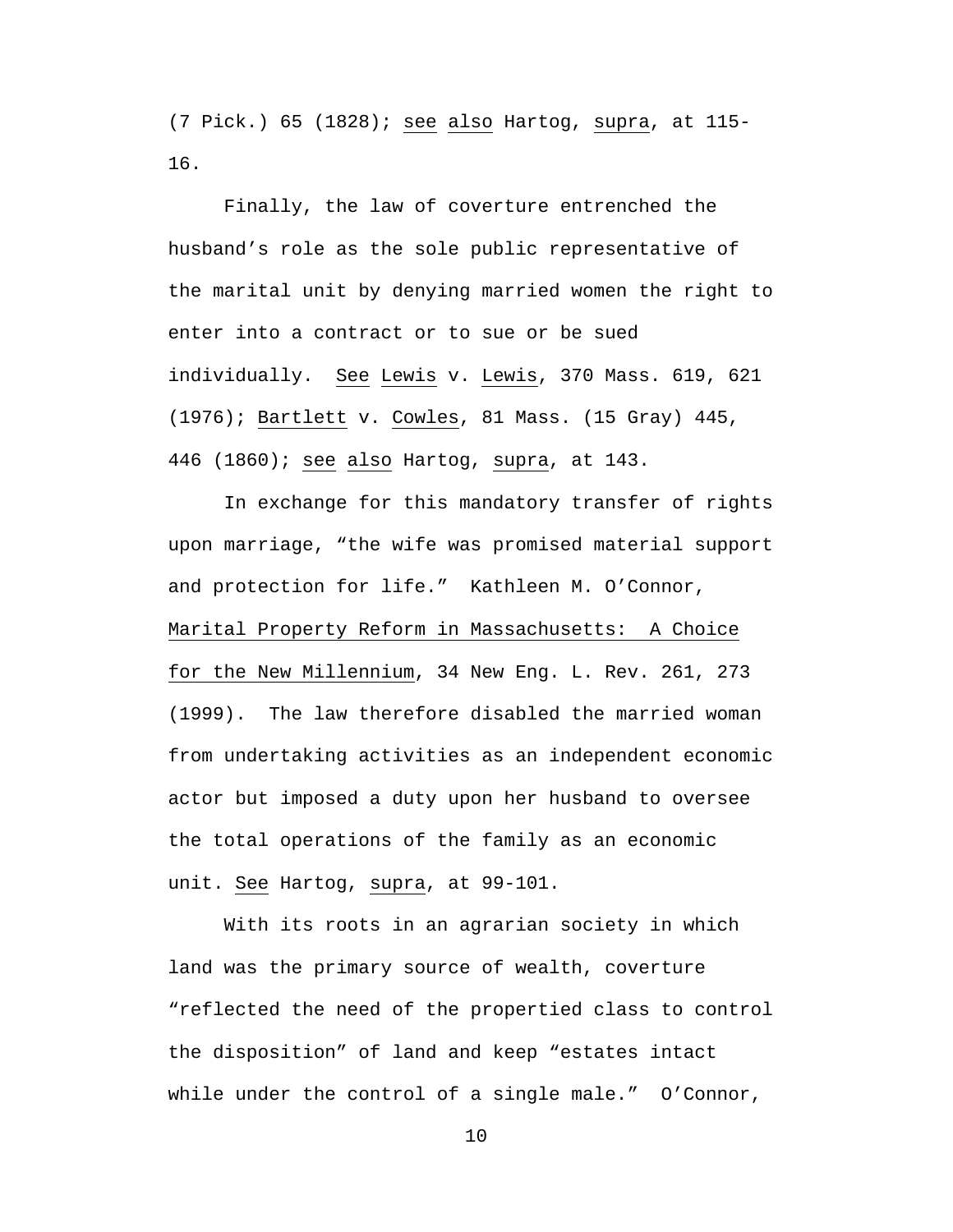supra, at 273. Coverture mirrored – and promoted – the gender-based division of labor that characterized marriage in pre-industrial Massachusetts. While the husband generally represented the family in public dealings, including commercial and legal activities, the wife was consigned to the subordinate economic role, performing domestic chores, raising children and otherwise assisting the husband with his economic activities.

As repugnant as the coverture system seems to modern sensibilities, it was largely uncontroversial during colonial times – a perfect reflection of society's view of marriage. It was deemed necessary because "women would run amok if they could own their own property. [If women owned property, it] 'would lead to perpetual discord,' [causing] the 'breakdown of . . . the love of home, the purity of husband and wife, and the union of one family." Id. at 274 (quoting Margaret Valentine Turano, Jane Austen, Charlotte Bronte, and the Marital Property Law, 21 Harv. Women's L.J. 179, 185 (1998)). Indeed, when feminists began arguing for greater rights in marriage in the 19th century, their opponents went one step further, arguing that removing the husband from his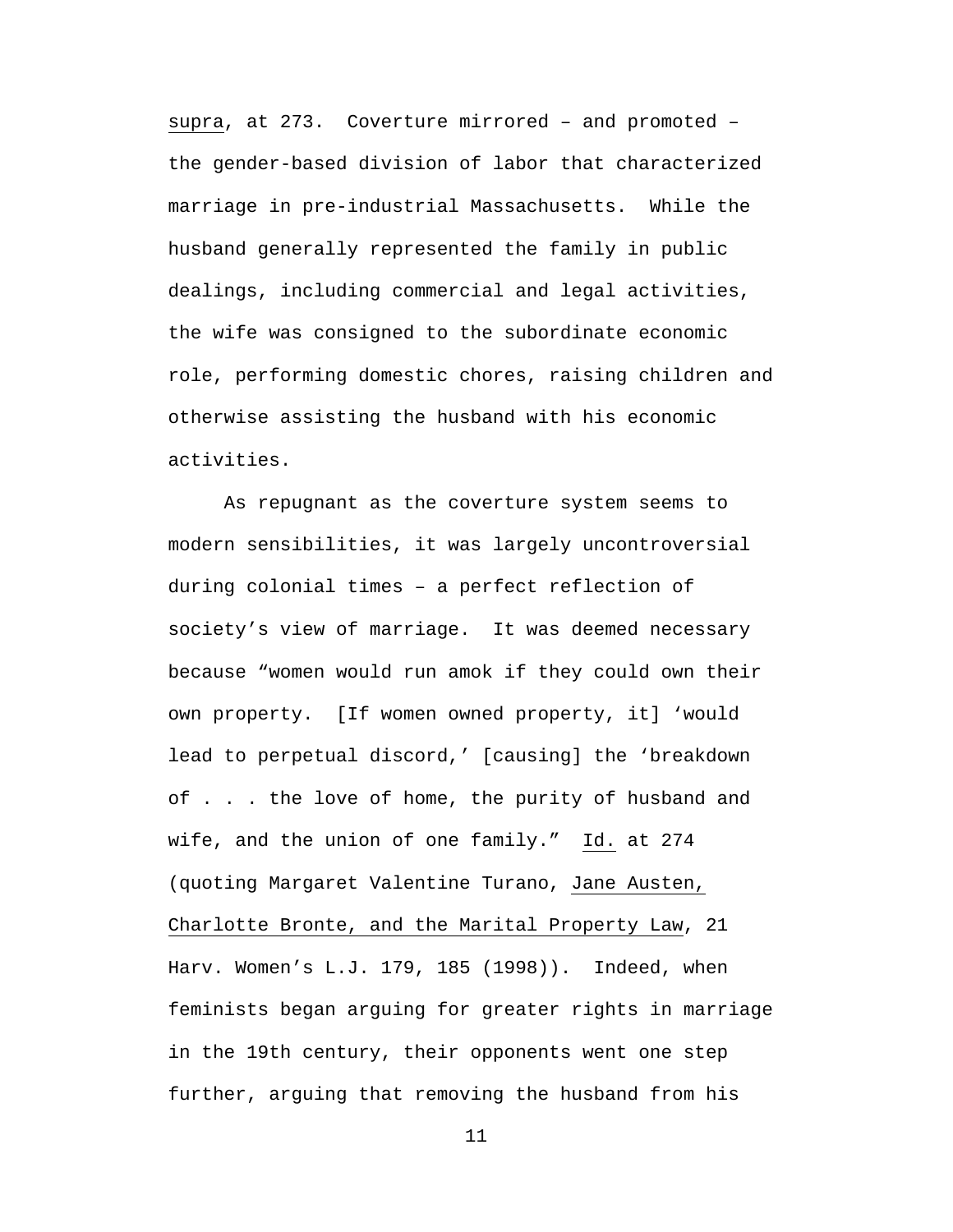role as the "ultimate locus of power within the home" would lead to domestic chaos and the destruction of the nation. Grossberg, supra, at 282; see also E.J. Graff, What is Marriage For? The Strange Social History of Our Most Intimate Institution 30-32 (1999). History would prove both predictions wrong.

# **B. The demise of coverture disabilities in Massachusetts**

By the mid-19th century, the ancient doctrine of coverture, which codified the notion of the primacy of the husband in marriage, no longer reflected the reality of marriage roles in a rapidly industrializing society. Where the orderly control and transfer of real property was the foundation of an agrarian society, work was the backbone of industrial Massachusetts. With exploding demand for laborers in the mills of Lawrence, Lowell and Springfield, women joined the work force in ever greater numbers. And the change in their status in society demanded a change in their status in marriage as well.

This feminization of the workforce in Massachusetts cities highlighted the inequities of coverture, as women workers saw their earnings slip, as an operation of law, into the pockets of their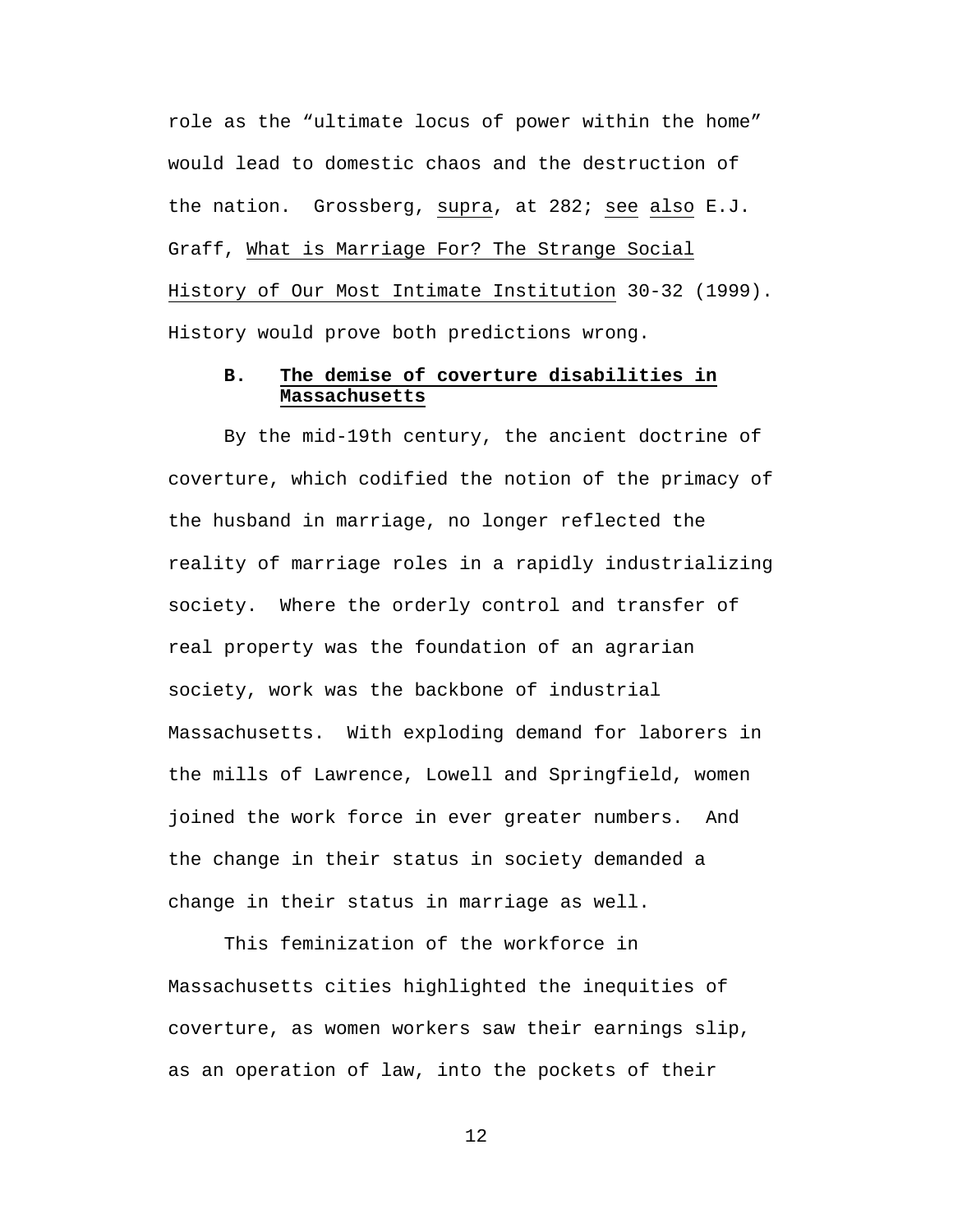husbands, even where the husbands were not supporting the family. See Casey v. Wiggin, 74 Mass. (8 Gray) 231 (1857) (holding that a husband in jail was entitled to the money held by his wife); Russell v. Brooks, 24 Mass (7 Pick.) 65 (1828) (holding that the creditors of a husband were entitled to the money received by his wife from her separate earnings despite the fact that the husband was living in adultery). At the same time, women began taking collective action in the political sphere, and succeeded in putting "their objections to the power disparity between husbands and wives . . . on the national agenda." Cott, supra, at 67-68; see also Hartog, supra, at 117.

Women's new prominence in the workplace and the political domain made an impression on the Massachusetts legislature. In 1845, the legislature passed the Married Women's Property Act, which had the effect of "recogniz[ing] and invigorat[ing] the legal identity of married women" by permitting them to own real and personal property, to enter into contracts, and to sue or be sued. Lewis v. Lewis, 370 Mass. 619, 622 (1976). The Act was an important first step, but it did not eliminate coverture or equalize women's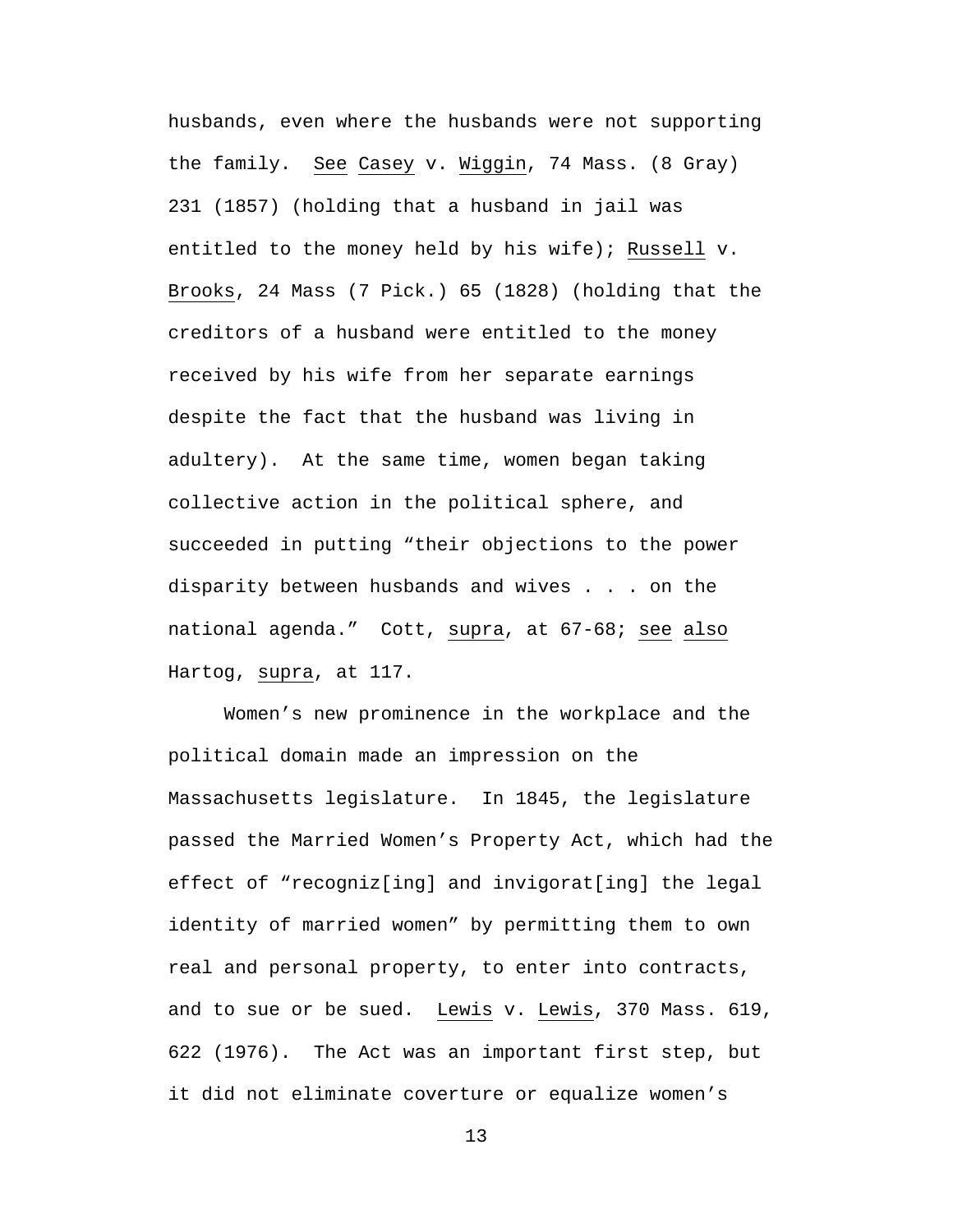status in marriage. That was left largely to the courts, which saved marriage from obsolescence by interpreting and applying statutes and the common law to fit the changing nature of the relationship.

In Bradford v. Worcester, 184 Mass. 557 (1904), for example, the Court refused to abide the injustice that would follow from applying a remaining vestige of coverture, the principle that a wife's legal residence was determined by her husband's abode. In that case, after the husband abandoned the wife, the wife sought a "pauper settlement" from the city of Worcester. The city of Worcester denied the wife a settlement by claiming that under the common law the husband and wife are one, and therefore the wife was a resident of the city in which the husband was domiciled.

The Court altered the legal rules of marriage to fit the practical realities faced by the plaintiff. It rejected the city's coverture-based argument because the notion that husband and wife are one "d[id] not in truth reflect [the wife's] domestic situation." Id. at 561. The Court also observed that other courts had already rejected this legal fiction where it would produce a "harsh injustice," such as in divorce proceedings and suits for support and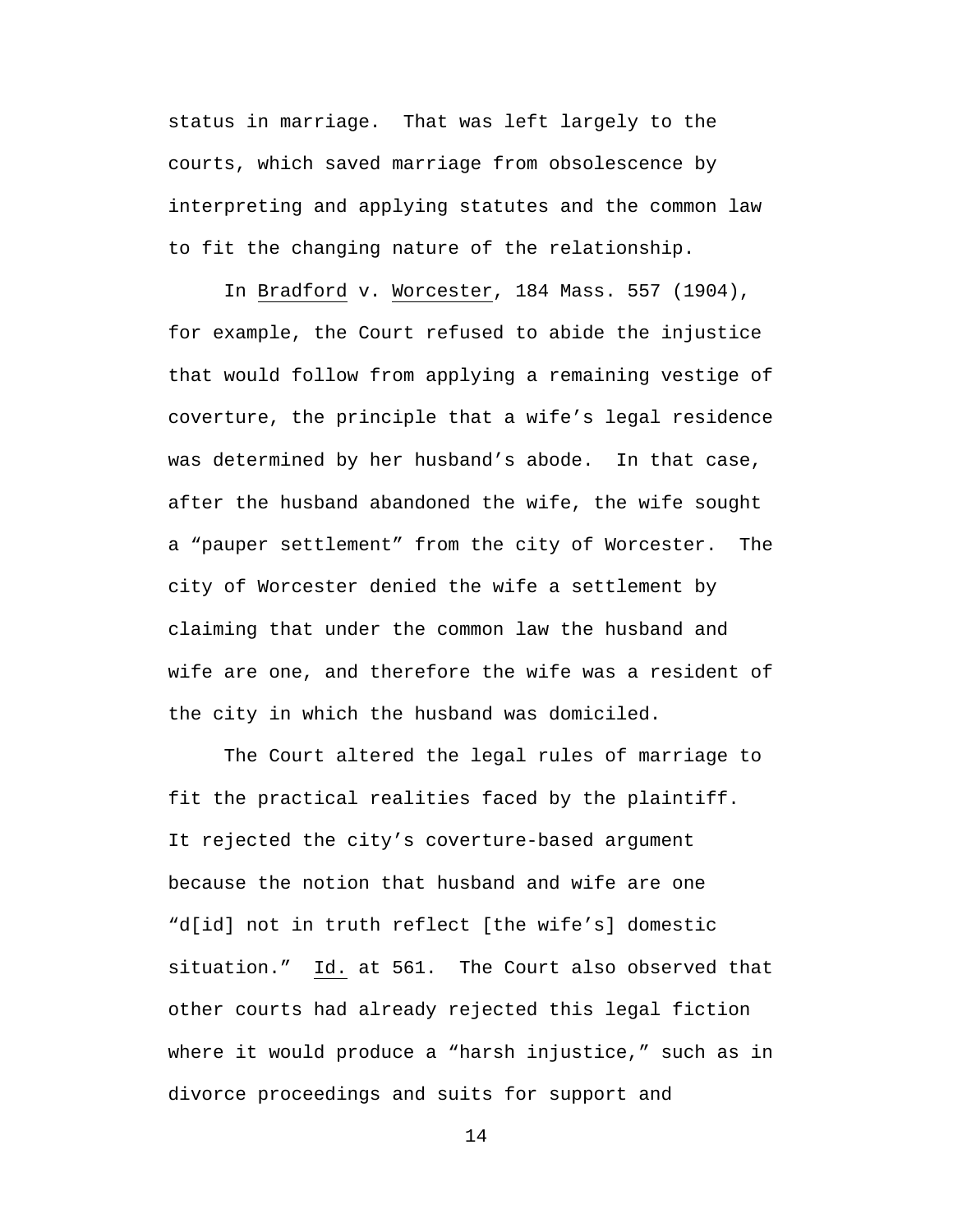maintenance. Id. (citing Osgood v. Osgood, 153 Mass. 38, 39 (1891)and Burtis v. Burtis, 161 Mass. 508 (1894)).

Massachusetts courts also attacked vestiges of coverture by modifying common law doctrines that hinged on traditional notions of the marital unit. In Lewis v. Lewis, 370 Mass. 619 (1976), for example, a wife brought a civil action for personal injuries against her husband. The husband defended on the ground that the common law immunized him from suits brought by his wife. After "examin[ing] the reasons offered in support of the common law immunity doctrine and, whatever their vitality in the social context of generations past," the Court concluded that they were "inadequate today to support a general rule of interspousal tort immunity." Id. at 629; see also Nolin v. Pearson, 191 Mass. 283, 290 (1906) (If a married woman has "suffered an injury intentionally inflicted, followed by damage, she ought not to be remediless unless relief is refused by reason of an absolute legal prohibition, which we do not find.").

## **C. The rise of contract**

As coverture fell out of sync with the realities of life in industrializing Massachusetts in the late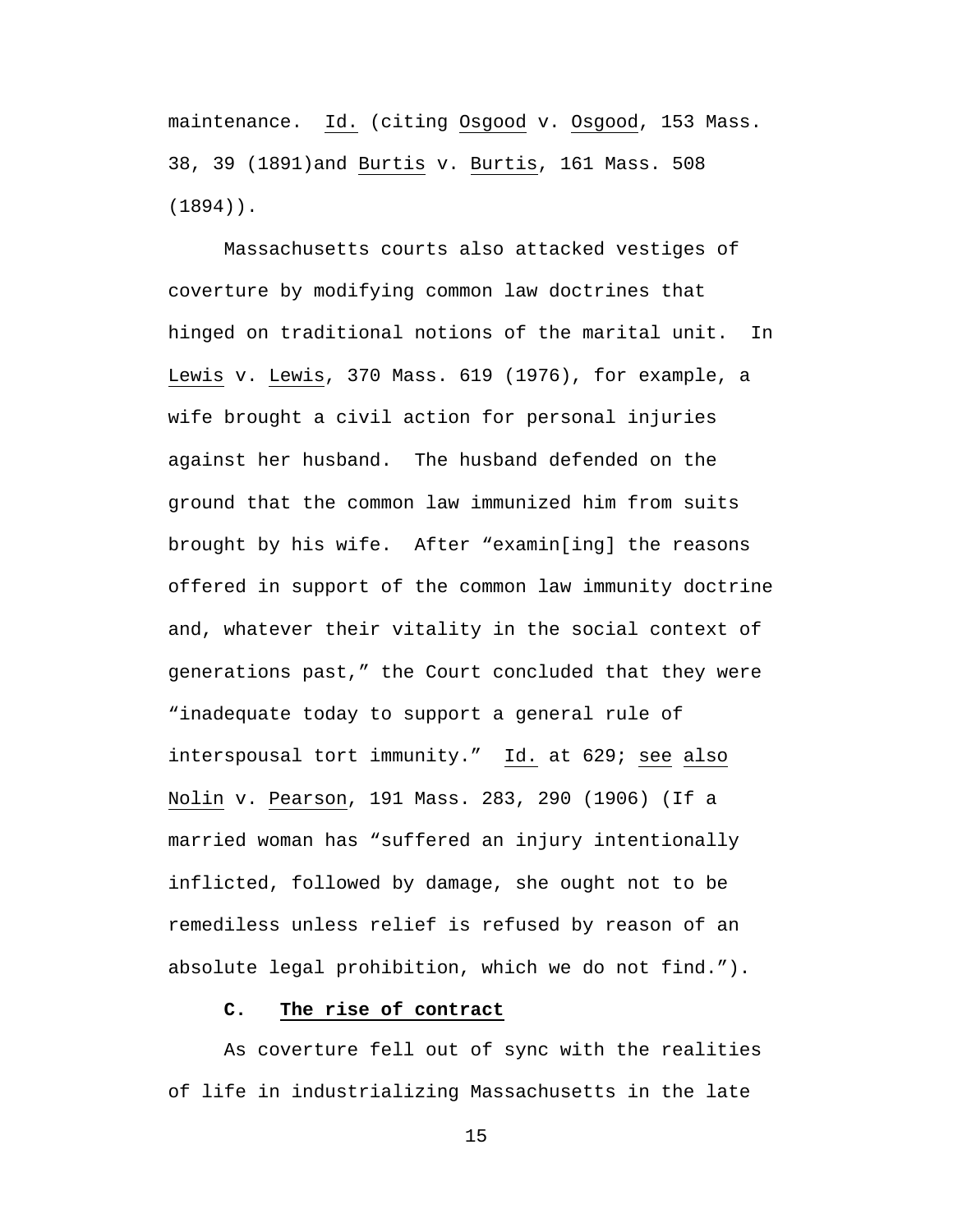18th and early 19th centuries, a more modern conception of marriage took hold among citizens and lawmakers. Powerfully influenced by the ascendant principles of the free market, courts aggressively promoted a vision of marriage as a transaction comparable to others in the marketplace. See Grossberg, supra, at 19-20. This heightened emphasis on individuals' free choice in marriage served not only to weaken community involvement in marital choices, but also to wash away certain age- and racebased legislative restrictions on the freedom to marry.

### **1. Enforceability of promises to marry**

Massachusetts courts took an important step towards promoting the contractual view of marriage by allowing plaintiffs to recover where suitors promised to marry and later reneged. In Wightman v. Coates, 15 Mass. 1 (1818), the Court issued the leading American decision addressing actions for the breach of promises to marry. See Grossberg, supra, at 35-39. In that case, a young woman sued her suitor for breaching his promise to marry her. The plaintiff relied on the defendant's conduct and letters he had written to support her claim that "a mutual engagement subsisted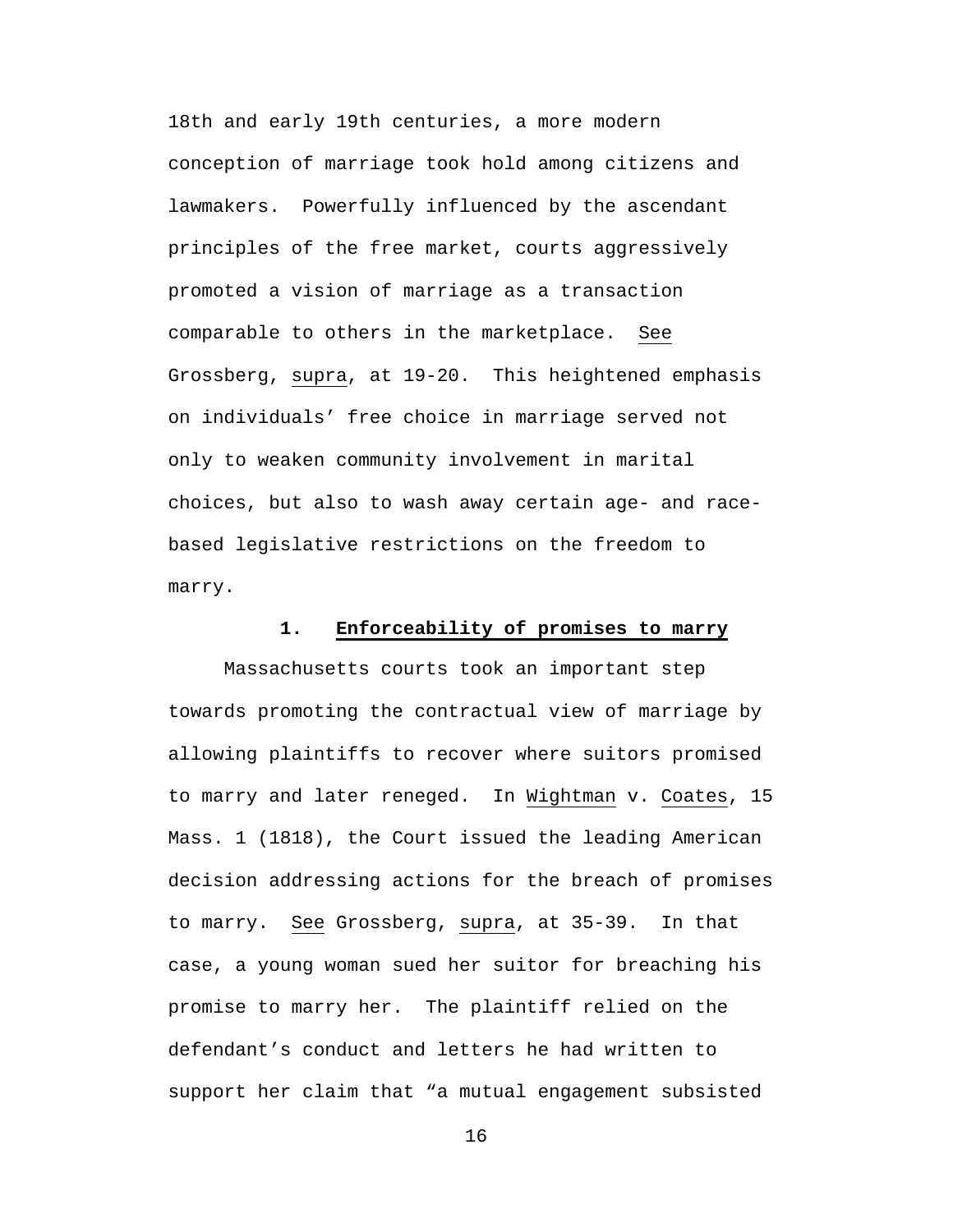between the parties." Id*.* at 5. After the trial, a jury awarded the plaintiff damages. The defendant appealed, attacking the cause of action and contending that circumstantial evidence of the parties' relationship was insufficient proof of their engagement. The Court rejected both arguments, thereby recognizing the cause of action and dispensing with any requirement that plaintiffs prove "express promise[s]" to marry. Id*.*

Following Wightman, spurned parties tended to look to the courts for recourse rather than to their families and their communities. See Grossberg, supra, at 39. Instead of the informal community sanctions that traditionally governed courtship, an intricate body of case law developed in which Massachusetts courts promoted a view of marriage modeled largely upon commercial law.

Van Houten v. Morse, 162 Mass. 414 (1894), demonstrates the Court's reliance on commercial law in defining the scope of the breach of promise action. In that case, a woman sued a man for breach of promise. Alleging that his fiancée had fraudulently concealed information about her racial background and her marital history, the defendant argued that this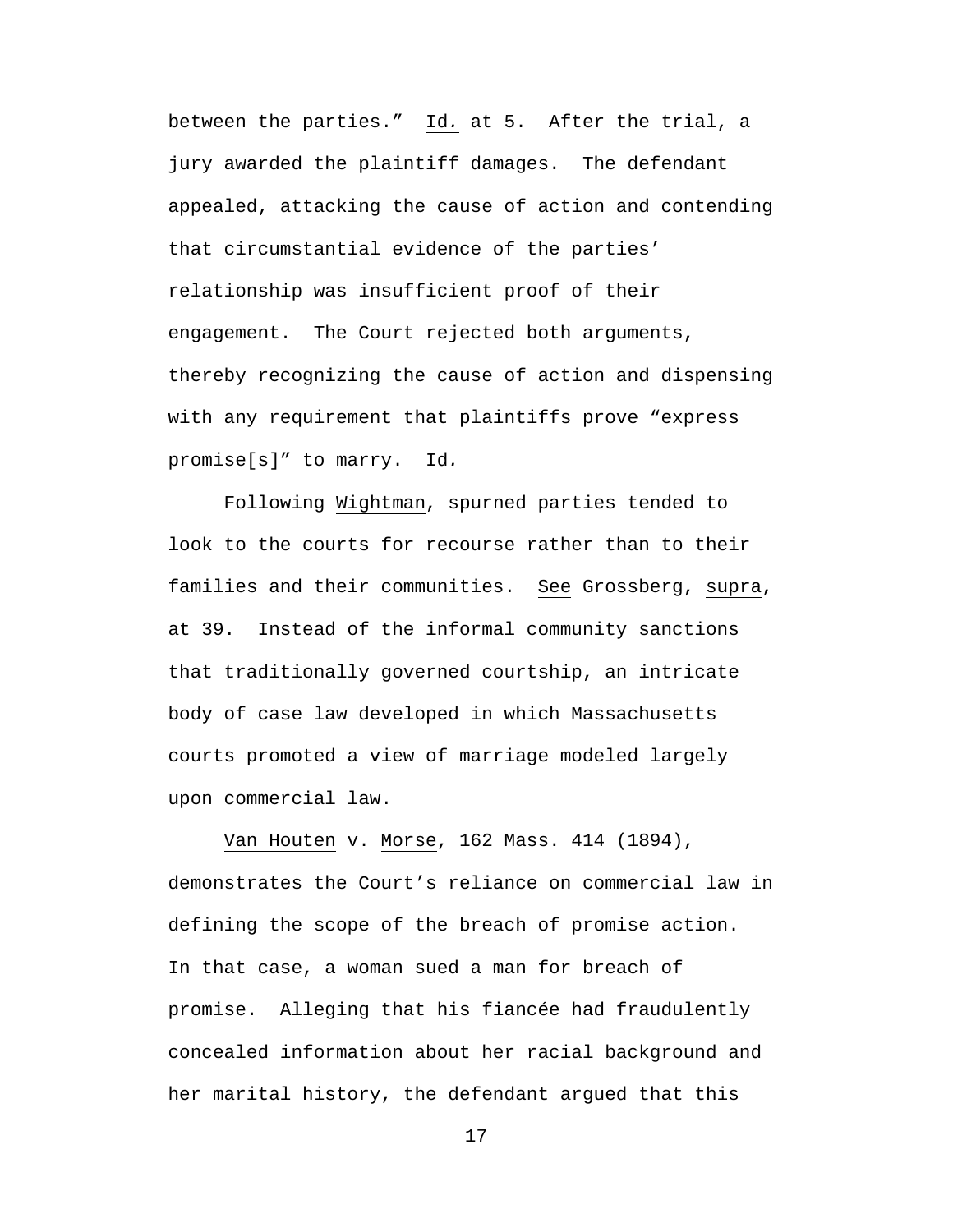concealment released him from any duties arising under the contract.

To determine the scope of the plaintiff's premarital disclosure duties, the Court looked to Potts v. Chapin, 133 Mass. 276 (1882), and Burns v. Dockray, 156 Mass. 135 (1892), cases dealing with disclosure in the land transactions and banking contexts. Relying on these cases, the Court set forth a general rule that applied to both commerce and courtship: if the plaintiff described her background in factually accurate but incomplete terms, her failure to remedy the resulting misimpression could constitute fraudulent inducement.

The Court routinely applied contract doctrine to marriage promises without giving special consideration to the substantive differences underlying commercial and intimate relationships. In Coolidge v. Neat, 129 Mass. 146 (1880), for example, the prospective groom sought to escape his promise to marry the plaintiff on the ground that "the proposed marriage would not tend to the happiness of both parties." Id*.* at 150. Reasoning that "[t]his proposition is equivalent to saying that the defendant has the right to recede from the contract, if he should be disinclined to fulfill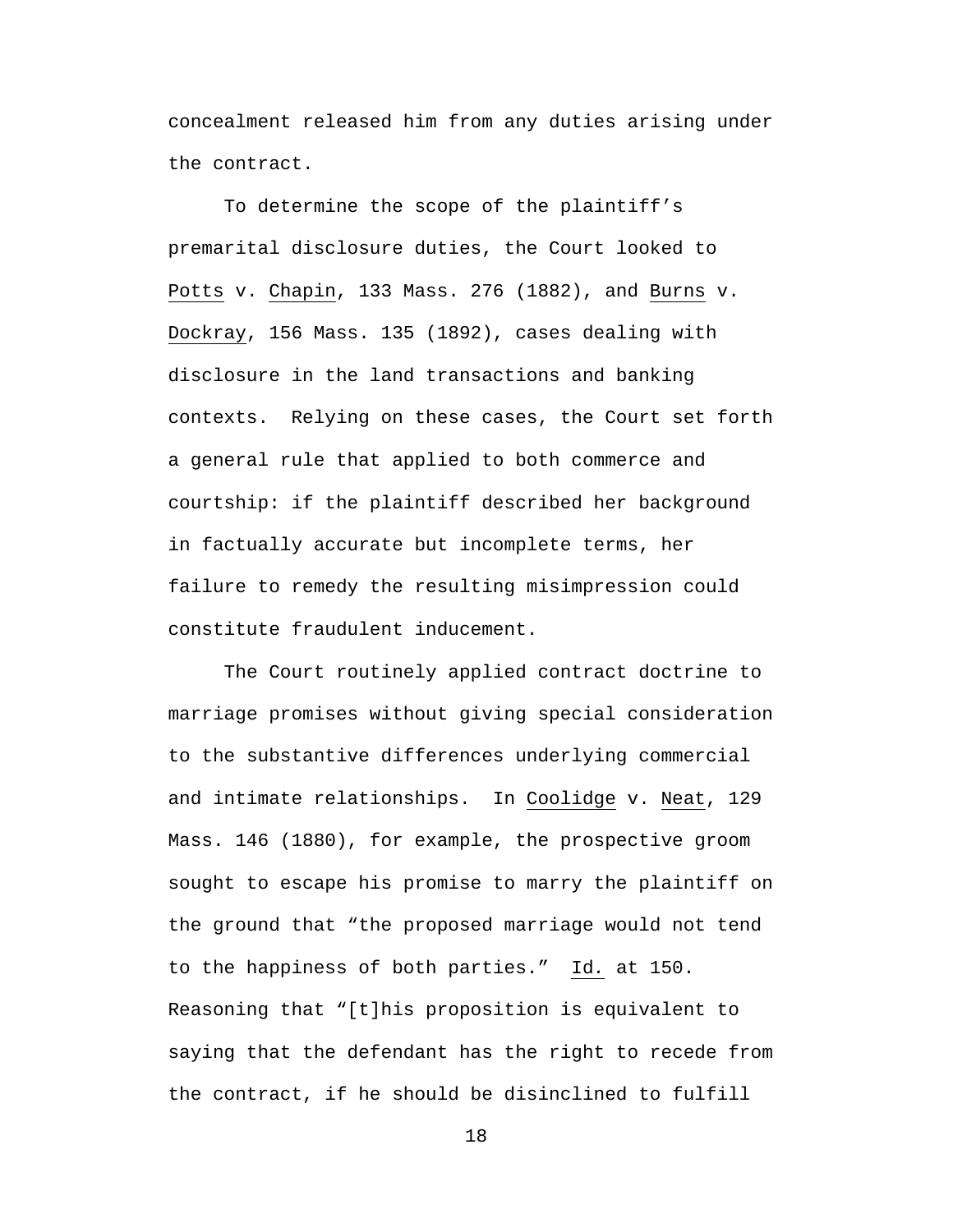it," the Court rejected this argument. Id*.* Thus, even though the action might lead to ill-considered marriages, the promise to marry was not terminable at will under Massachusetts law. Courtship therefore proceeded along the model of the marketplace; individuals were unencumbered by family loyalties or community preferences in making their choices, but reconsideration of their commitments had financial consequences.

#### **2. Contractual marriage**

Massachusetts courts' enforcement of promises made during courtship reflected the broader principle underlying contract law: where individuals, of their own free will, consent to bind themselves to a promise, the court serves the public good by holding those individuals to their promises. This focus on individual consent contrasted starkly with colonial times, when the family and the community figured prominently in individuals' choice of spouses. $<sup>1</sup>$ </sup>

 $\overline{a}$ 

<sup>1</sup> Early colonial law protected the family's and the community's right to dictate marital choices. A Massachusetts Bay statute provided, for example, that anyone "endeavor[ing], directly or indirectly, to draw away the affection of any maid in this jurisdiction, under promise of marriage, before he hath obtained liberty and allowance from her parents, or governors, or, in absence of such, from the nearest magistrate," shall be punishable by fine and imprisonment. See Rep. by Joint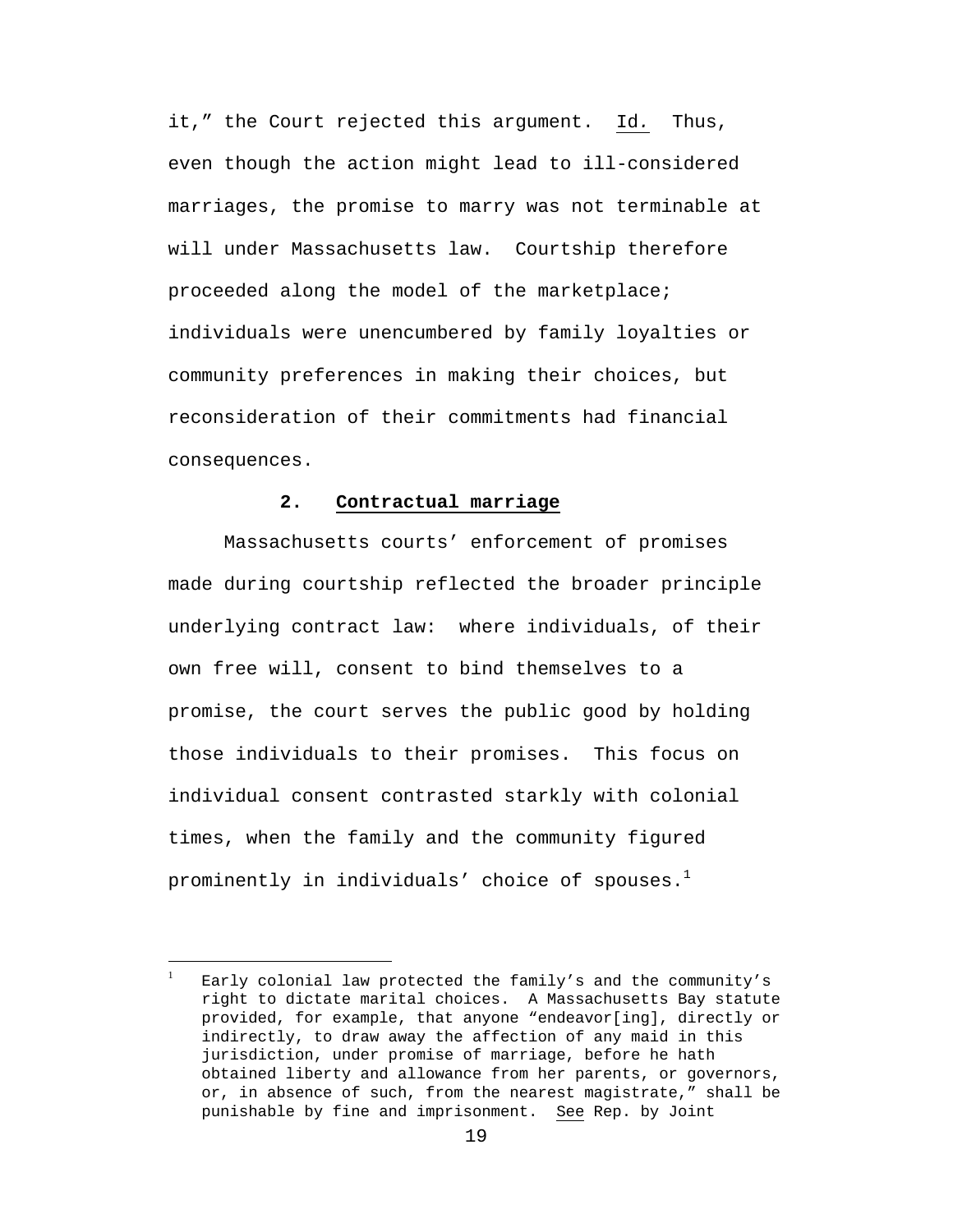As an extension of the contract principle, Massachusetts courts and lawmakers whittled away at earlier legislative enactments restricting individuals' choice of partner. In challenging ancient restrictions on youthful marriages and interracial marriages, lawmakers reasoned that the law should ennoble intimate relationships by recognizing them and giving them the sanction of law.

### **(a) Age restrictions**

By subverting legislation that purported to prohibit youthful marriages, Massachusetts courts advanced the notion that marriages should be founded on the freely-given consent of the parties.

Marriages were valid at common law so long as the spouses had reached the age of consent – twelve years old for girls and fourteen for boys – but the Massachusetts legislature passed legislation in 1786 that imposed heavy penalties on ministers and magistrates who solemnized any marriages of men under twenty-one or women under eighteen without the consent of their guardians.

Special Comm., House of Representatives, March 6, 1840 (quoting colonial statute).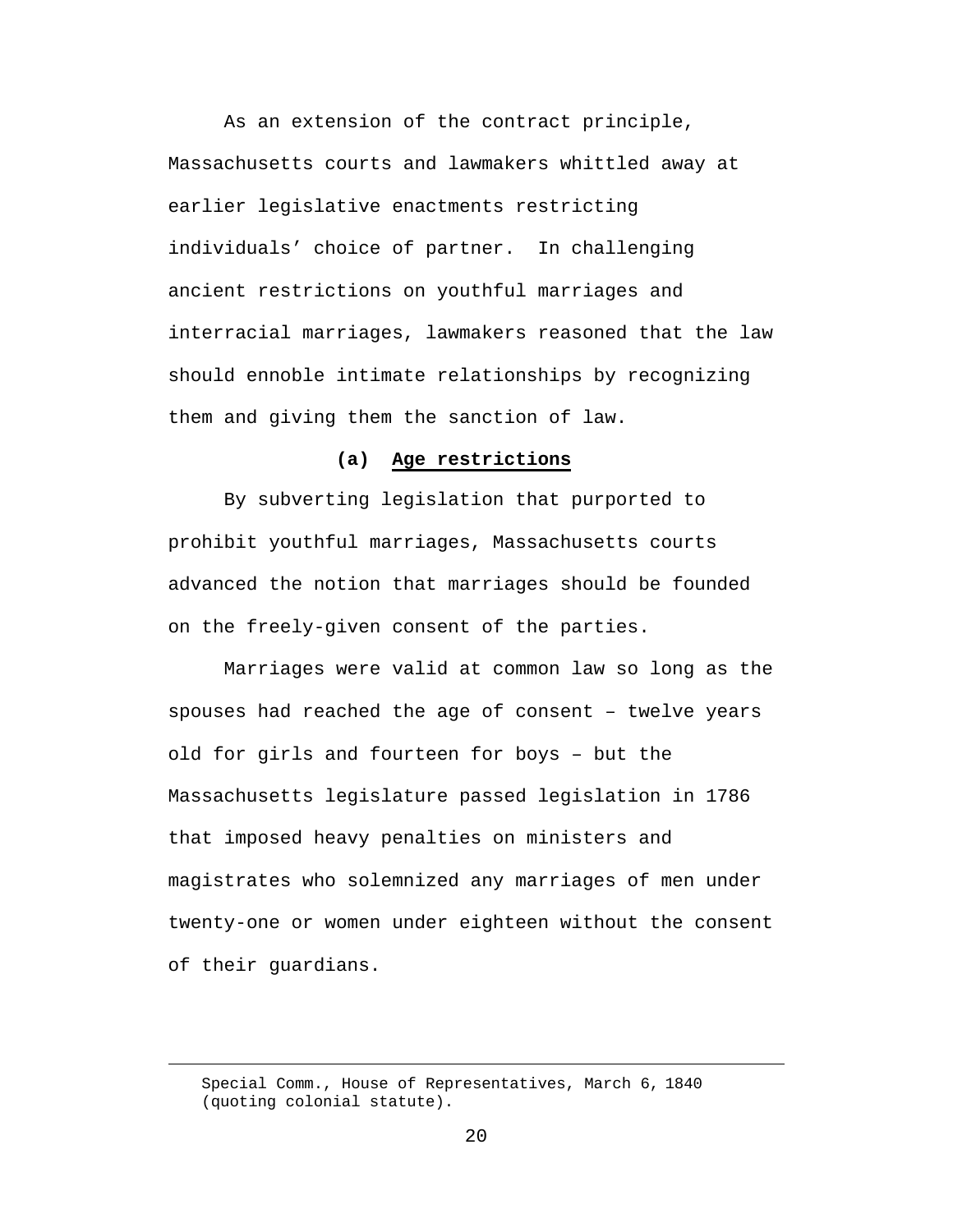This legislation was put to the test in Parton v. Hervey, 67 Mass. 119 (1854). In that case, a young groom asked the court to order his mother-in-law to release his new wife, after the mother-in-law "prevented [the wife] by force from joining the petitioner and living with him as his wife." Id*.* at 120. The mother-in-law defended on the ground that her daughter was a minor, and that the statute voided all marriages solemnized without the consent of a minor's parent or guardian. The Court disagreed. While acknowledging that the statute imposed penalties upon the minister or magistrate who presided over the nuptials, the Court held that the statute's silence with respect to the validity of such a marriage left the common law rule in place. Thus, the Court enforced the marriage and ordered the mother-in-law to release her daughter.

Parton is noteworthy in part because the Court refused to abide the policy judgments implicit in the 1786 statute. The Court defended the common law rule by noting that it permitted individuals to marry when "the sexual passions are usually first developed." Id*.* at 121. Since youths were likely to act on their sexual impulses, the Court reasoned, the common law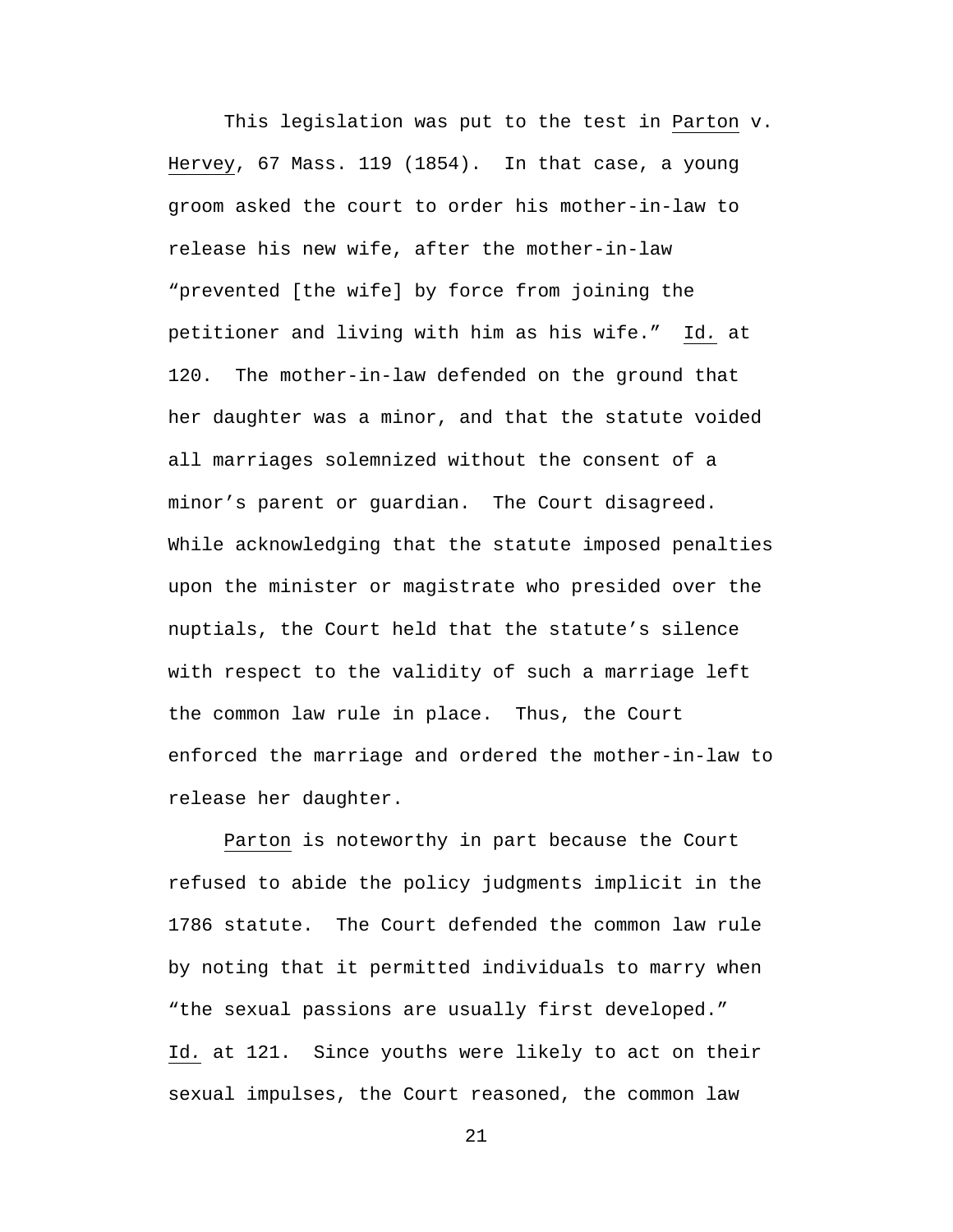rule "guard[ed] against the manifold evils which would result from illicit cohabitation." Id*.* Moreover, the common law rule corresponded to the underlying judicial principle of the age, that marriage must respect – and derive from – the spouses' free choice. Satisfied that the common law set forth the better rule, the Court concluded that the statutory prohibition against solemnizing under-aged marriages did not invalidate illegally solemnized marriages.

Thus, the Court clearly identified the parties' consent as the core of marriage, notwithstanding the legislature's thoughts on the matter. Although lawmakers have sought to give effect to parties' free choice in different ways over the years, the emphasis has never shifted from the primacy of the individual's consent to marry.

## **(b) Anti-miscegenation laws and their repeal**

The idea that marriage was a contract between two individuals, coupled with the revolutionary mandate that the state must treat individuals equally, ultimately led the courts and legislature to cast aside the ancient Massachusetts law against raciallymixed marriages. Just as the demise of coverture was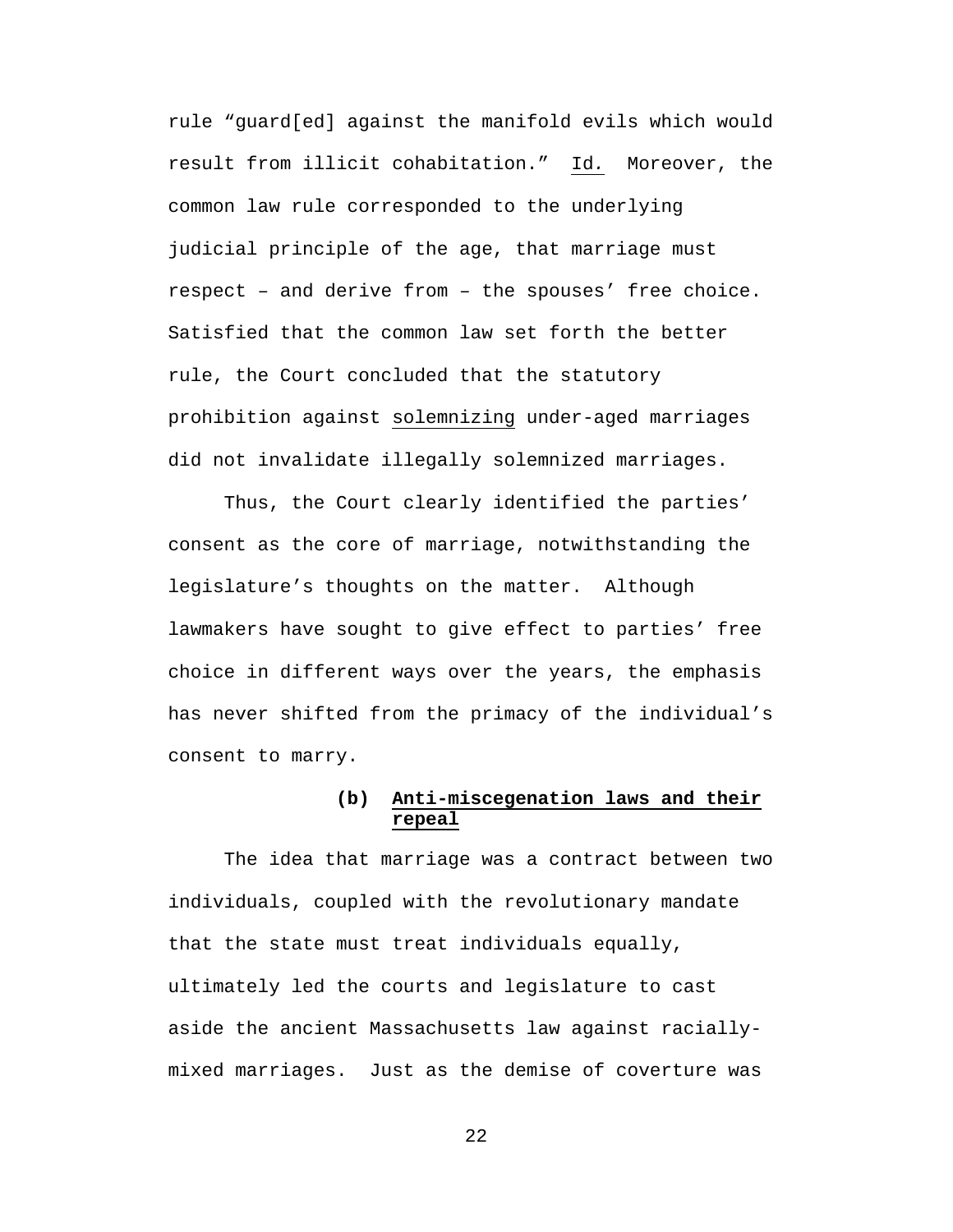necessary for the advancement of womens' rights, the law could not recognize blacks' civil rights without recognizing their full marriage rights. And, once again, the idea that the law would grant marriage rights to disenfranchised citizens' prompted doomsayers to predict social chaos, which never materialized.

Massachusetts had laws prohibiting miscegenation at least as early as 1705, when a provincial law barred marriages between "her Majesty's English or Scottish subjects, [or] of any other Christian nation" with "any Negro or Mullato." Rep. by Special Comm., House of Representatives, Jan. 19, 1841 (quoting Massachusetts 1705 provincial statute). Following the American Revolution, the legislature reaffirmed the ban by enacting legislation entitled "An Act for the orderly Solemnization of Marriages." That act, passed in 1786, provided that "no person . . . shall join in marriage any white person with any Negro, Indian or Mulatto, on penalty of the sum of fifty pounds." 1786 Mass. Acts c. 3. It also declared "all such marriages . . . absolutely null and void." Id.

 In Inhabitants of Medway v. Inhabitants of Natick, 7 Mass. (7 Tyng) 88 (1810), the Court took the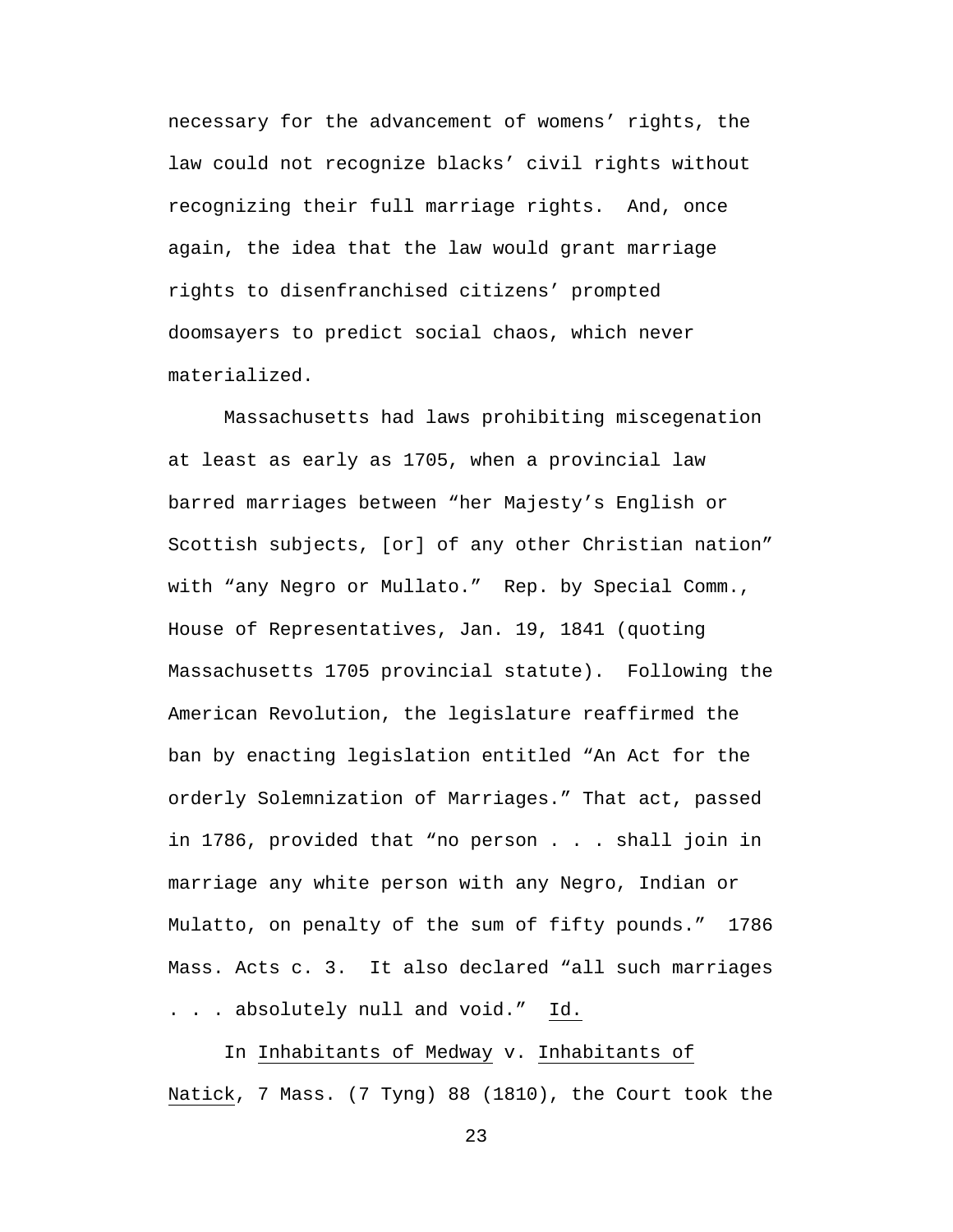first major step towards removing the ban on mixedrace marriages in Massachusetts. Ruling on a dispute that turned on the validity of a marriage between a white man and a woman who was born of a white mother and a half-black, half-white father, the Court sharply limited the effect of the statute by narrowly defining the term "mulatto." The Court held that "a mulatto is a person begotten between a white and a black." Id*.* at 89. Since the wife's "father . . . was a mulatto, and her mother was a white woman," the Court concluded that the wife was not a "mulatto." Id*.* As such, the Act for the orderly Solemnization of Marriages did not render the marriage void. Although the Court's decision mooted the constitutional issue, it clearly subverted the Legislature's intended aim of limiting parties' freedom to choose a spouse.

The issue presented in Medway underscored the tension that inhered in Massachusetts marriage law in the early 19th century. Although the revolutionary notion of individual equality held sway in the Commonwealth, it was sometimes difficult to reconcile with the communitarian culture that had flourished during the colonial era. Thus, Massachusetts lawmakers, armed with the radical ideology of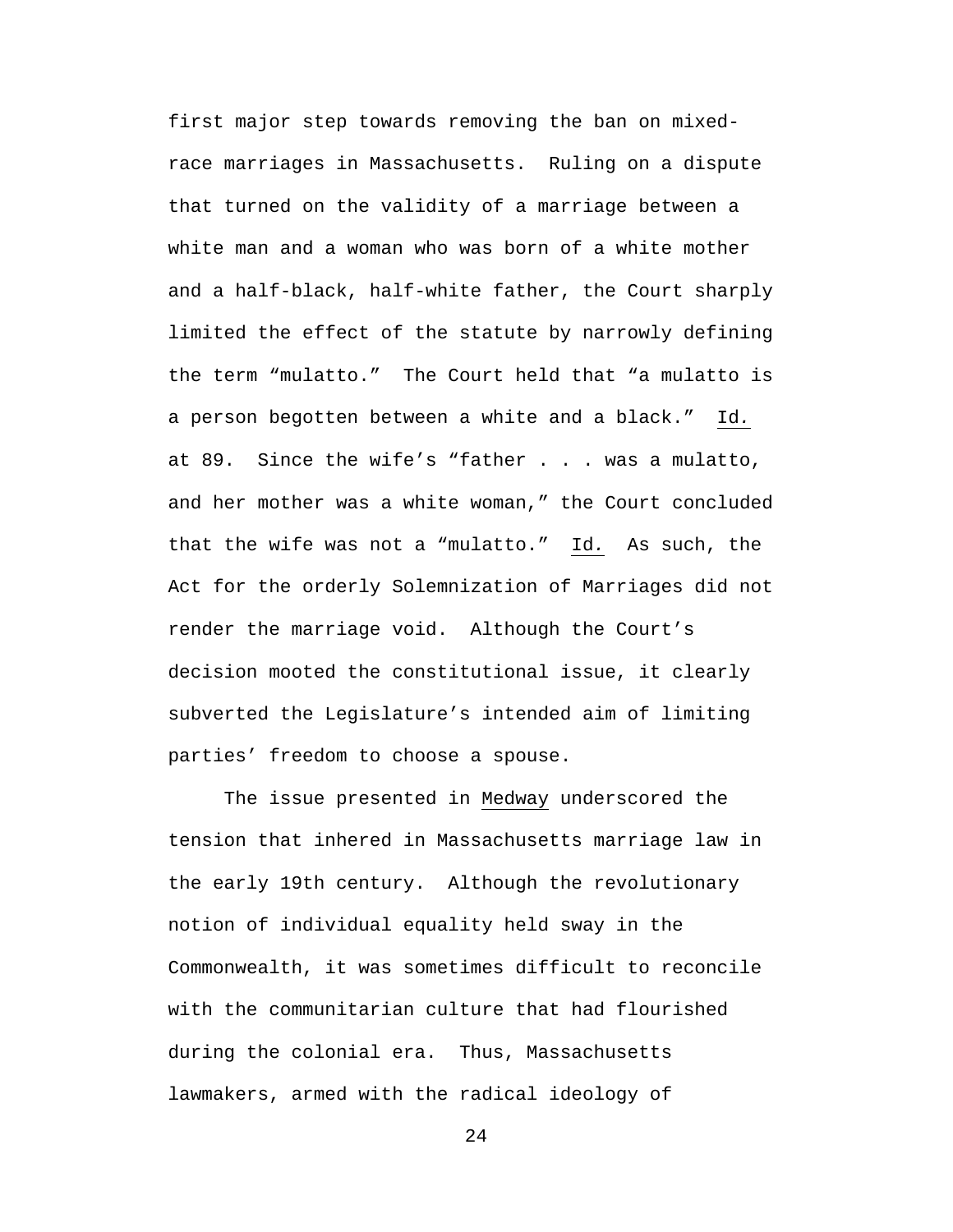individual rights, were pioneers in the abolition of slavery in the United States, but early 19th century law persisted in reflecting community prejudices about proper marriage choices.

 Ultimately, however, the Commonwealth's vigilance in advancing the principle of individual equality swept away the anti-miscegenation laws. Even before the American Revolution, Massachusetts courts had developed "something of a . . . 'common law' of abolition." Robert M. Spector, The Quock Walker Cases (1781-83) – Slavery, its Abolition, and Negro Citizenship in Early Massachusetts*,* 53 J. Negro Hist. 12, 24 (1968). The courts did not actually abolish slavery in Massachusetts, however, until after the ratification of the "free and equal clause" of the Declaration of Rights in 1780. That clause provided: "All men are born free and equal, and have certain natural, essential and unalienable rights; among which may be reckoned the right of enjoying and defending their Lives and Liberties." Mass. Const. Art. I.

In the Quock Walker Cases, Massachusetts courts seized on that language to declare slavery unconstitutional in the Commonwealth. They reached this conclusion even though analogous provisions in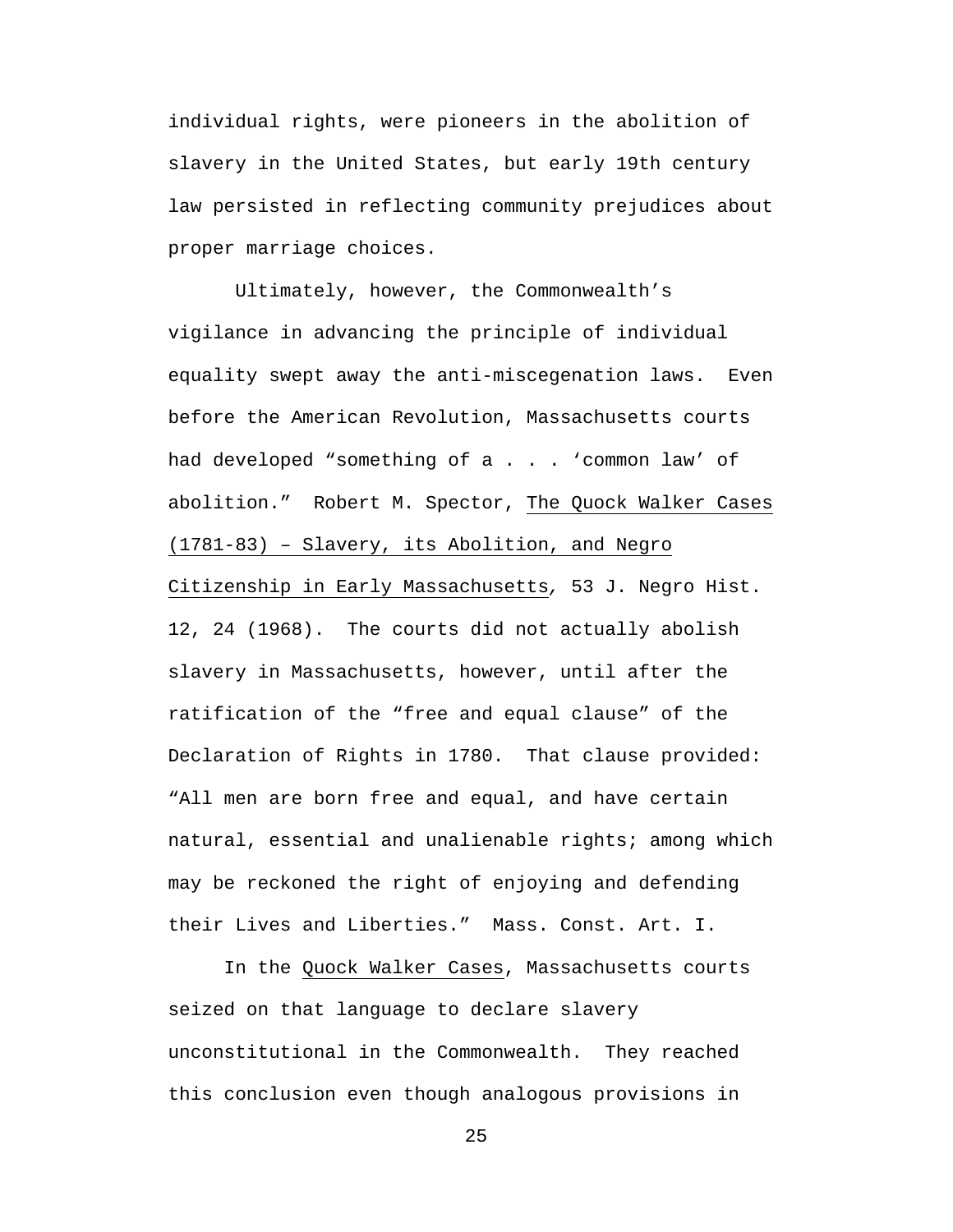other states' constitutions had not been held to abolish slavery, and the legislative history contained no indication that the clause was intended to free slaves. Spector, supra, at 26.

The judicial successes of the Commonwealth's abolition movement left the anti-miscegenation statute in stark relief as the "last relic of the old Slave Code of Massachusetts." Rep. by Joint Special Comm., House of Representatives, March 6, 1840. Beginning in 1833, local abolitionist groups turned their attentions to the statute, and began agitating for its repeal. Francis H. Fox, Discrimination and Antidiscrimination in Massachusetts Law, 44 B.U. L. Rev. 30, 50 (1964).

Abolitionists' arguments against the statute sounded in the rhetoric of both civil rights and family values, but were ultimately grounded in the dignity of the individual. They argued, for example, that the statute, as "the only legislative recognition to be found in our statute book, of inequality among the different races of our citizens," must be repealed, because it "stands in direct and odious contrast with all our principles and our practice in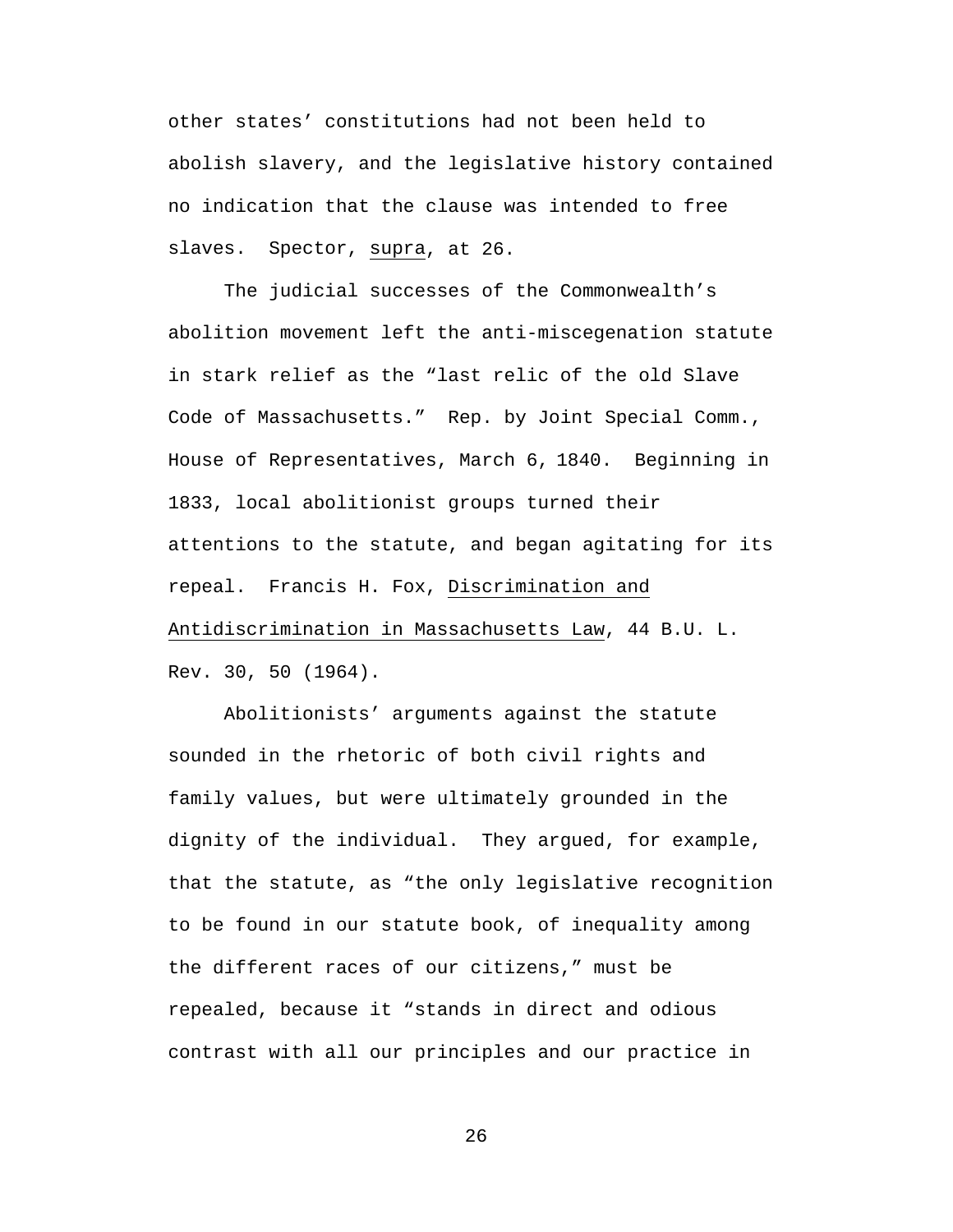other particulars." Rep. by Joint Special Comm., House of Representatives, March 6, 1840.

Moreover, the opponents of the statute argued that it was unsound family policy. Reasoning that individuals would choose mates regardless of the legal rule, they contended that the law's failure to recognize and sanction these relationships would only serve to encourage "licentiousness." Id. To promote individual dignity in the sphere of intimate relations, then, the opponents of the antimiscegenation statute declared that the law must respect an individual's free choice of mates, and hold him or her to that choice.

Thus, drawing from both earlier court decisions abolishing slavery and the contractual approach to marriage favored by contemporary courts, abolitionists concluded that the anti-miscegenation law degraded the individual. In their view, only by recognizing individuals' equality and respecting their free choice in questions of intimate relations would marriage law accord them their due dignity.

Doomsayers once again accused reformers of tearing apart the social fabric. The New England Palladium, for example, feared that the repeal of the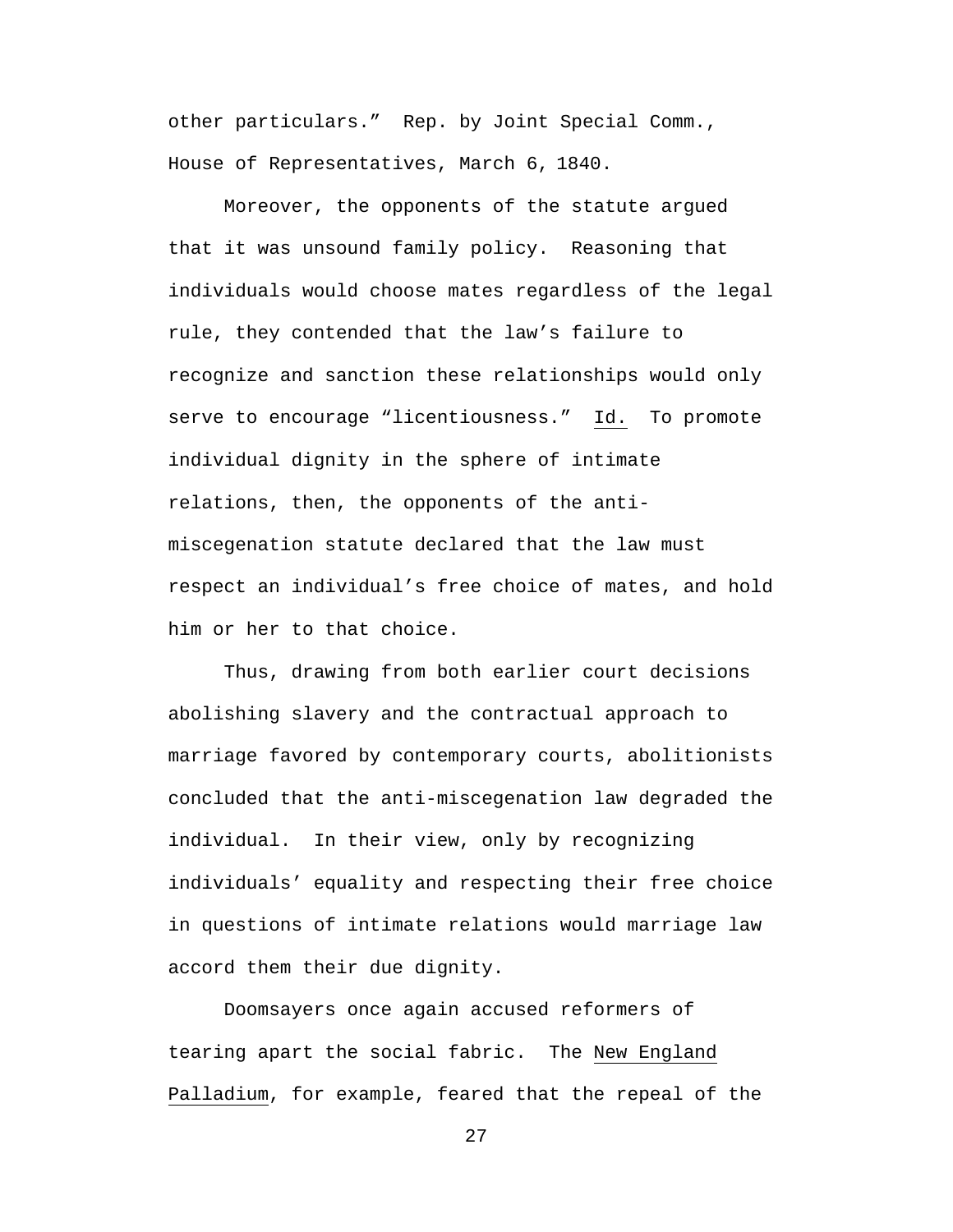anti-miscegenation statute would cause "the real Anglo-Saxon blood" of Massachusetts to disappear. Louis Ruchames, Race, Marriage, and Abolition in Massachusetts, 40 J. of Negro Hist. 250, 251 (1955) (quoting New England Palladium, March 18, 1831). Rather than validating individuals' free choice, the Palladium argued, "[l]aw should combine with public opinion to prevent alliances, the consequences of which are so foreign to our habits and prejudices." Id. at 251-52.

Lawmakers disagreed that the law should simply reflect the prejudices of the age, however, and they repealed the statute in 1843. Fox, supra, at 50. Thus, Massachusetts affirmed that freedom of choice of one's marriage partner was a basic right, not to be denied by community preconceptions, no matter how apparently deep-rooted.

## **3. Divorce: a remedy for breach of the marriage contract**

The contractual approach to marriage that gained favor in the 19th century forced courts and legislators to devise remedies for parties aggrieved by nonperforming spouses. After all, 19th century lawmakers reasoned, "[h]ow could consent in marriage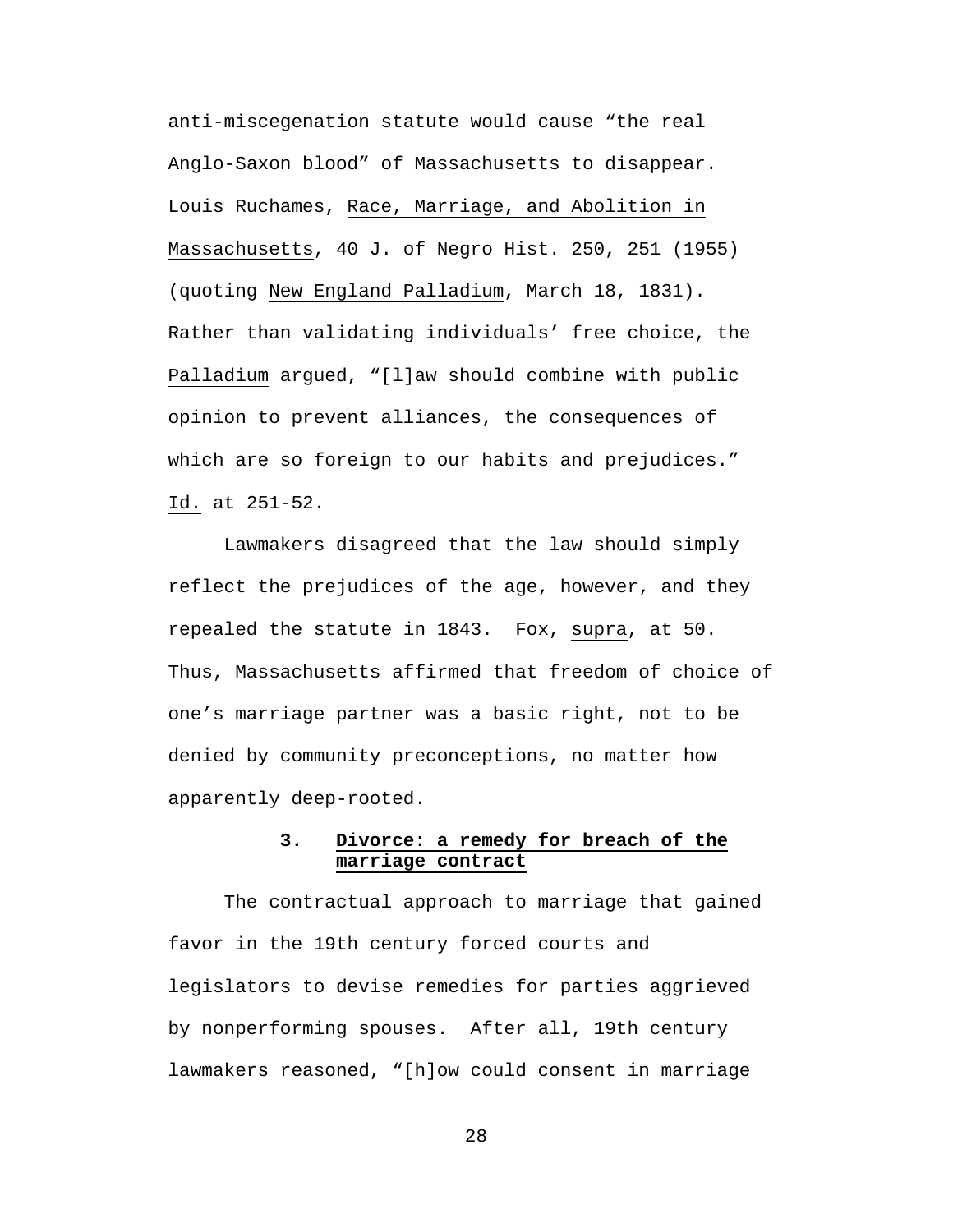. . . be considered fully voluntary, if it could not be withdrawn by an injured partner?" Cott, supra, at 47.

Lawmakers addressed this problem by creating the precursor to the modern divorce regime. No longer did aggrieved spouses petition state legislatures for divorces, as they had done during colonial times and the early Federal period. See generally Hartog, supra, at 71. Rather, courts generally heard divorce petitions in adversarial proceedings. Where the plaintiff "show[ed] that the defendant had broken the [marriage] contract" in one of several, statutorilydefined ways, the court terminated the marriage and released the innocent party from her own marital obligations. Cott, supra, at 48. In Massachusetts, a spouse could sue for divorce where her husband (or his wife) was "sentenced to confinement to hard labor" for more than five years, or was guilty of desertion, cruelty, impotency, or adultery. G.L. c. 107, § 7 (1860).

The expansion of divorce grounds during the 19th century convinced critics that traditional marriage was under siege. The president of Yale College, Rev. Theodore Woolsey, "led the charge . . . lament[ing]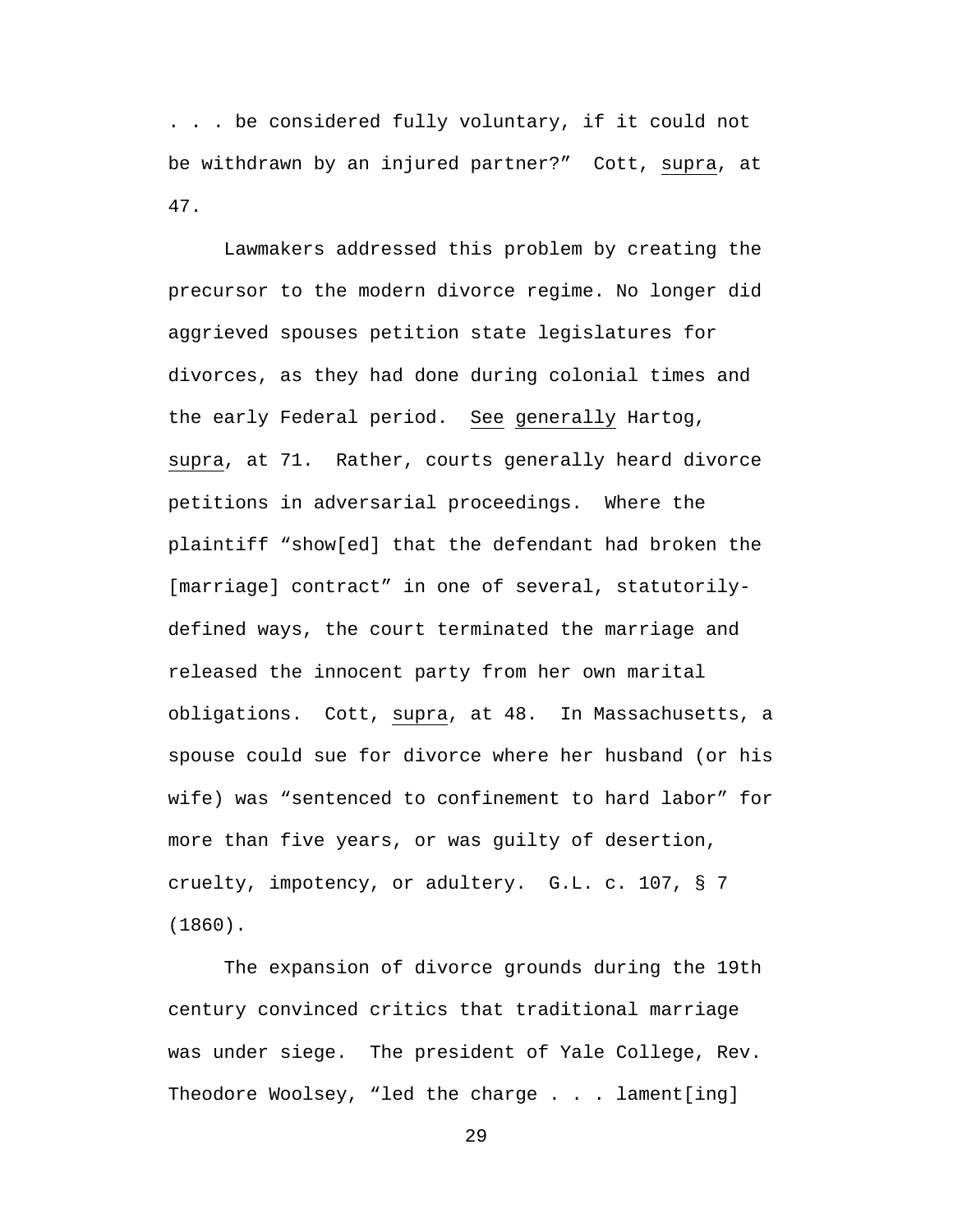the uneven and unwarranted expansion of divorce grounds. He expressed his fears for marriage and hence for society, and made the case that the only divinely approved (and therefore truly legitimate) reason for divorce was adultery." Cott, supra, at 106. At the time Woolsey was writing, there were fewer than two divorces per thousand marriages in the United States. Id. at 107.

Despite critics' fears that liberalizing divorce laws would undermine marriage and the fabric of society, courts and legislators ultimately concluded that granting spouses a remedy in the event of breach had the opposite effect. Rather than weakening the terms of marriage, courts and politicians "emphasized that states were acting to assure that the marital bargain continued to be rightly observed." Id. at 52. Thus, reformed divorce laws sought to make the marriage vows more meaningful, and created remedies for spouses who received less than they had bargained for.

# **V. The 20th century brought about a gender-neutral and equal status relationship in Massachusetts marriages.**

At the end of the 19th and the beginning of the 20th centuries, marriage law in Massachusetts was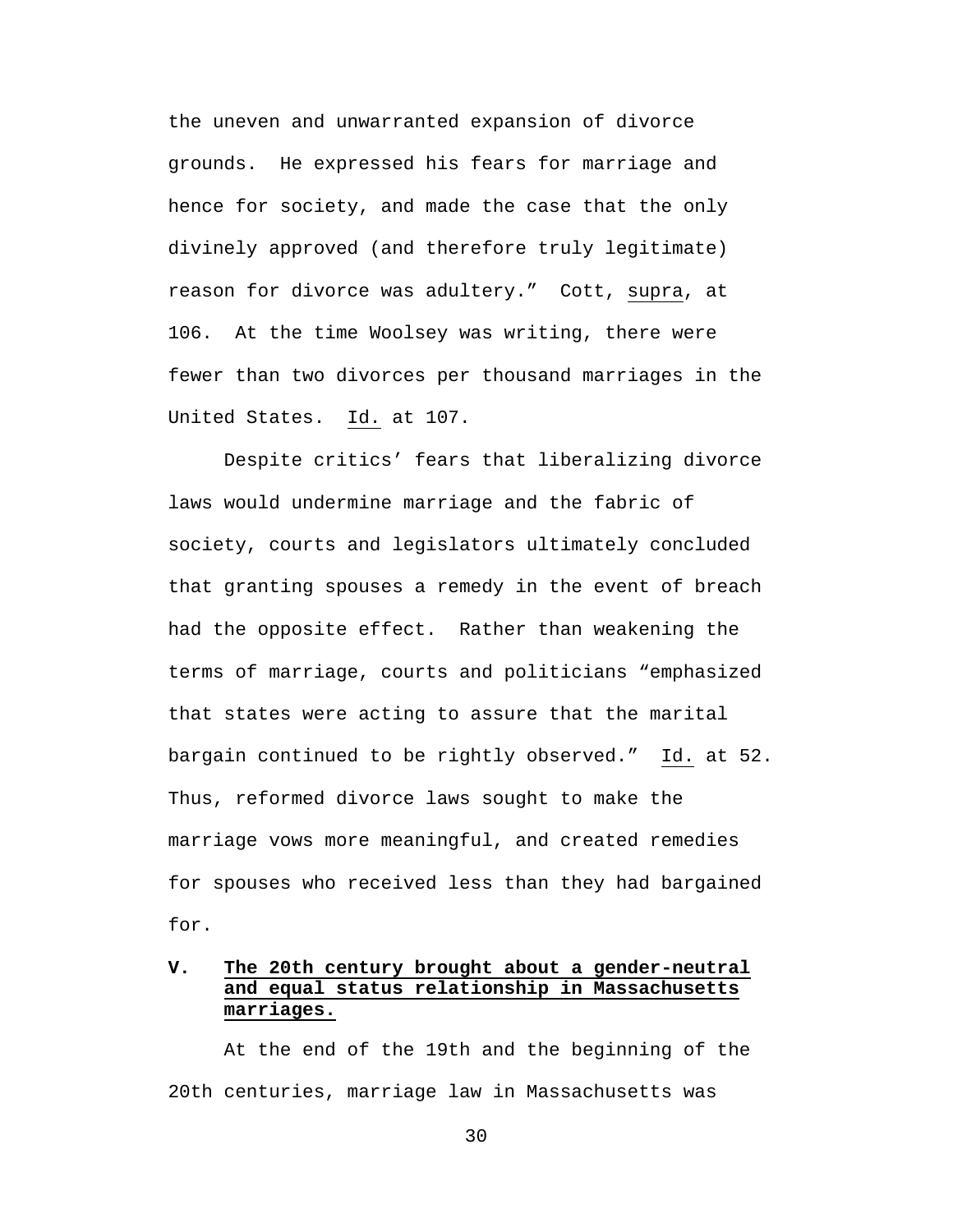conflicted and unclear. The common law disabilities associated with coverture were fading into obsolescence, as women's emergence into the commercial and political spheres (and its concomitant effects on notions of equality) made the fiction of marital unity ever more obsolete. At the same time, the view of marriage as contract failed to reflect the institution's importance in maintaining and promoting social order. Thus, while marriage as contract appeared too malleable to effectively channel the behavior of parties to intimate relationships, the view of marriage as a status relationship remained infused with anachronistic gender inequities and divisions of labor.

Courts struggled to address these tensions by placing limitations on spouses' capacity to customize their marital relationship through contract, while chipping away at the inequalities inhering in the status regime of reciprocal rights and duties that originated in coverture. The result was a new status relationship, with spouses assigned well-defined, but gender-neutral, rights and responsibilities.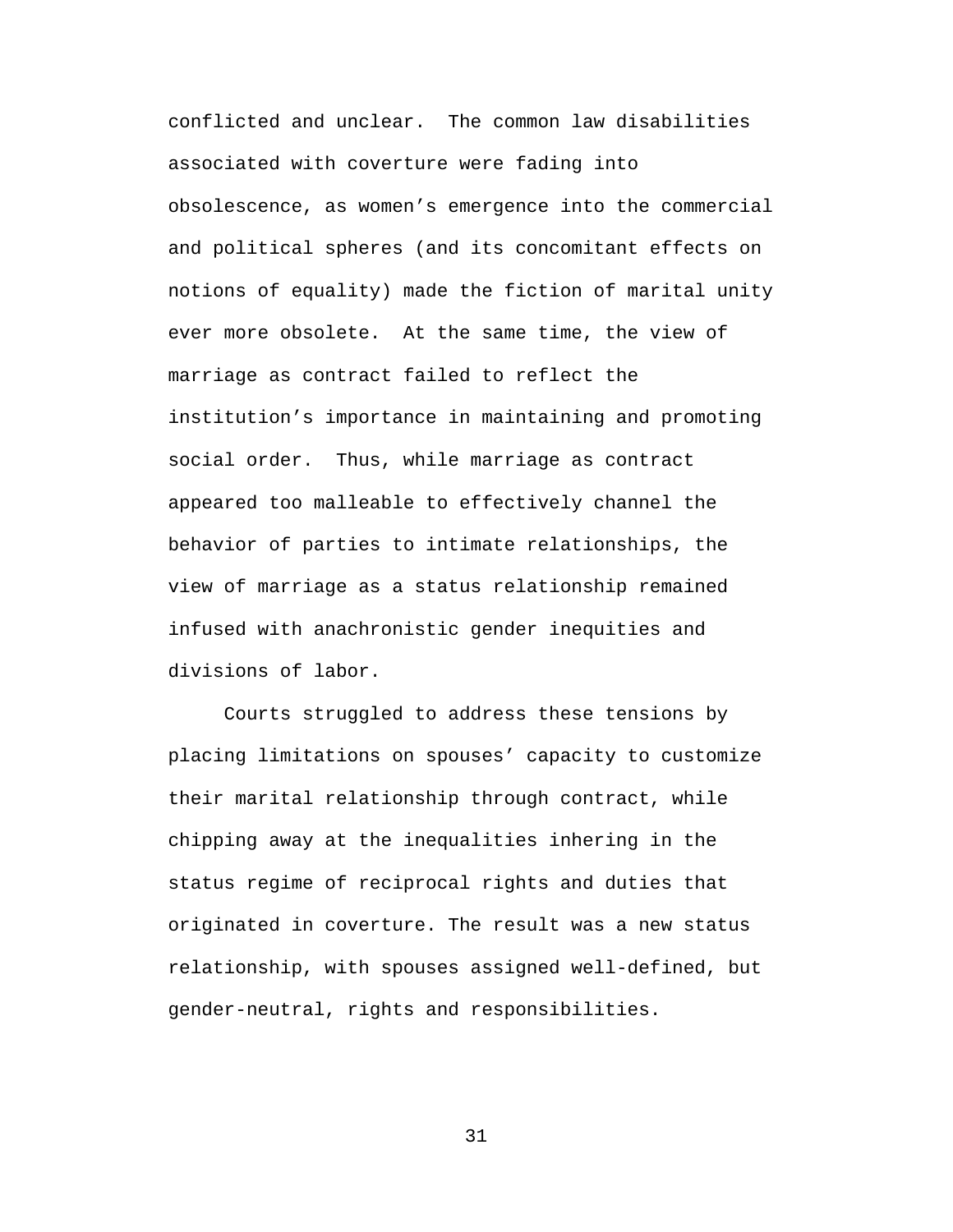## **A. Marriage as status**

Twentieth-century courts have made clear that marriage is not an infinitely elastic contract between two people, but rather a status relationship, with well-defined rights and responsibilities corresponding to contemporary realities. By updating the terms of marriage to reflect modern notions of gender equality and individual rights, all the while refusing to bestow the social benefits of marriage on individuals who choose not to marry, the courts have promoted marriage's continuing vitality and relevance.

Modern marriage is a status relationship because it consists of an invariable set of rights and responsibilities, and because it defines the rights of married people with respect to third-parties. In French v. McAnarney, 290 Mass. 544 (1935), the Supreme Judicial Court set out its view that the parties to a marriage could not vary the fundamental terms of marriage by agreement. In that case, the Court attacked the contractual view of marriage that had prevailed for much of the previous century by affirming that some "terms" of the marriage bargain could not be waived by spouses, regardless of their mutual intent. Contrary to the rhetoric of earlier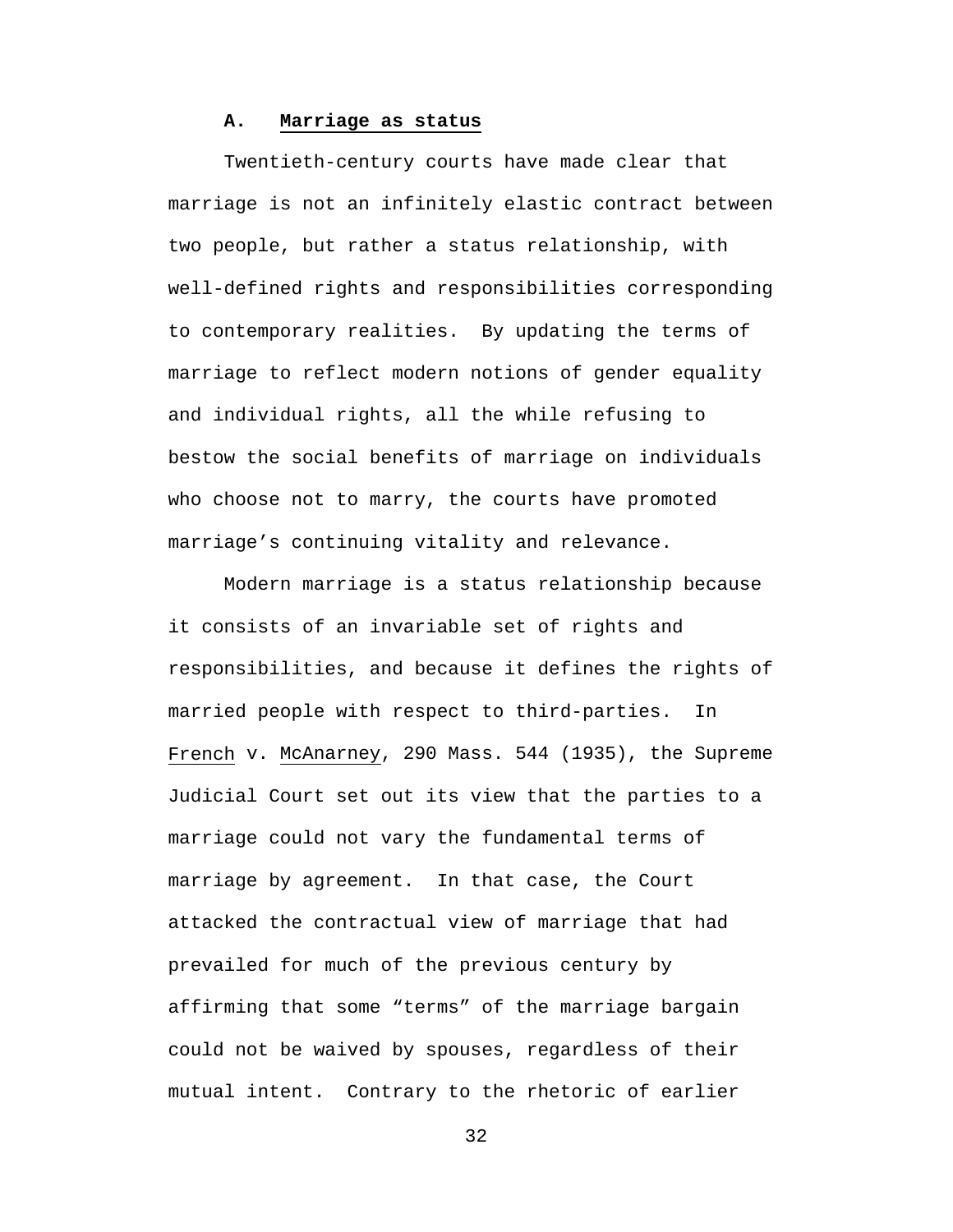decisions, the Court held that marriage was "not merely a contract," but rather a "social institution of the highest importance." Id. at 546.

Under this Court's jurisprudence, marriage also qualifies as a status relationship because it gives married people social rights (i.e., rights as against third-parties) that are simply unavailable to the unmarried. In Feliciano v. Rosemar Silver Co., 401 Mass. 141 (1987), for example, the Court held that loss of consortium claims are only available to spouses, not to unmarried partners. Likewise, in Collins v. Guggenheim, 417 Mass. 615 (1994), the Court held that only married people – not unmarried cohabitants – have a right to equitable contribution upon the dissolution of their relationship.

While Massachusetts courts have clearly held that marriage is defined by certain fundamental terms, they have been equally clear in insisting that the fundamental terms of marriage are not fixed in time. In Lewis v. Lewis, 370 Mass. 619 (1976), for example, the Court rejected the common law doctrine of interspousal immunity, which immunized a spouse from suit for a tort committed against the other spouse. Given the overthrow of "antediluvian assumptions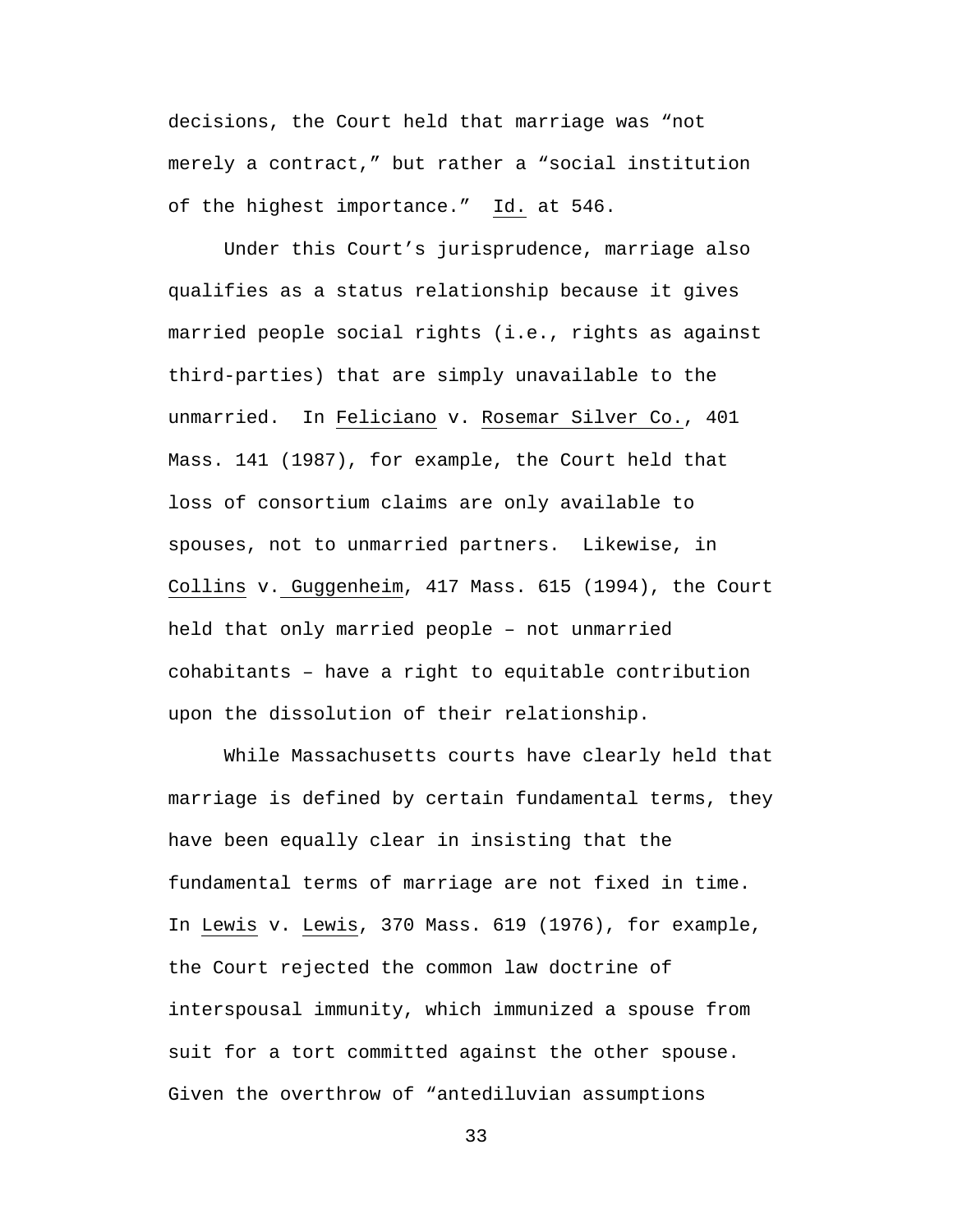concerning the role and status of women in marriage and in society," the Court reasoned that any doctrine rooted in those assumptions was no longer viable. Id. at 621-23. Thus, the fundamental terms of the status relationship during the coverture era bore no resemblance to those of modern marriage.

By recognizing marriage as a status relationship, Massachusetts courts have promoted it as a behaviorshaping institution. As the next sections show, however, the behavior promoted by marriage law has nothing to do with the parties' gender or their desire (or capacity) to procreate. Rather, the law sanctions committed, consensual, intimate relationships precisely the relationships the seven plaintiff couples have and seek to formalize. Denying gay and lesbian couples, and them alone, the right to choose the status of marriage not only denies them equal status, it denies them their humanity.

#### **B. Gender equality**

While entrenching the special status of the marital relationship during the course of the 20th century, Massachusetts lawmakers have gone to great lengths to strip that status of its traditional gender bias. For example, the duty of support, which once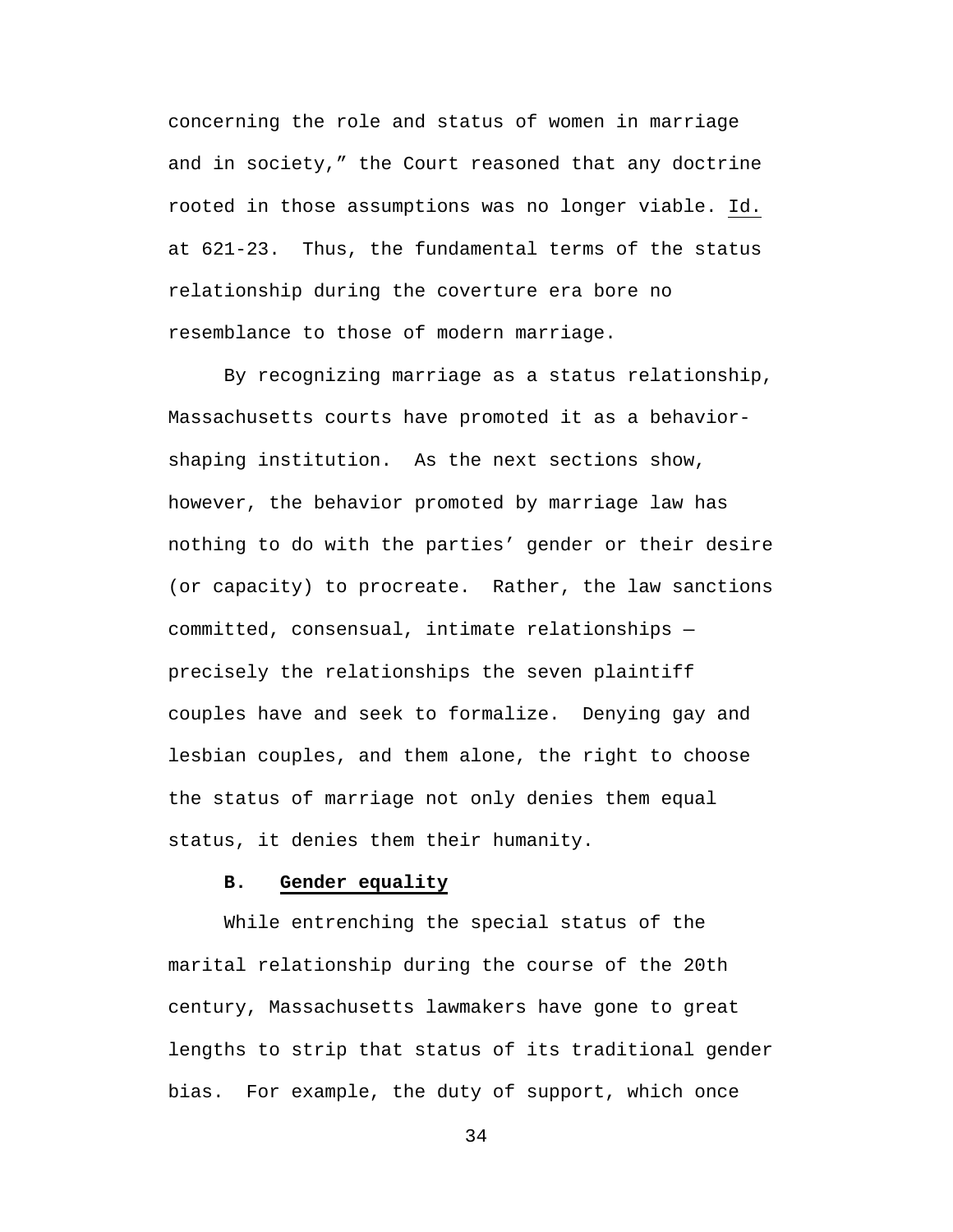flowed only from husband to wife, Jordan Marsh Co. v. Hedtler, 238 Mass. 43 (1921), is now reciprocal, see Silvia v. Silvia, 9 Mass. App. Ct. 339, 341 & n.3 (1980). Likewise, after a divorce, either spouse may seek alimony and both parties have a duty to support their children. See Silvia, 9 Mass. App. Ct. at 341- 42.

The evolution of the cause of action for loss of a spouse's labor and services best illustrates the impact of gender-neutrality on the judicial conception of marriage.

At the common law, the husband had a right to the labor and services of his wife, and in suing for damages which are personal to the husband for an injury to his wife, he was permitted to recover, not only for the expenses of her care and cure, but for his loss of her labor and services and the loss of consortium. Feneff v. N.Y. Cent. & Hudson River R.R. Co., 203 Mass. 278, 279 (1909); see also Hartog, supra, at 298-99. When a husband was injured, however, a married woman did not have a comparable right to sue for the loss of consortium and her husband's labor and services, ostensibly because she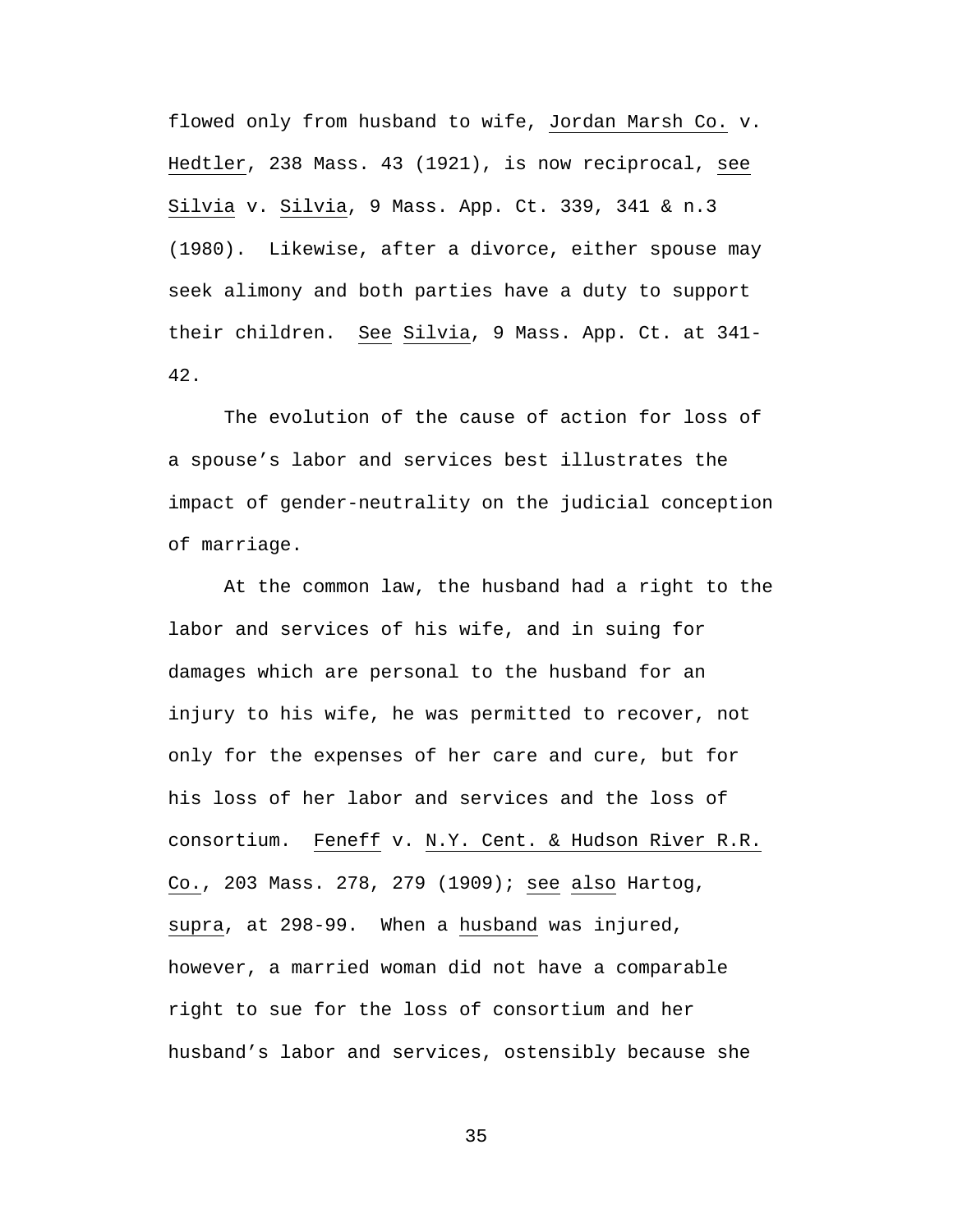was under a disability from suing in her own name. Feneff, 203 Mass. at 279-80.

This explanation was pretextual, however, since loss of consortium was (and is) merely a specific type of personal injury, and injuries suffered by married women remained actionable even under coverture. Thus, the better explanation for the disparate treatment of married men and women was that courts believed that men and women made different contributions to the marriage. That is, since a husband's contributions to the family were primarily commercial, compensation for his contributions – e.g., lost wages – would be embedded in his legal claim. By contrast, a wife's contributions were primarily noncommercial, and to make the family whole the courts were required to recognize the loss of the wife's "free" services by allowing the husband to recover for lost services and consortium claims. Thus, the traditional doctrine of loss of consortium and services was based on a traditional notion of the division of labor in a marital relationship.

That doctrine obviously conflicted with the principle of gender equality, and was so linked to coverture that there was some question whether the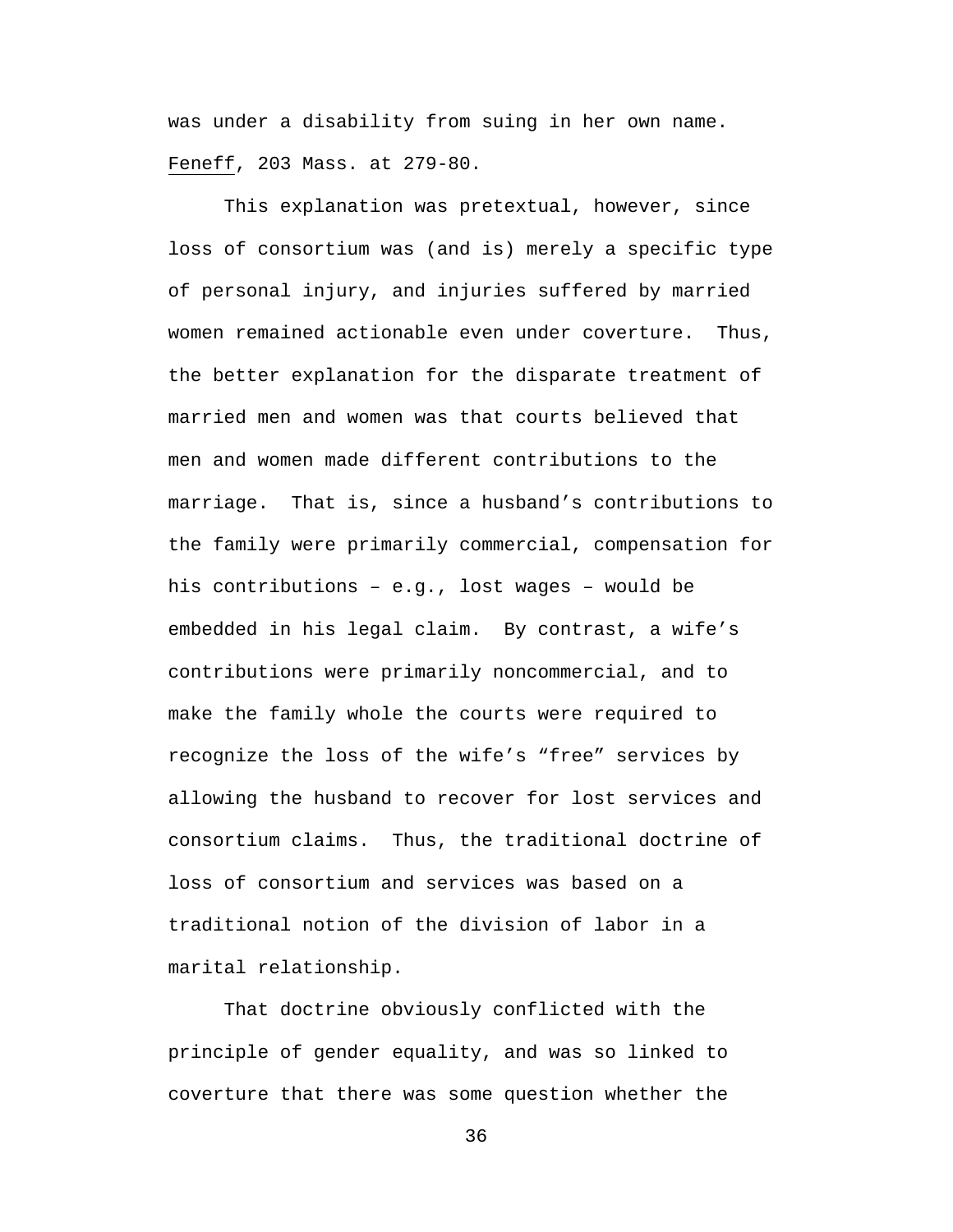Married Women's Property Act had effectively barred such a claim. See, e.g., Kelley v. N.Y., N.H. & Hartford R.R. Co., 168 Mass. 308, 311-12 (1897) (rejecting the contention that the Married Women's Property Act abolished the loss of consortium claim; refusing to decide whether wives have the right to bring such an action). Rather than hold the claim for loss of consortium precluded by the Married Women's Property Act, the Court held that in the postcoverture era the right of action must extend to both husband and wife. See Nolin v. Pearson, 191 Mass. 283 (1906).

This judicial action neatly demonstrates the courts' role in defining the new rights and obligations of marriage after the enactment of the Married Women's Property Act. While that legislation undoubtedly transformed marriage in Massachusetts, it did so by permitting married women to own property in their own names. The job of redefining the rights and obligations of spouses in light of this legislative pronouncement fell to the courts, and they accomplished this by stripping the rights and obligations of marriage of their gender-specificity.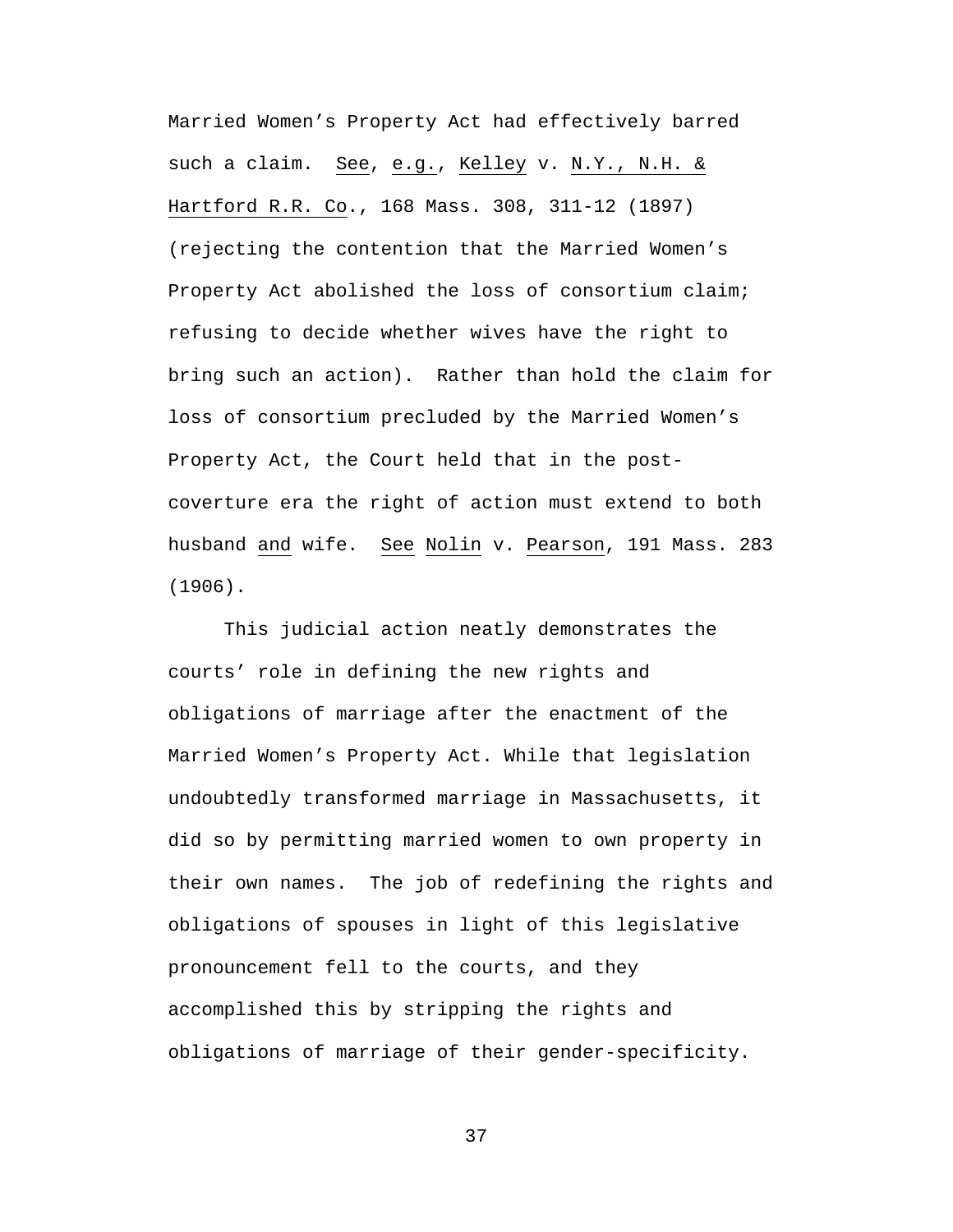#### **C. Sex and procreation**

In the popular imagination and the law, sexual intimacy is a core element of marriage. In Bell v. Bell, 393 Mass. 20 (1984), for example, the Court considered the existence of an intimate relationship essential to its determination that a couple living together gave the "outward appearance" of being married. Id*.* at 21 (stressing the trial court's finding that the couple at issue "shared the same bedroom"). Absent the finding of an intimate relationship, it seems, the majority would have been hard-pressed to conclude that a cohabiting couple gave the outward appearance of marriage; roommates may well live together for extended periods of time and share household expenses, but no one confuses that relationship with marriage where the roommates are not romantically involved. $^{2}$ 

 Procreation, on the other hand, is not fundamental to marriage. Indeed, the common law's

 $\frac{1}{2}$ Some Massachusetts case law suggests that marriage need not be sexual to be valid. See Martin v. Otis, 233 Mass. 491, 495 (1919) (impotence renders a marriage voidable, but not void ab initio). Indeed, the Court has held that an unconsummated marriage is valid where the parties have complied with the formal requirements imposed by the Commonwealth, even where an annulment is sought. See, e.g., Hanson v. Hanson, 287 Mass. 154 (1933). Marriage is, however, characterized by a romantic passion that is most typically expressed through sexual activity.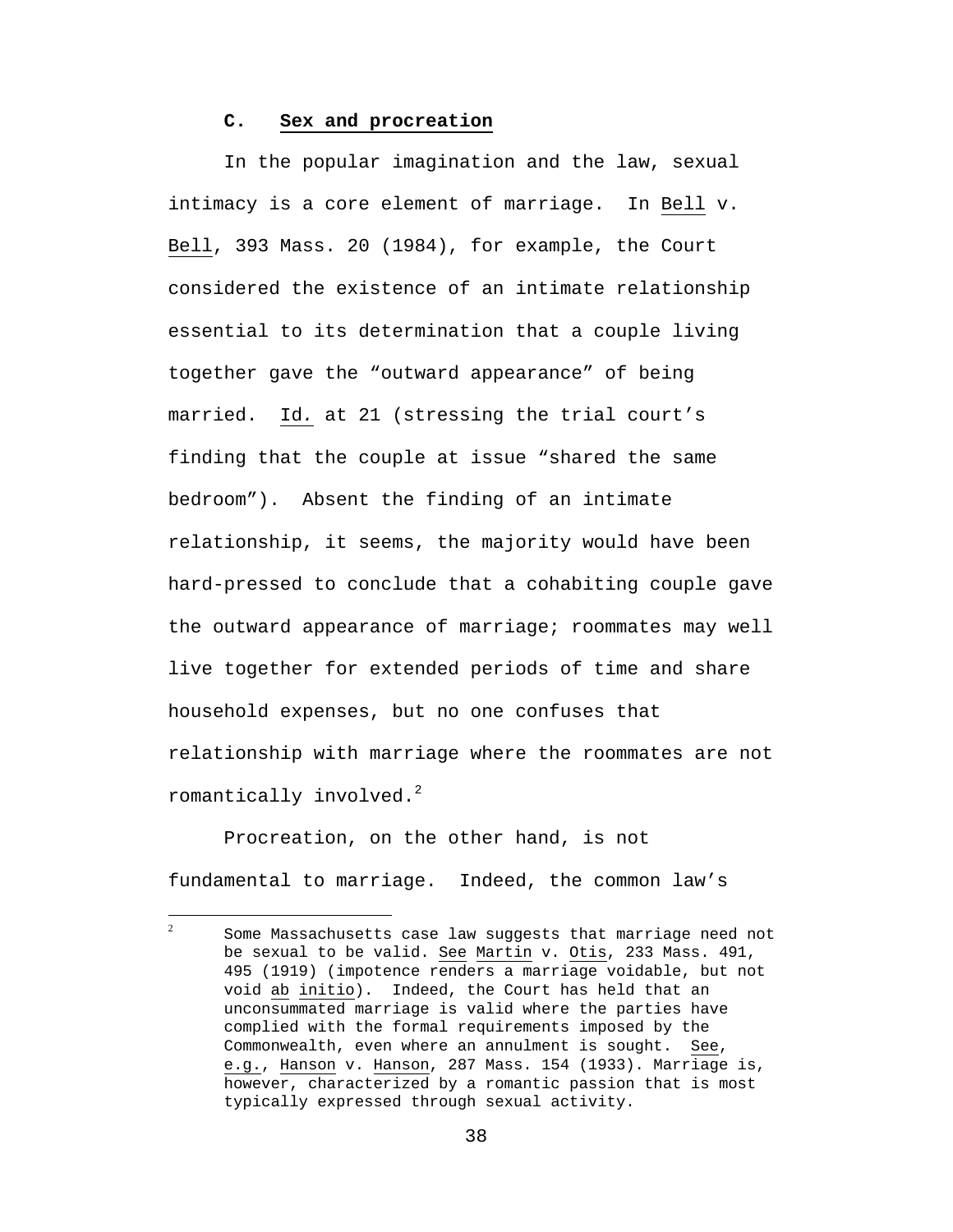sharp differentiation between impotence and sterility as grounds for divorce or annulment make it clear that marriage is more about intimacy than biological procreation.

Under the common law, impotence was grounds for annulment, but "mere sterility [could] in no case form a sufficient ground for a decree of nullity." Devanbagh v. Devanbagh, 5 Paige 554 (N.Y. Ch. 1836); see also Martin v. Otis, 233 Mass. 491, 495 (1919) (impotence is cause for voiding a marriage "at suit of the party conceiving himself or herself to be wronged"); Schroter v. Schroter, 106 N.Y.S. 22, 23 (1907) (marriage could not be annulled where the wife was capable of intercourse but incapable of bearing children); S. v. S., 29 A.2d 325, 327 (Del. Sup. Ct. 1942) ("mere incapability of conception [is] not a sufficient ground for a decree of nullity"). In Wendel v. Wendel, 52 N.Y.S. 72 (1898), the New York appellate court reaffirmed this principle, holding that the inability of a woman to conceive did not render her incapable of "entering the marriage state," id. at 73, and noting that holding otherwise would lead to absurd results. All women go through menopause, "and yet it has never been suggested that a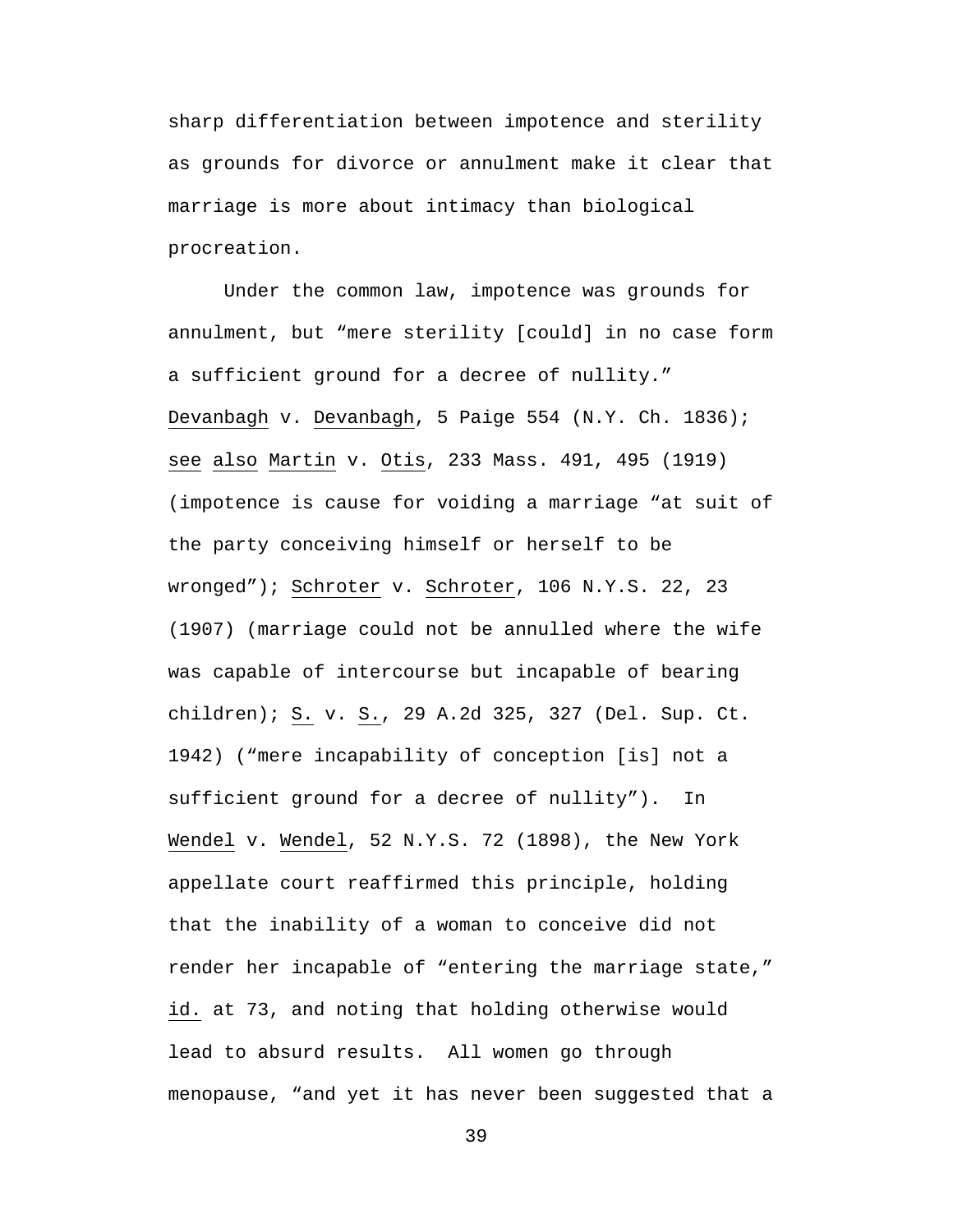woman who has undergone this experience is incapable of entering the marriage state." Id*.* at 74. Thus, the Wendel court held, the capacity to procreate cannot be deemed "essential to entrance to the marriage state, so long as there is no impediment to the indulgence of the passions of that state." Id.

Impotence rendered a marriage voidable because the inability to engage in sexual intimacy would mean that "there is a complete failure of one of the ends of matrimony," Kirschbaum v. Kirschbaum, 111 A. 697 (N.J. Ch. 1920); by contrast, "in commonlaw countries the marriage will be good if there is adequate power" to engage in sexual intimacy, even where the capacity to procreate is lacking, id.; see also  $S$  v.  $S$  ., 192 Mass. 194, 195 (1906) (husband was entitled to a divorce where intercourse with wife was impossible without endangering her health); Peter v. Peter, 222 A.2d 511, 511 n.1 (Pa. Super. Ct. 1966) (sterility alone is not grounds for divorce, but husband's total withdrawal from his wife is adequate for "indignities to the person" ground for divorce).

By placing the focus on intimacy rather than procreation, Massachusetts lays bare the regulatory aims of its marriage law. It is not intended to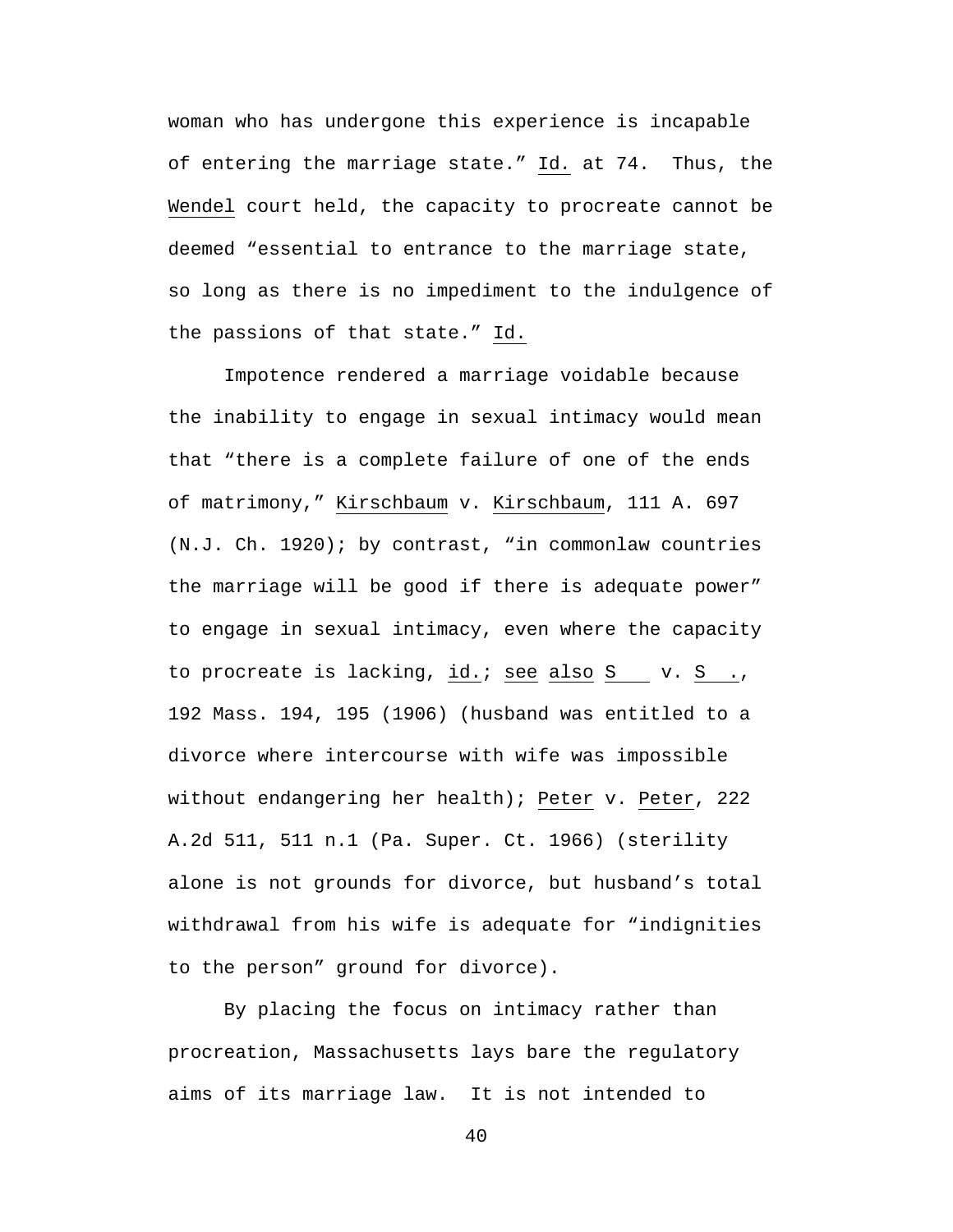privilege procreation over sexual intimacy that does not – or indeed, cannot – lead to procreation. Rather, to the extent it regulates intimacy, Massachusetts marriage law bundles social rewards and legal obligations to encourage parties to choose committed relations over transient ones. Permitting same-sex couples to marry would only serve to advance this traditional aim.

# **D. The new choice: freedom to choose marriage in the 20th century**

That marriage's legitimacy derives from the spouses' consent has been clear throughout Massachusetts history. From the repeal of the antimiscegenation law to the creation of a modern divorce law, lawmakers have ceaselessly sought to give greater effect to parties' freedom to choose marriage. Those efforts have culminated, to date, in no-fault divorce, since that regime recognized the corollary to the freedom to choose marriage: the freedom to choose whether to stay married.

As noted above, nineteenth century lawmakers sought to give effect to spouses' free choice by modernizing divorce law to recognize that innocent parties needed remedies in the event of their spouses'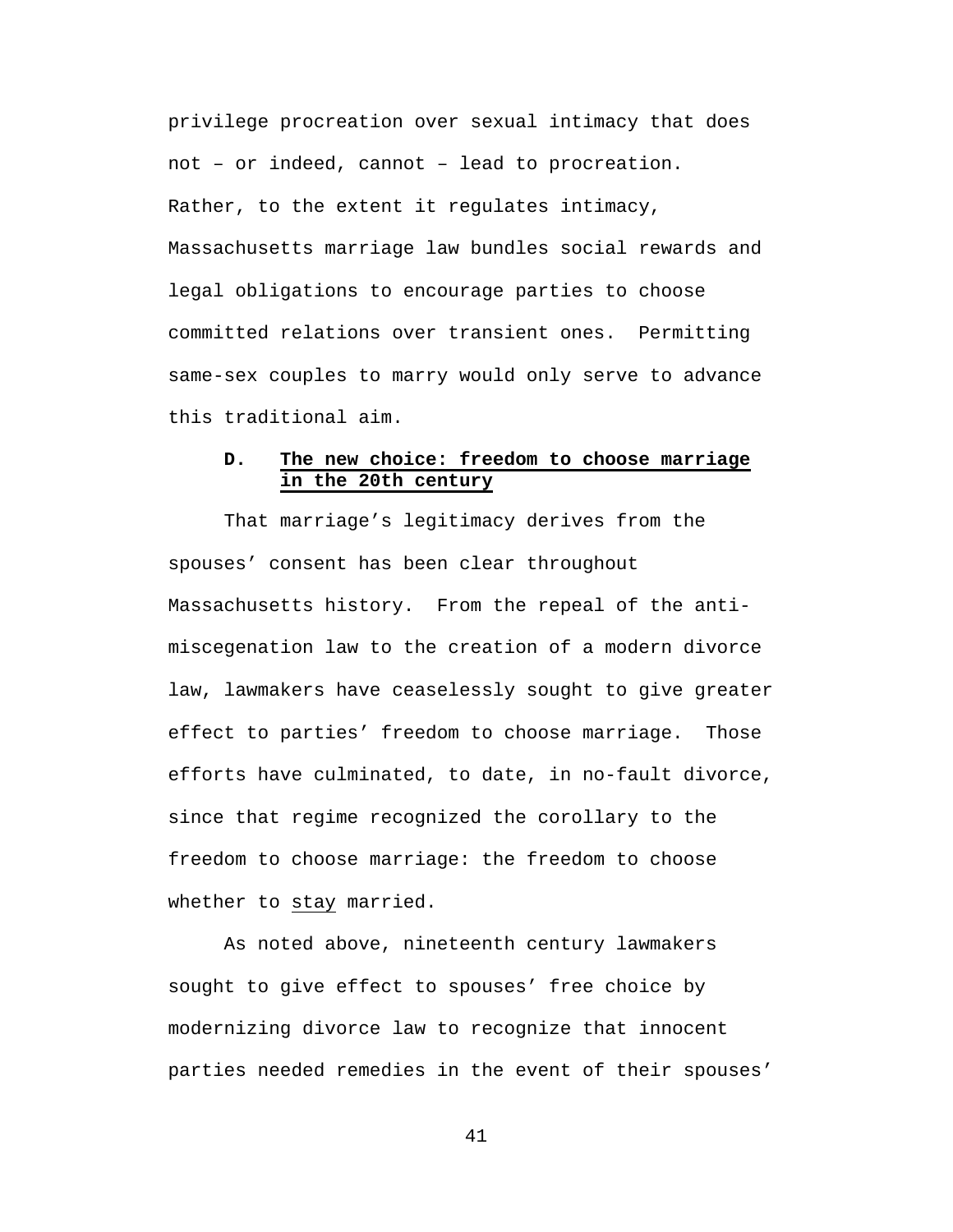breach. Twentieth century lawmakers concluded, in turn, that spouses could not freely consent to marriage unless they could decide for themselves what constituted a breach. Thus, rather than restricting the grounds for divorce to several well-defined categories, the law – in the form of no-fault divorce – permitted couples to seek divorces for their own subjective reasons.

 The no-fault revolution began in California. Well into the mid-1900s, California courts, like courts in other states, required proof of marital fault to grant a divorce. In a seminal decision in 1952, however, Chief Justice Traynor "seriously undermined the fault standard" as it existed in California. James Herbie Difonzo, Customized Marriage, 75 Ind. L.J. 875, 897 (2000). In deciding DeBurgh v. DeBurgh, 250 P.2d 598 (Cal. 1952), Chief Justice Traynor advanced a path breaking principle: rather than focusing on "[t]echnical marital fault," courts should first consider the "prospect of reconciliation" in considering whether to grant a divorce. Id*.* at 606. Under this approach, the job of the courts was not to determine whether fault existed but rather whether "the legitimate objects of matrimony have been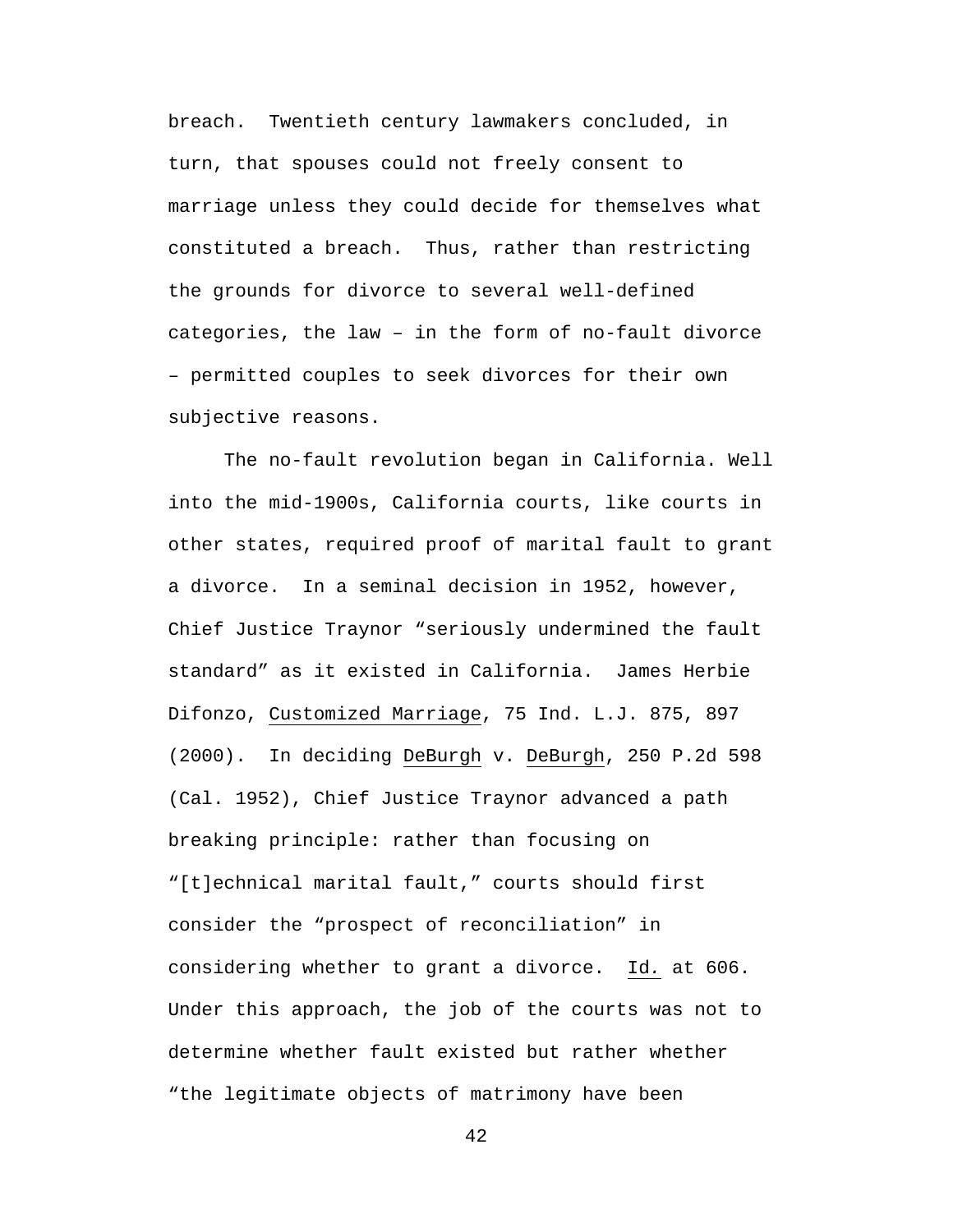destroyed or whether there is a reasonable likelihood that the marriage can be saved." Id*.*

The California legislature adopted this view the following decade, enacting the first no-fault divorce statute in the country. 1969 Cal. Stat. 3312 (repealed 1994). In response to the fault system which, in practice, promoted cursory fact-finding hearings and massive fraud upon the court by colluding spouses, the new legislation allowed judges to refuse to grant a divorce, even where a spouse had committed a marital fault, in the event the marriage still "contain[ed] a spark of life." Rep. of the Governor's Comm'n on the Family 1, 27 (1966) (quoted in Difonzo*,*  supra, at 900). Thus, no-fault divorce was not intended to make divorces easier to obtain, but rather to grant courts greater power to distinguish salvageable marriages from those "unwholesome relationship[s] [which make] a mockery of marriage." Deburgh, 250 P.2d at 603.

The logic advanced by the California Supreme Court and the California legislature proved nearly irresistible to lawmakers around the country. By 1977, all but three U.S. states had adopted some form of no-fault divorce. Difonzo, supra, at 906.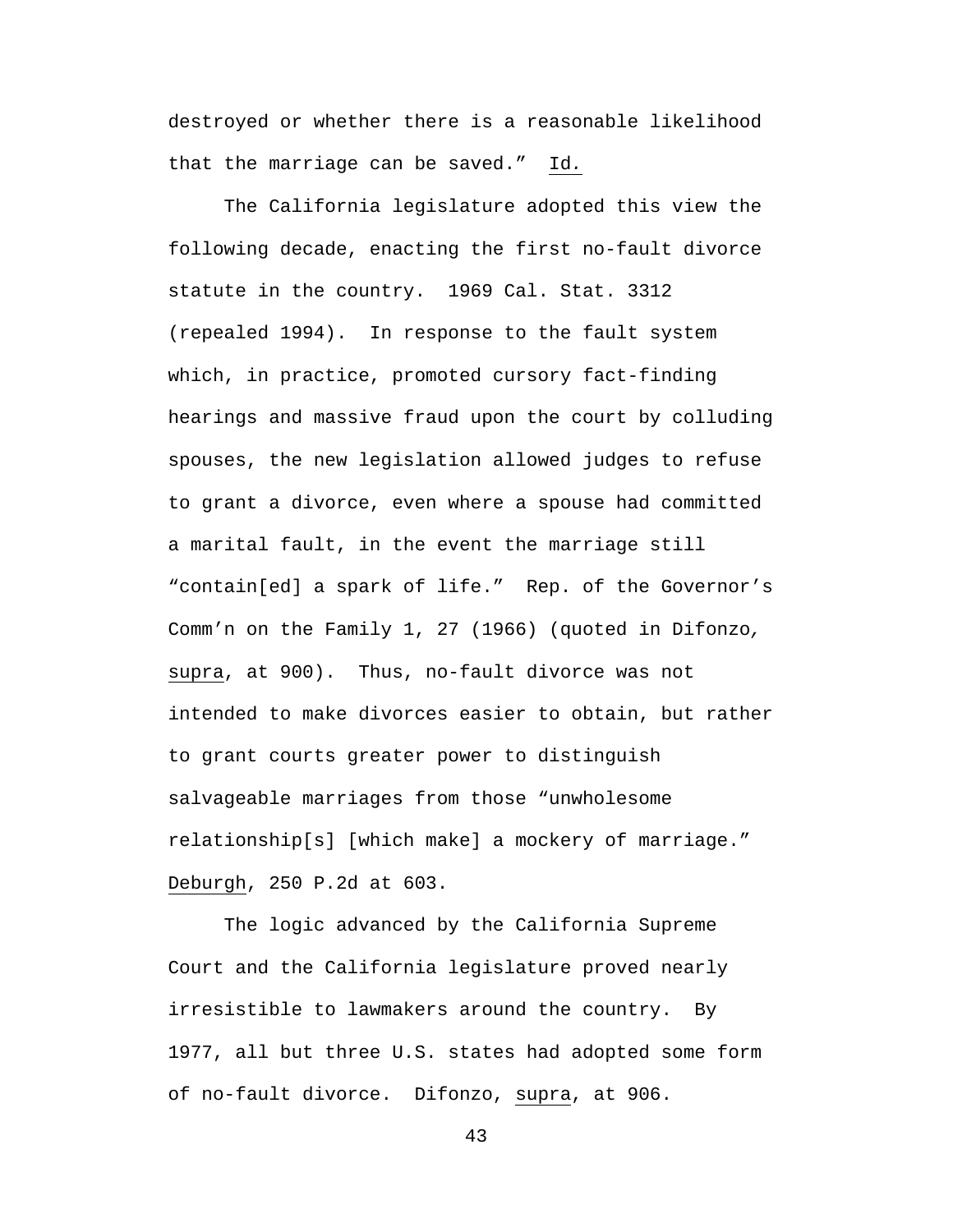Massachusetts followed California's lead in 1975, amending its divorce statute to allow spouses to divorce where their marriages were irretrievably broken down. Hon. John C. Stevens III & Harvey Beit, Grounds for Divorce, in 1 Massachusetts Family Law Manual ch. 6 (1996). Thus, as elsewhere in the country, Massachusetts couples in failed marriages could now divorce for reasons of their own choosing, not simply those deemed important by the Legislature.

No-fault divorce was a radical innovation in Massachusetts domestic relations law, but not because it placed unprecedented emphasis on parties' consent to marriage. Rather, it was radical because it fundamentally altered the terms of every marriage in the Commonwealth. $3\,$  A woman marrying in 1946 took her vows with the expectation that the state would recognize them for life. She was sure to remain married unless she committed a marital fault or had grounds to sue for divorce and chose to do so. The amendment to G.L. c. 208, § 1 in 1975 undermined those

By comparison, the repeal of anti-miscegenation laws in 1843 was merely an incremental change in the nature of marriage, since the vast majority of Massachusetts marriages were unaffected by the legalization of such marriages. Likewise, allowing same-sex couples to participate in marriage as full citizens would have no retroactive effect on marriages in the Commonwealth.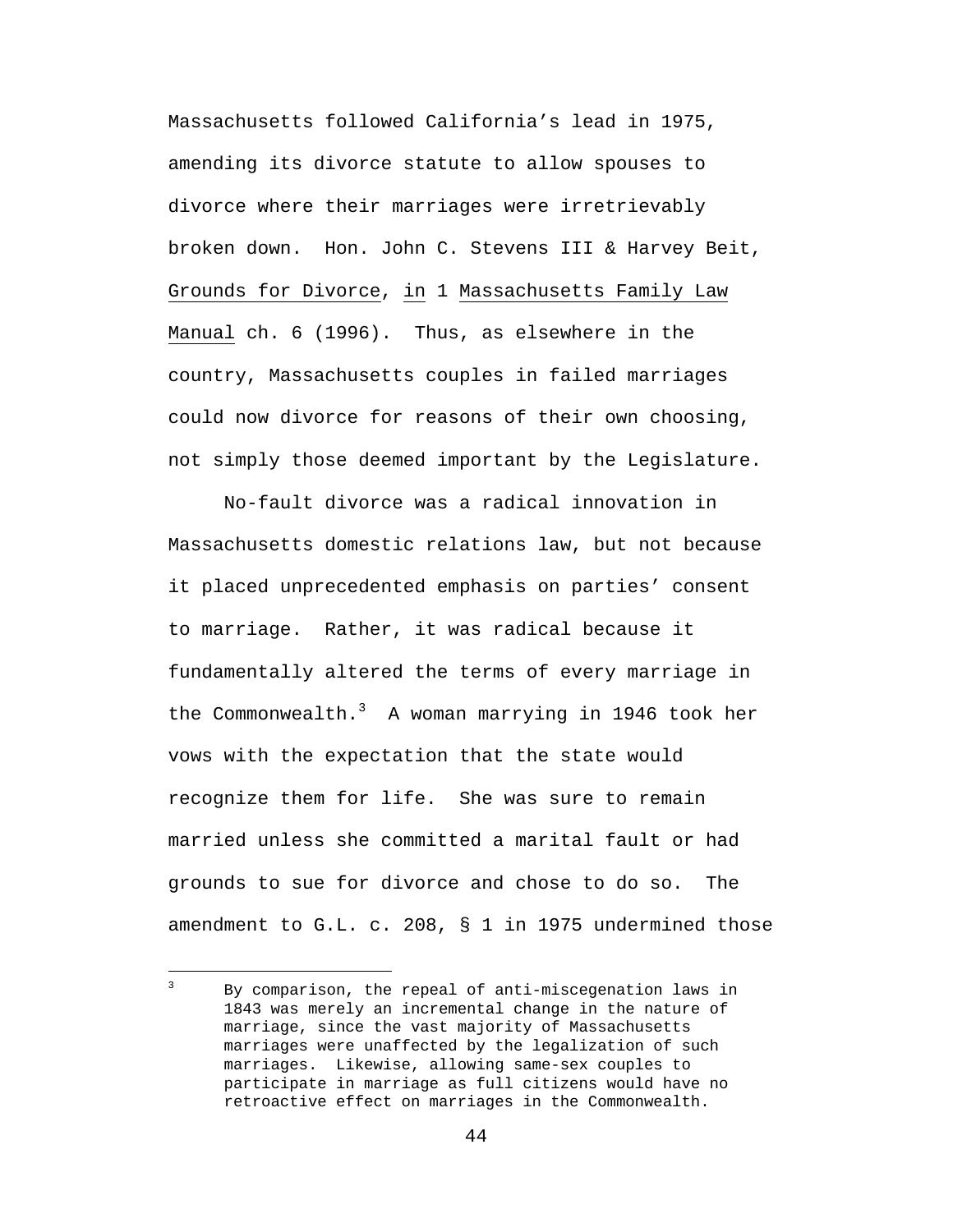expectations. Nevertheless, Massachusetts lawmakers concluded that the essence of marriage is not permanence but consent. And until the law gave spouses more power to determine for themselves when to stay married, it could not fully implement the principle that modern marriage is based on mutual consent.

# **VI. The next logical step for Massachusetts marriage law is to grant same-sex couples the right to marry.**

The evolution of marriage during the 20th century has logically led courts to the present question: Are same-sex couples entitled to marry under Massachusetts law today? The historical refusal to grant marriage licenses to gay and lesbian couples was rooted in a system that outlawed sex between same-sex couples and rigidly enforced traditional gender roles in marriage. But these outdated notions have been abandoned by Massachusetts courts.

Massachusetts courts and lawmakers have demolished any remaining basis in Massachusetts law for denying marriage licenses to gays and lesbians. First, they abolished the legal rules that enforced traditional gender roles in marriage. Legal issues involving married couples can now be decided without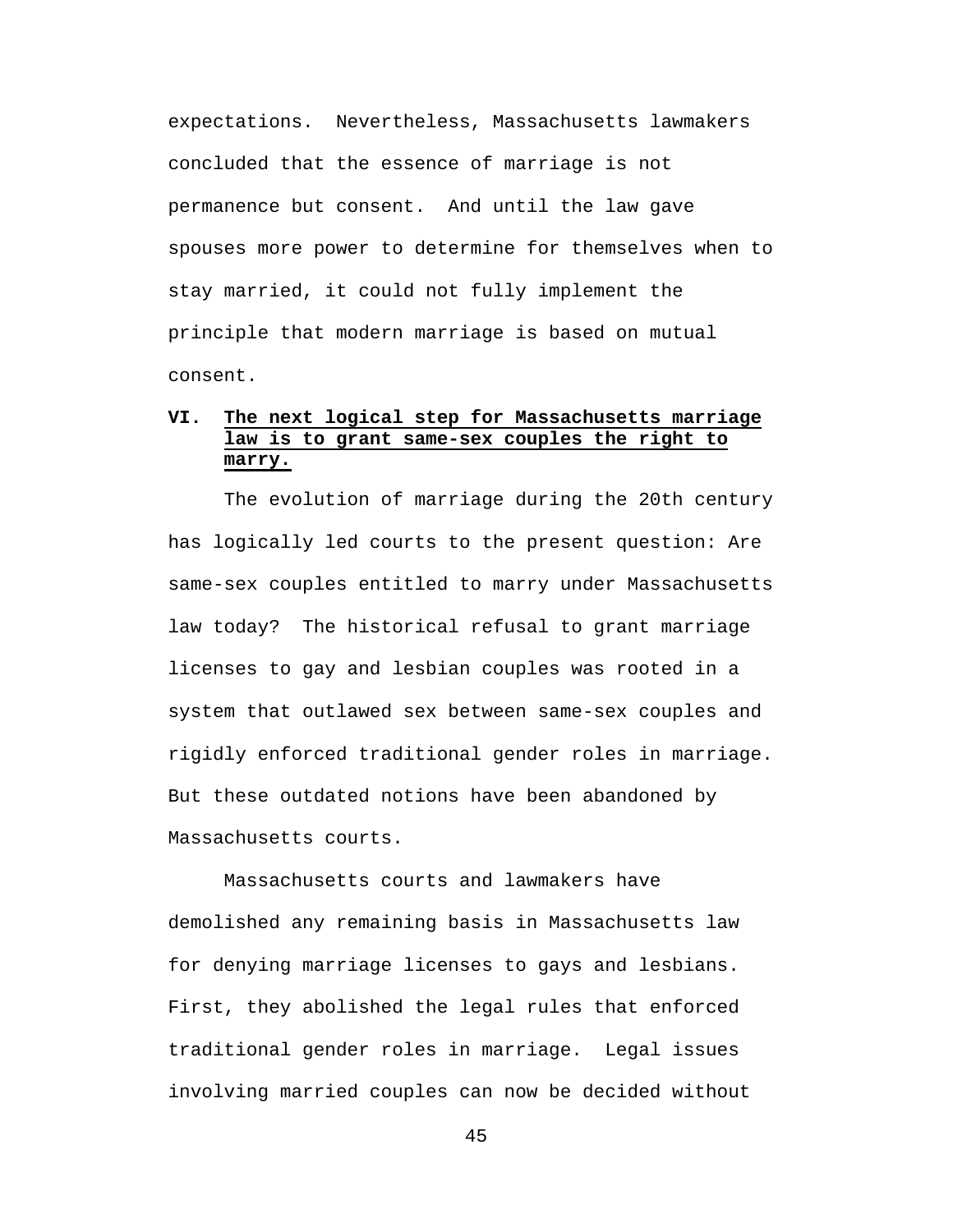reference to gender, and social roles attributed to spouses are legally irrelevant.

Second, they abolished the traditional legal prohibition on private, consensual same-sex intimacy. In Jaquith v. Commonwealth, 331 Mass. 439 (1954); Commonwealth v. Balthazar, 366 Mass. 298 (1974); and Gay & Lesbian Advocates & Defenders v. Att'y General, 426 Mass. 132, 133-34 (2002), this Court held that the statutory prohibitions on sexual activity could not be enforced against parties engaging in private, consensual relations. Since the rationales underpinning the traditional prohibition against gays marrying have been abandoned, the ban today is based on nothing more than debunked doctrine and ancient community prejudice.

Moreover, by recognizing that gay and lesbian couples are capable of creating loving families, the courts have shown the refusal to grant those couples marriage licenses to be cruel and arbitrary. In Massachusetts, same-sex couples may jointly adopt children – but they may not have the legal security that derives from the defined set of rights and responsibilities flowing from the marriage relationship. Compare Adoption of Tammy, 416 Mass.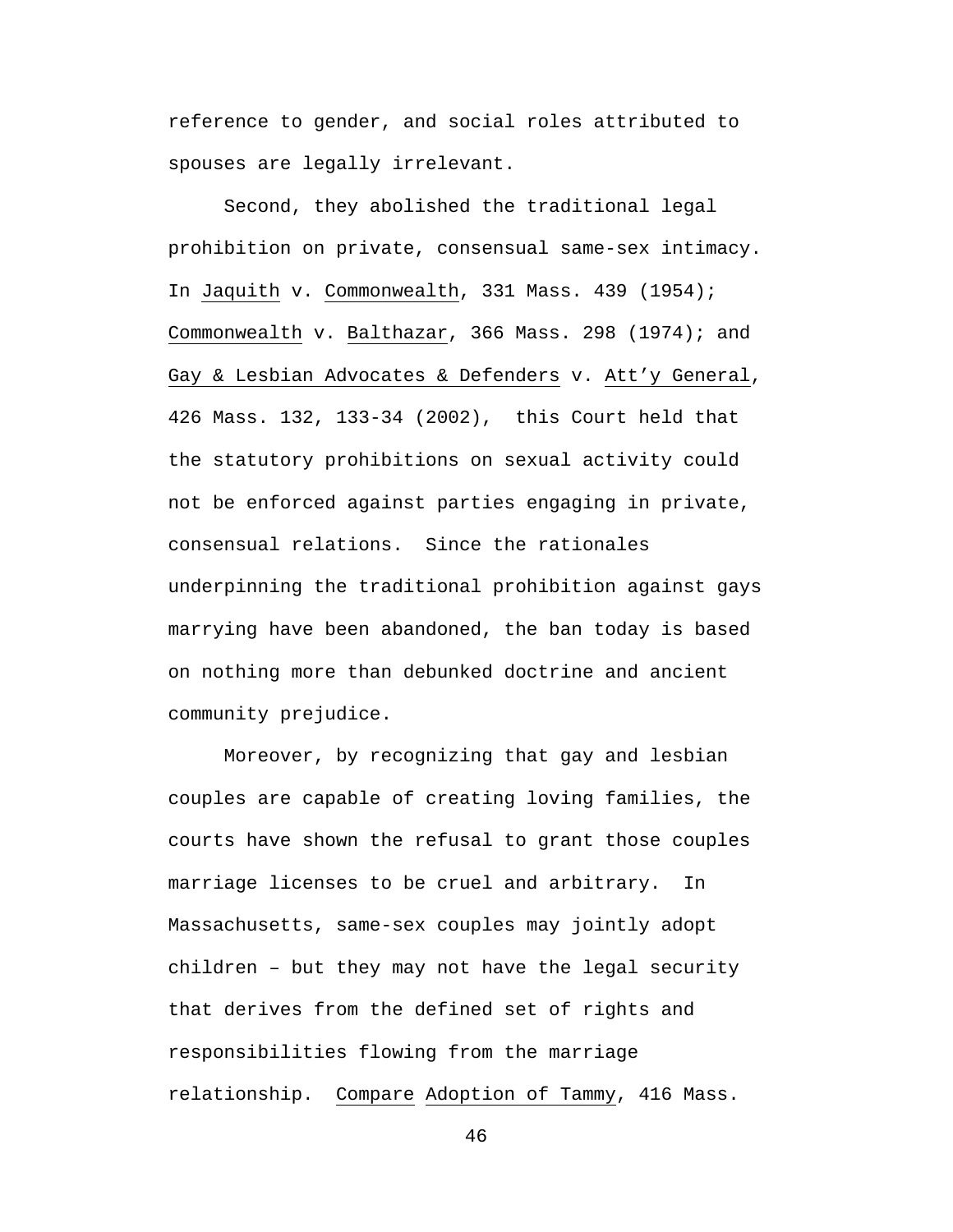205 (1993) (unmarried couples may jointly adopt child); Adoption of Galen, 425 Mass. 201, 206 (1997) (that prospective adopting couple is same-sex is completely irrelevant to their fitness as parents), with Feliciano v. Rosemar Silver Co., 401 Mass. 141 (1987) (unmarried cohabitant has no action for loss of partner's consortium); Connors v. City of Boston, 430 Mass. 31 (1999) (Massachusetts municipalities cannot extend health coverage benefits to unmarried partners of city employees). The legal uncertainties associated with gay and lesbian relationships harm not only the couples but also their children, who need legal certainty and regularity in the event one of their parents dies or gets sick.

Like blacks and women during the first half of the 19th century, gays and lesbians in present-day Massachusetts face a schizophrenic legal regime – their citizenship is only partly recognized. But lifting the bar that prevents gays from marrying would be in perfect keeping with the marked historical trend in Massachusetts: where a group has been legally stigmatized in the past, the recognition of their marriage rights is part and parcel of the process of recognizing their civil rights. Thus, the judicial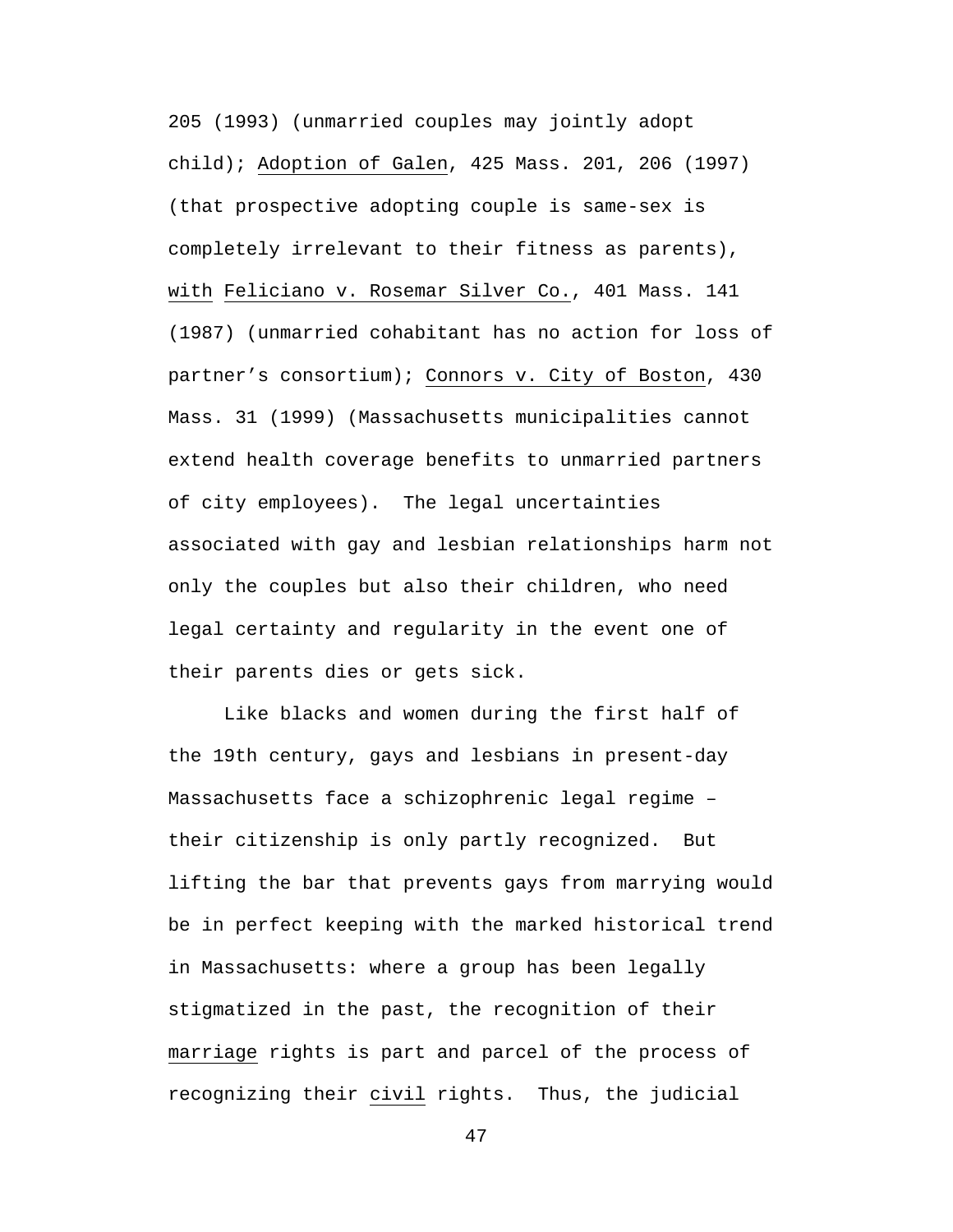abolition of slavery in Massachusetts was followed by the demise of anti-miscegenation laws. And women's increasing prominence in the workplace and the political arena was followed by the dismantling of coverture. Today, gays and lesbians have been granted many of the rights accorded to their fellow citizens, but still cannot choose to marry the person they love. As lawmakers have long acknowledged, individuals can only be equal under the law when they are free to marry as equals. For this reason, allowing gays and lesbians to marry would be perfectly consistent with the history of Massachusetts.

### **VII. Conclusion**

Marriage in Massachusetts has always been a civil institution through which the Commonwealth formally recognizes and ennobles long-term, committed, intimate relationships. These relationships are founded on the free choice of the parties and their continuing mutual consent to stay together. Over the past four centuries, through the actions of this Court, the institution of marriage has evolved many times. For example, this Court recognized that marriage is not about some metaphysical "unity" of one man and one woman - the notion that fueled the discredited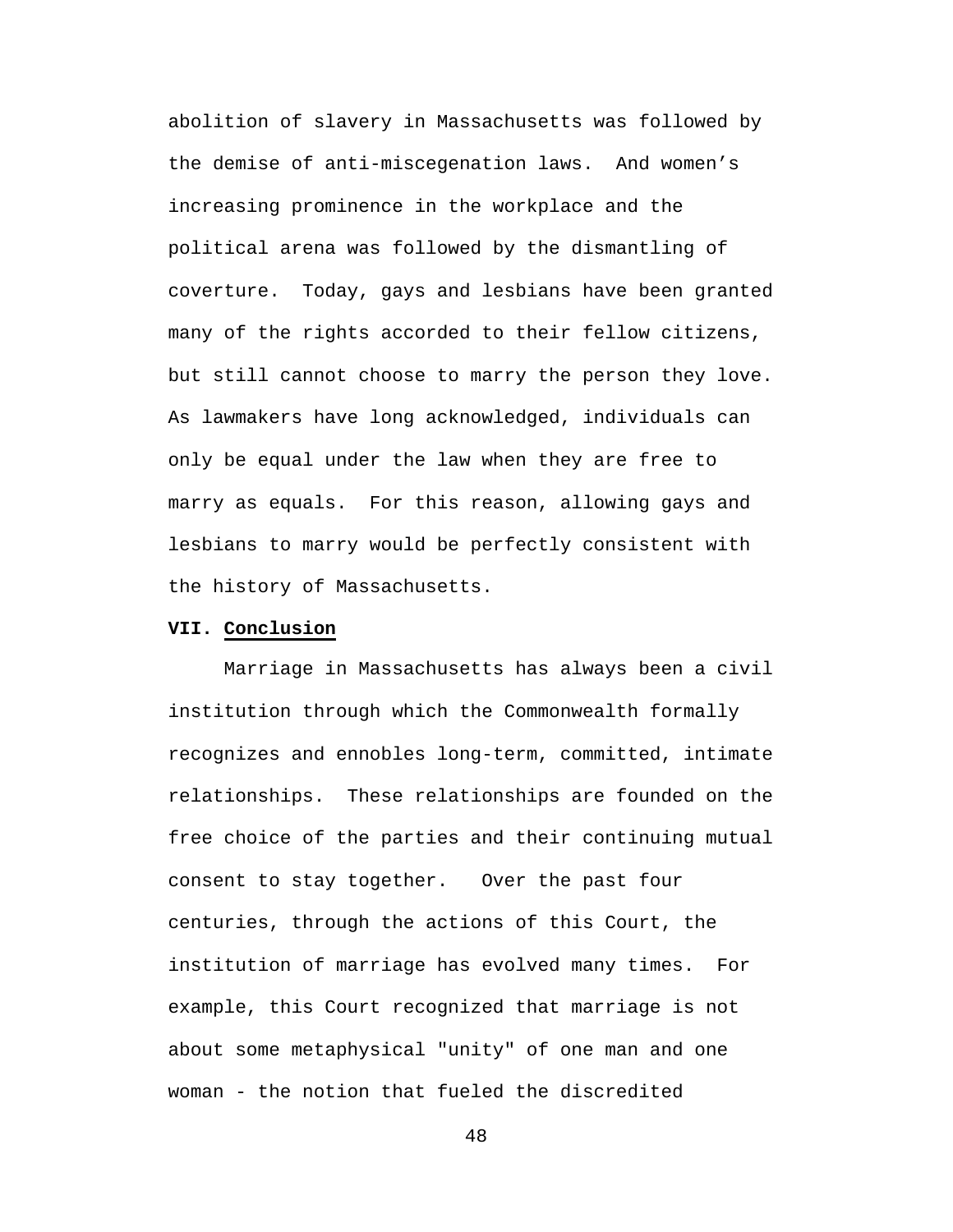doctrine of coverture, which rendered women legal nonentities after marriage. This Court also played an instrumental role in the repeal of anti-miscegenation laws, and the recognition of the equality of all races. This Court has brought marriage in Massachusetts to where it is today: an equal, genderneutral partnership, with each party having the same rights and obligations to each other and to society.

That is precisely the kind of relationship the plaintiff couples in this case share. All have freely chosen to enter and remain in their long-term, committed, intimate relationships. Four of the seven couples are raising children together, and all seven seek to legally formalize their relationships, to undertake the obligations of marriage, and to obtain the benefits for their partners and for their children. These relationships are already recognized by society, with many employers providing family benefits for same-sex couples, and by this Court, with its rulings that same-sex couples may adopt children. All that remains is for the law to recognize formally what is already a reality - just as it did when it abolished coverture to reflect women's changing status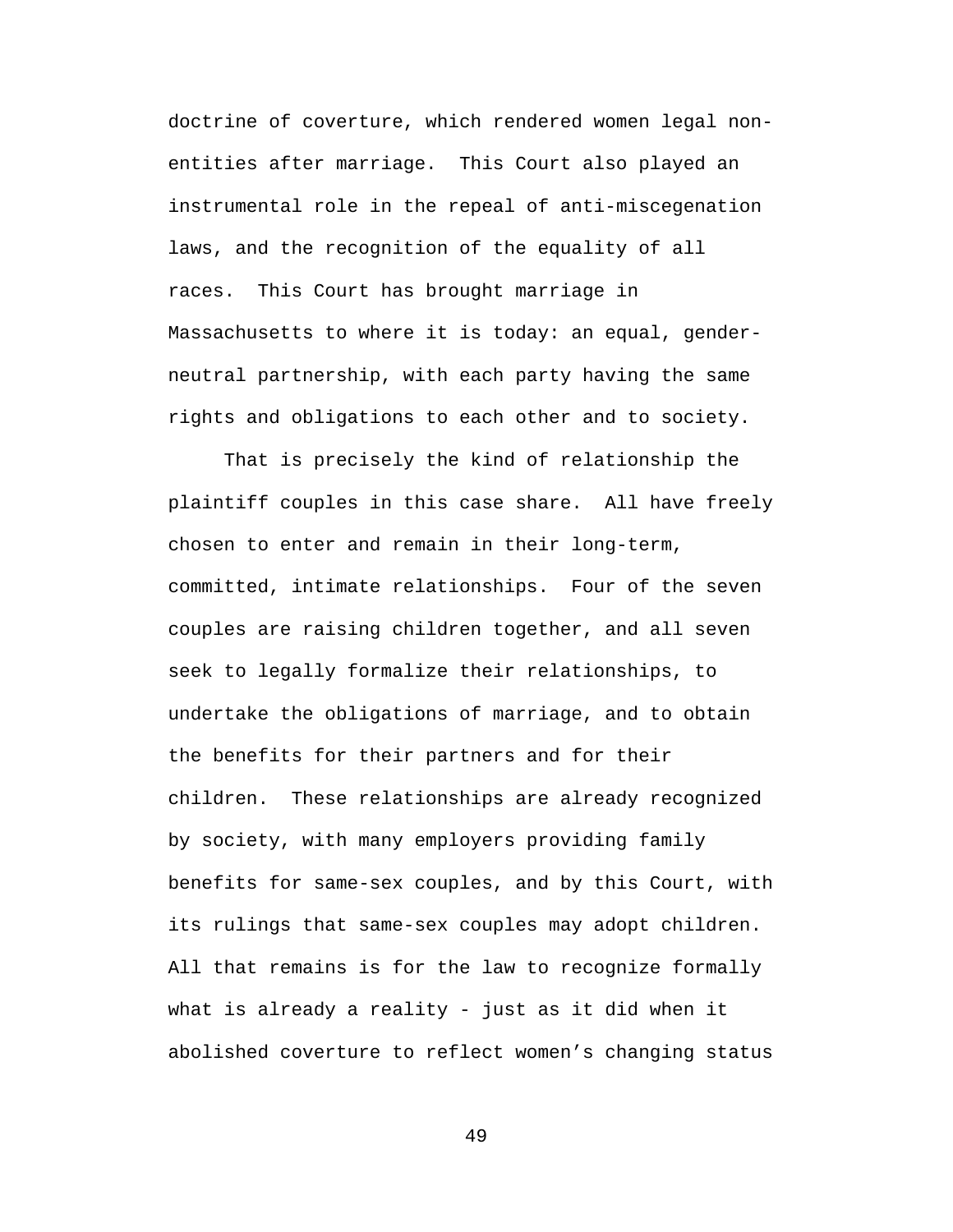in society and when it granted citizens of all races the right to marry the partner of their choosing.

The history of marriage in Massachusetts shows that this Court has kept marriage relevant not by adhering to concepts from another era but by molding the institution to fit the times. The time to jettison this vestige of discrimination against same sex-couples by allowing these plaintiffs to formalize their commitments through marriage is now.

Respectfully submitted,

The professors of the history of marriage, families, and the law,

By their attorneys,

Kenneth J. Parsigian, P.C. BBO No. 550770 Goodwin Procter LLP Exchange Place Boston, Massachusetts 02109 (617) 570-1000

\_\_\_\_\_\_\_\_\_\_\_\_\_\_\_\_\_\_\_\_\_\_\_\_\_\_\_\_\_\_\_\_

Dated: November 8, 2002

LIBA/1201182.4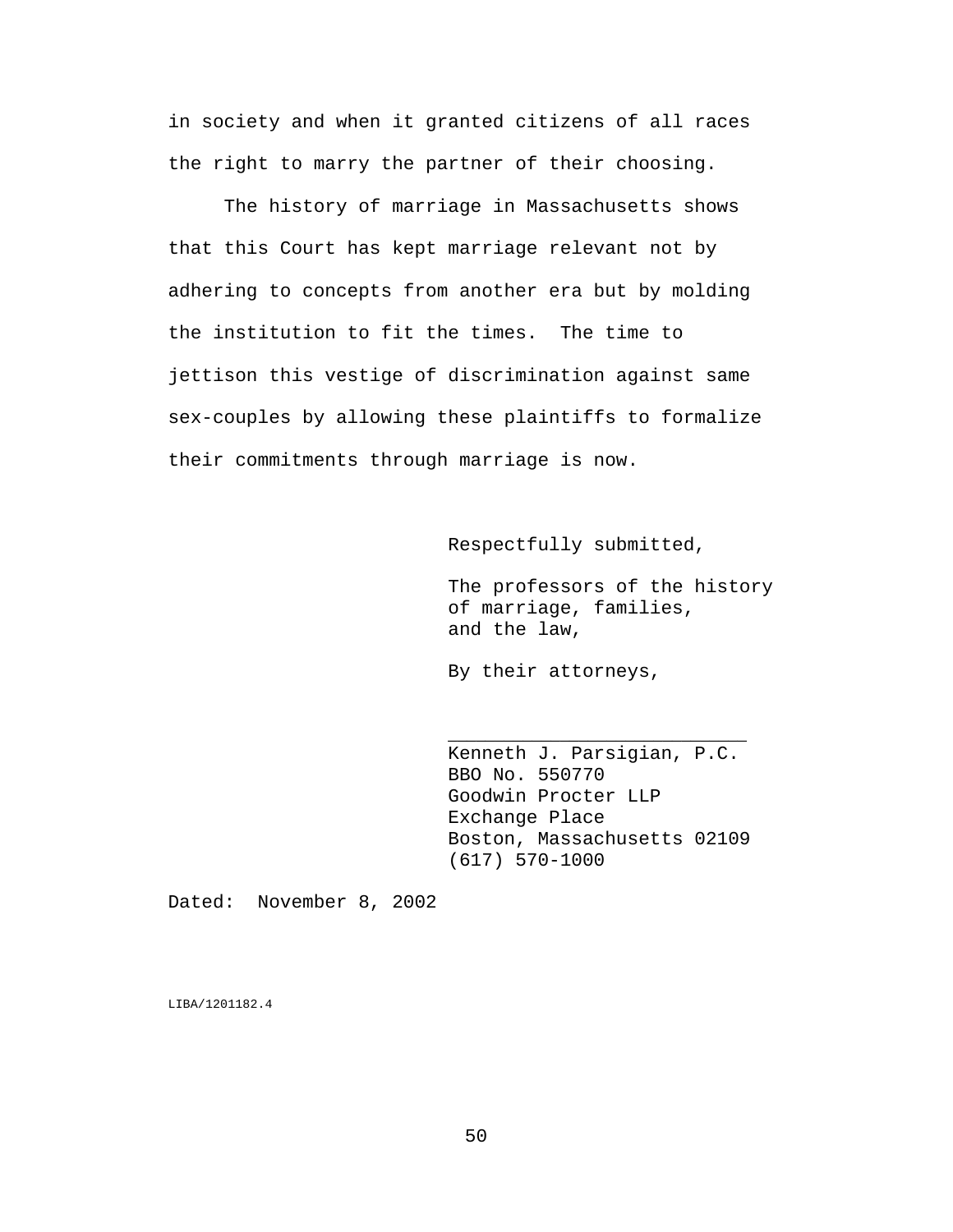## COMMONWEALTH OF MASSACHUSETTS SUPREME JUDICIAL COURT

HILLARY GOODRIDGE, JULIE GOODRIDGE, DAVID WILSON, ROBERT COMPTON, MICHAEL HORGAN, EDWARD BALMELLI, MAUREEN BRODOFF, ELLEN WADE, GARY CHALMERS, RICHARD LINNELL, HEIDI NORTON, GINA SMITH, LINDA DAVIES, AND GLORIA BAILEY, Plaintiffs-Appellants, v. DEPARTMENT OF PUBLIC HEALTH AND DR. HOWARD KOH, in his official capacity as COMMISSIONER OF DEPARTMENT OF PUBLIC No. SJC-08860

Defendants-Appellees.

HEALTH,

## APPENDIX: BIOGRAPHIES OF AMICI

Peter W. Bardaglio, Ph.D., is Provost and Professor of History at Ithaca College. He is the author of Reconstructing the Household: Families, Sex, and the Law in the Nineteenth-Century South

(University of North Carolina Press, 1995), which won the 1996 James Rawley Prize from the Organization of American Historians for best book published on the history of race relations in the United States. Bardaglio has also published numerous articles and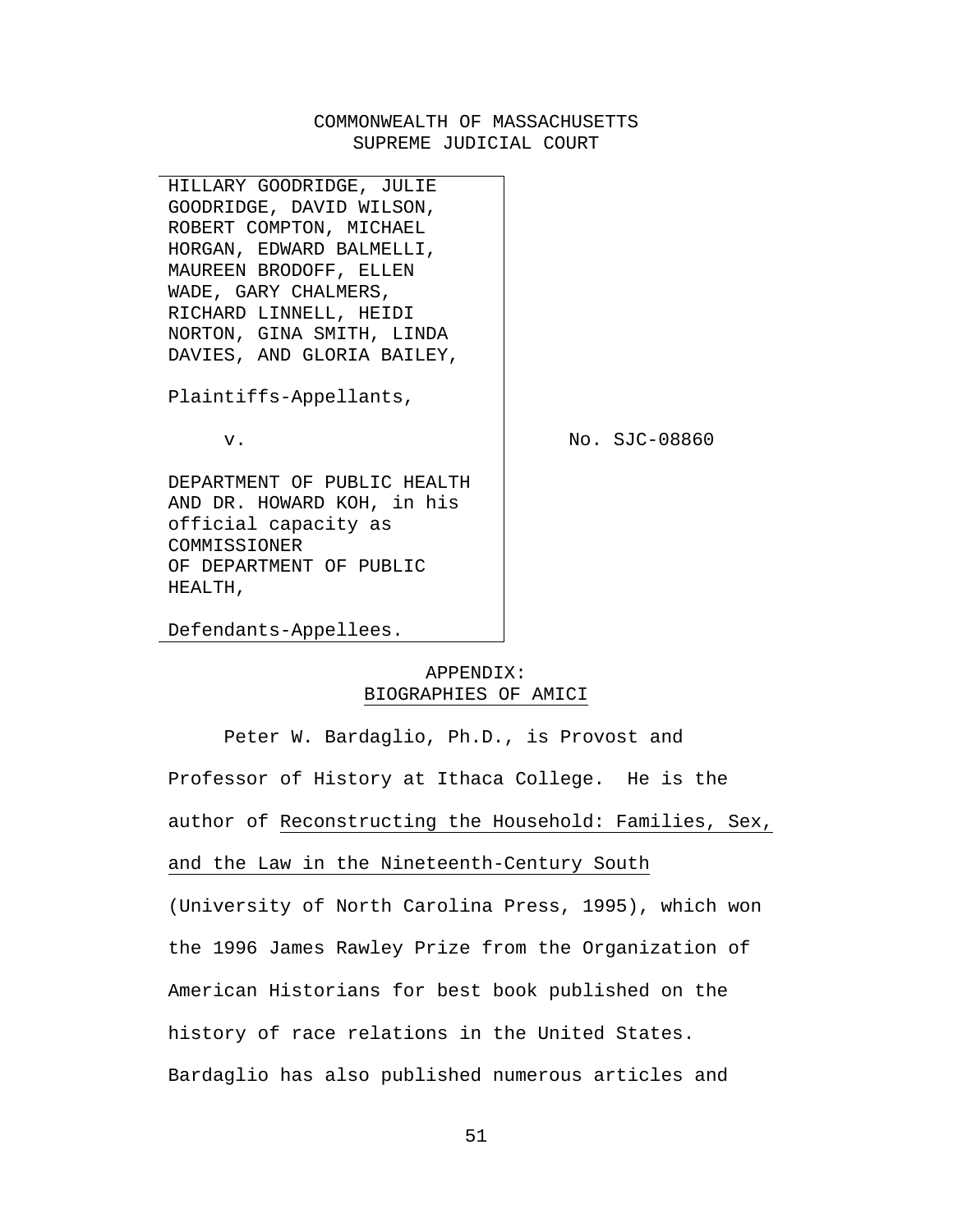essays on race and gender in the nineteenth-century South as well as on families and public policy in the United States.

Norma Basch is a professor of history at Rutgers University. She has written extensively on marriage and domestic relations in nineteenth-century American law, including a recent book on the history of divorce published by the University of California Press. She teaches courses on gender history, women's history, and American legal history in both the undergraduate and doctoral programs at Rutgers.

Richard Chused is a professor of law at Georgetown University Law Center. He teaches courses in family law and gender and law in American history. His recently published works include Private Acts in Public Places: A Social History of Divorce in the Formative Era of American Family Law*,* a study of legislative divorce in the first half of the nineteenth century, and a series of articles on the legal history of women's property law. He is also a member of various history associations and the Society of American Law Teachers, on whose Board of Governors he sat for twelve years.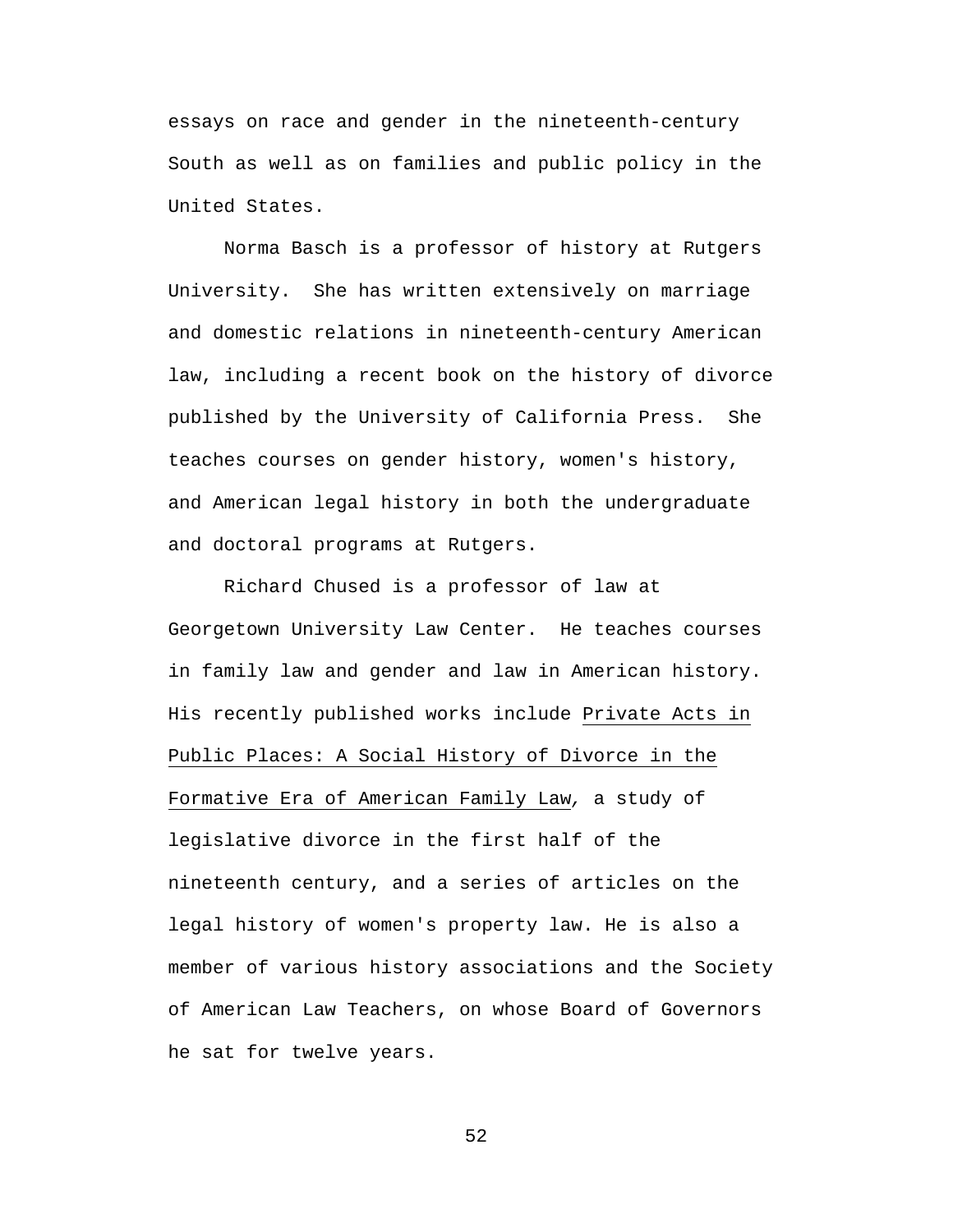Nancy F. Cott is the Jonathan Trumbull Professor of American History at Harvard University and the Pforzheimer Foundation Director of the Schlesinger Library on the History of Women in America at the Radcliffe Institute for Advanced Study. Her research and teaching concentrate on the history of women and of gender relations in the United States. Her interests have ranged from family structures, women's rights, and feminism, to the role of gender in political institutions and citizenship. She is the author or editor of seven books, the most recent of which is Public Vows: A History of Marriage and the Nation (Harvard University Press, 2000).

Peggy Cooper Davis is the John S.R. Shad Professor of Lawyering and Ethics at New York University School of Law. She is a former family court judge and has published widely on family and child welfare issues. Her book, Neglected Stories: The Constitution and Family Values (New York: Hill and Wang, 1997), was a pathbreaking analysis of the constitutional position of the family.

Nancy E. Dowd is Chesterfield Smith Professor of Law at the University of Florida Levin College of Law, where she teaches in the areas of family law,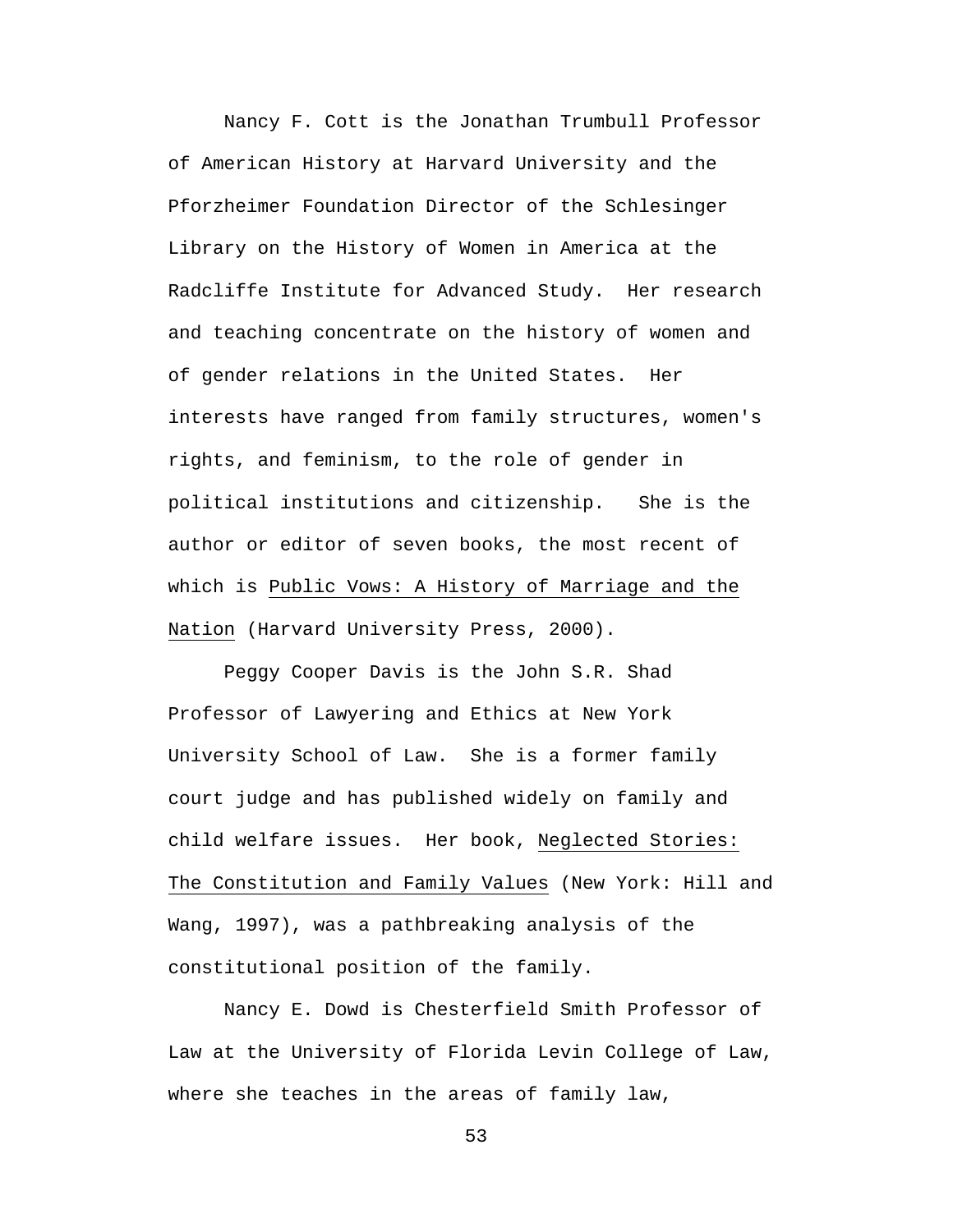constitutional law, and gender and the law. She is the author of many articles in the area of family law and two books, Redefining Fatherhood (New York University Press, 2001) and In Defense of Single Parent Families (New York University Press, 1997).

Ariela Dubler is an associate professor at Columbia Law School, where she teaches legal history and family law. Her research and writing focus on the history of marriage and nonmarital relations.

Sarah Barringer Gordon, J.D., Ph.D., is Professor of Law and History at the University of Pennsylvania. Her areas of research include the legal history of religion, marriage, and gender. For the 2002-03 academic year, she is a Visiting Research Fellow at the Program in Law and Public Affairs at Princeton University.

Linda Gordon is Professor of History at New York University and Vilas Distinguished Research Professor Emeritus at the University of Wisconsin. She is the author of three books and the editor of two books on the history of social policies regarding work, family, and gender. Her most recent book, The Great Arizona Orphan Abduction (Harvard University Press, 1999), won the Bancroft prize for best book in US history and the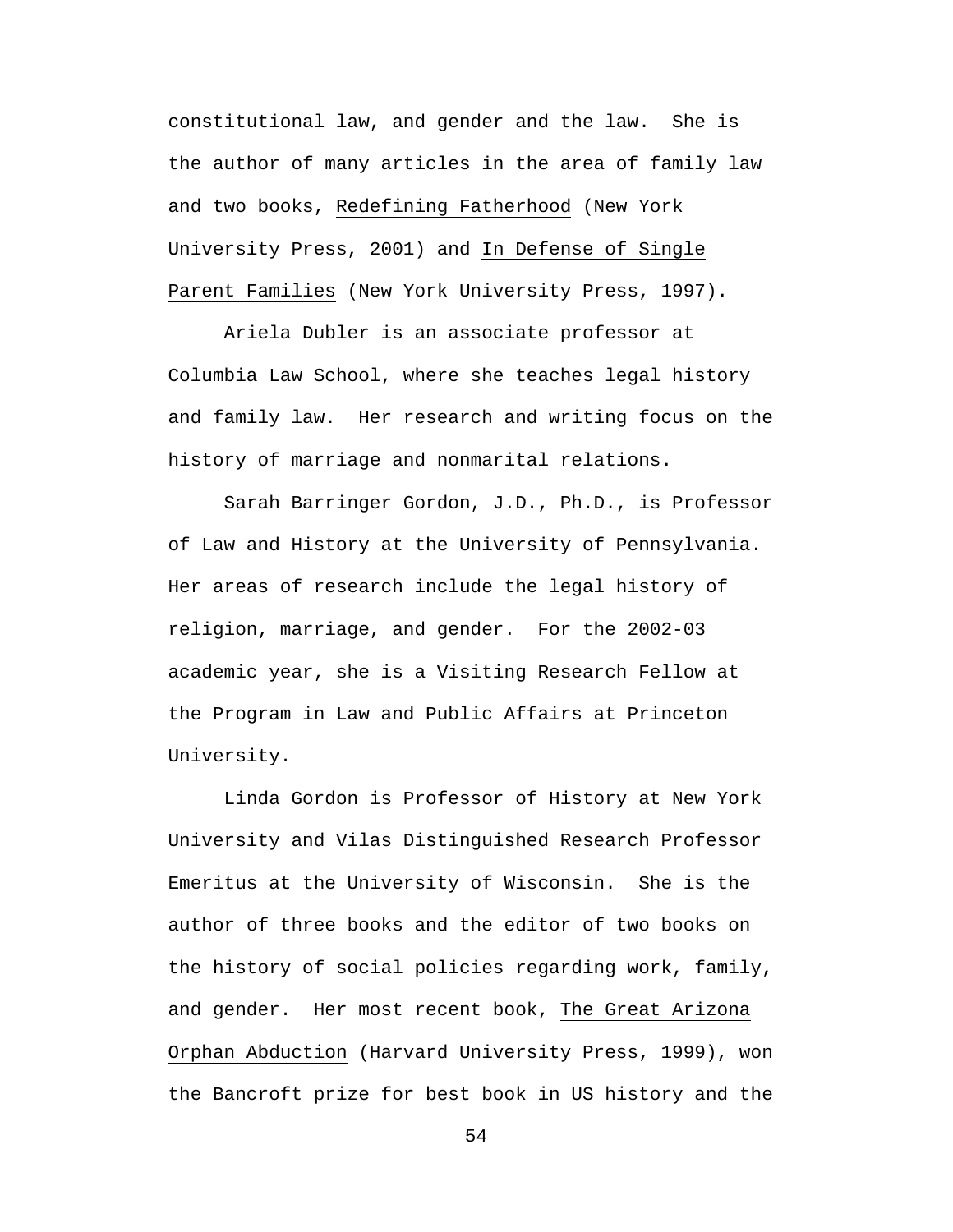Beveridge prize for best book on the history of the Americas.

Robert W. Gordon is Chancellor Kent Professor of Law and Professor of History at Yale University. He teaches courses on American Legal History and has written extensively on the history of law regulating relationships in the household and workplace.

Michael Grossberg is Professor of History and Law at Indiana University, Bloomington and Editor of the American Historical Review. His research focuses on the relationship between law and social change, particularly the intersection of law and the family. He has written a number of books and articles on legal and social history. His 1985 book, Governing the Hearth, Law and the Family in Nineteenth-Century America (University of North Carolina Press, 1983) won the Littleton-Griswold Prize in the History of Law and Society in America given by the American Historical Association. He also served as a consultant on Studies in Scarlet: Marriage and Sexuality in the United States and the United Kingdom, 1815-1914, a digital collection of legal materials produced by the Research Libraries Group.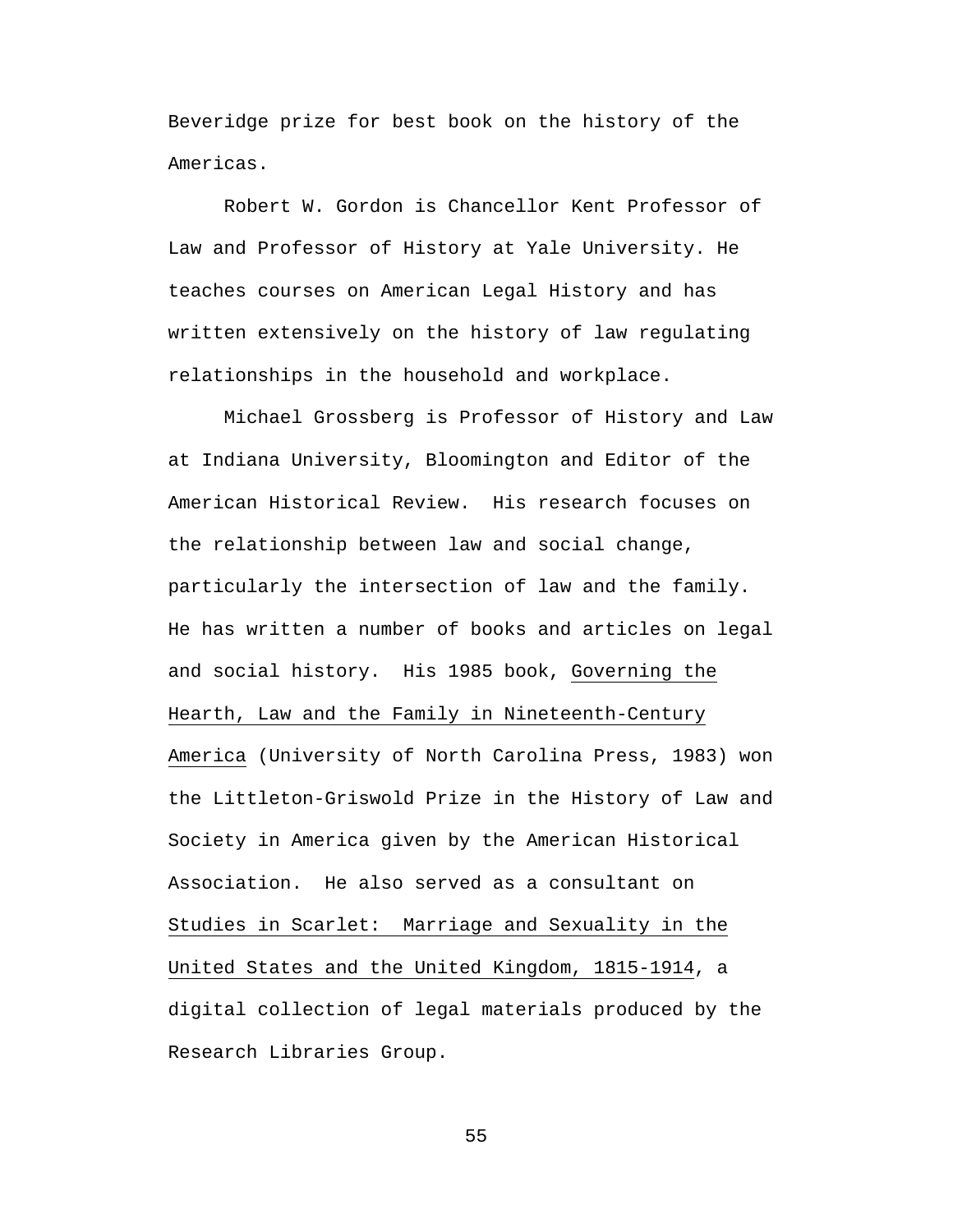Hendrik Hartog is the Class of 1921 Bicentennial Professor of the History of American Law and Liberty at Princeton University. He is the author of Man and Wife in America: A History (Harvard University Press, 2000) and other works on the legal history of marriage and the family.

Martha Hodes, Ph.D., is Associate Professor of History at New York University. She is the author of White Women, Black Men: Illicit Sex in the Nineteenth-Century South (Yale University Press, 1997) and the editor of Sex, Love, Race: Crossing Boundaries in North American History (New York University Press, 1999). She has served several terms as the Director of the Program in the History of Women and Gender at New York University.

Nancy Isenberg, Ph.D., is Associate Professor of History and Co-holder of the Mary Frances Barnard Chair in Nineteenth-Century American History at the University of Tulsa. She has written and edited books and published many articles on legal and gender issues. Her book Sex and Citizenship in Antebellum America (University of North Carolina, 1998) was awarded the 1999 book prize from the Society for Historians of the Early Republic.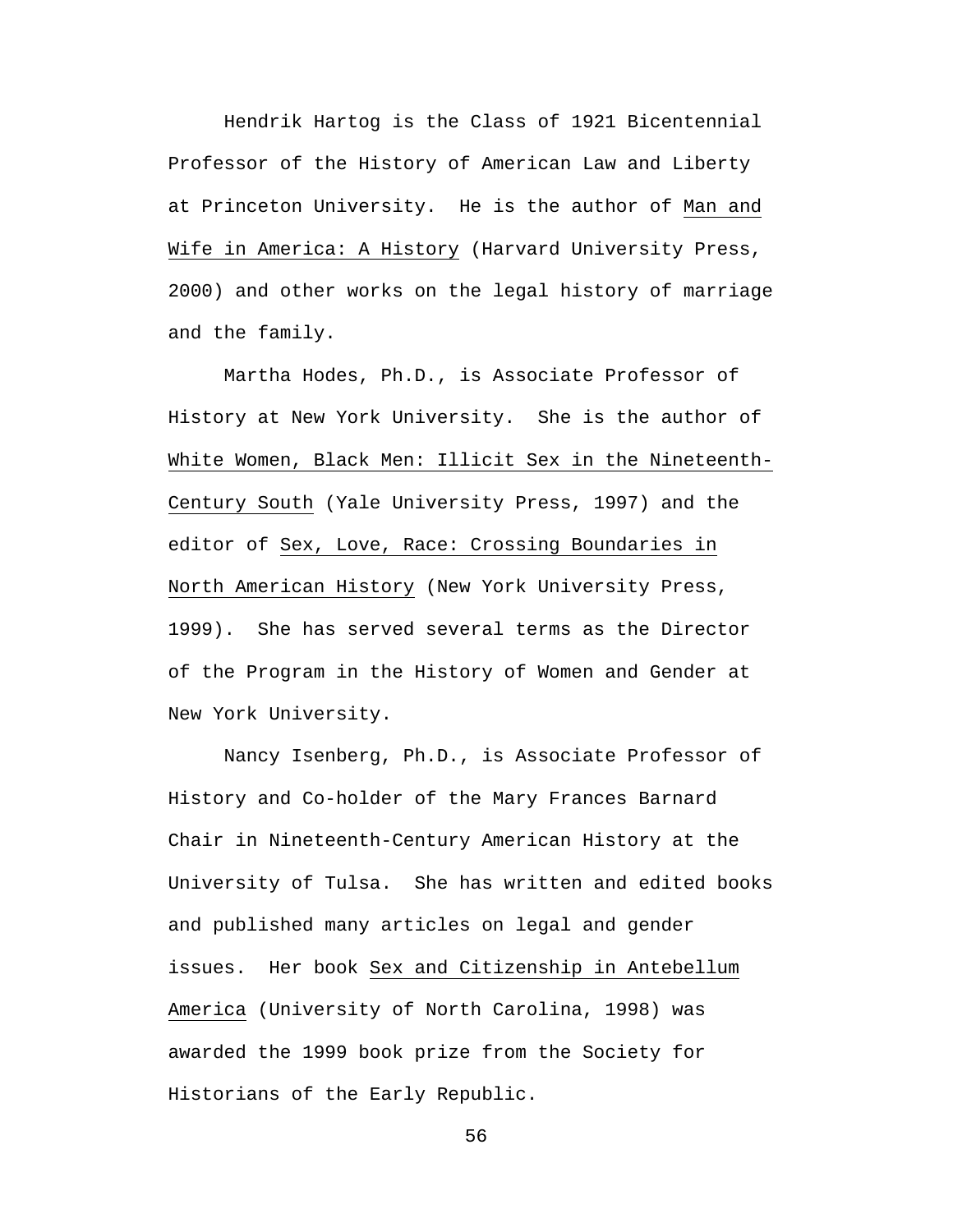Linda K. Kerber is May Brodbeck Professor in the Liberal Arts and Professor of History at the University of Iowa. She also holds an appointment as Lecturer in Law at the University of Iowa College of Law. Her most recent book, No Constitutional Right to Be Ladies: Women and the Obligations of Citizenship (Hill and Wang, 1998), won the Littleton-Griswold Prize of the American Historical Association for the best book in U.S. Legal History. She is a past president of the American Studies Association and the Organization of American Historians and a Fellow of the American Academy of Arts and Sciences.

Elaine Tyler May is Professor of American Studies and History at the University of Minnesota. She has served recently as President of the American Studies Association and as the Distinguished Fulbright Chair in American History at University College, Dublin, Ireland. She has published several books and articles on marriage and divorce, the Cold War era, women and the family in the United States, the history of sexuality and reproduction, and the relationship between private life, politics and public policy.

Linda McClain is Professor of Law at Hofstra University School of Law. She is a former Faculty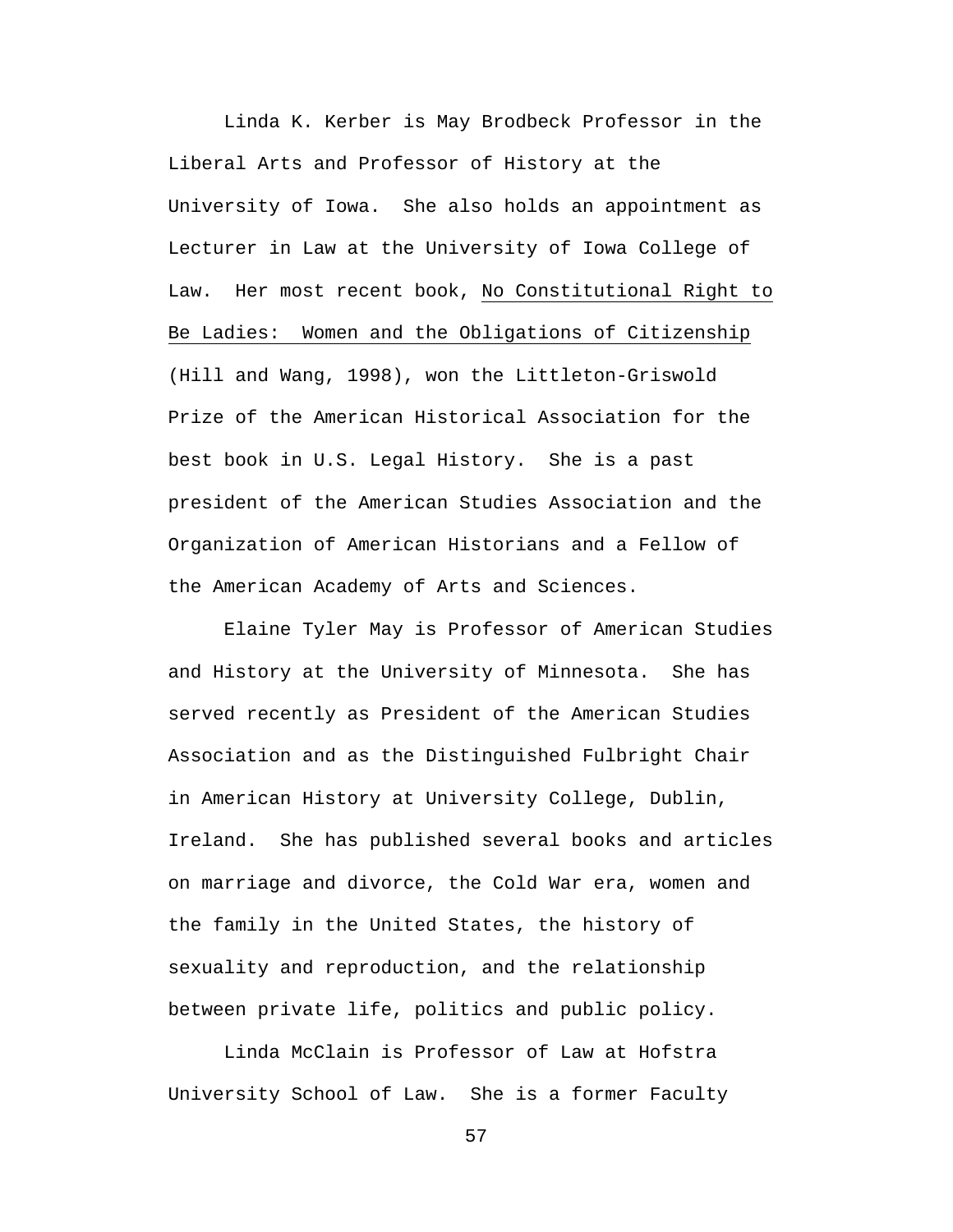Fellow in Ethics at the Harvard University Center for Ethics and the Professions. She teaches and writes in the areas of family law, jurisprudence, property, and welfare law.

Martha Minow is Professor of Law at Harvard University, where she teaches family law and other courses. She is the co-editor of a casebook on women and the law, the author of numerous articles and book chapters on the history of family law, and a supervisor of numerous doctoral and masters degree students working on family law and its history in the United States and elsewhere.

Steven Mintz is John and Rebecca Moores Professor of History at the University of Houston and a member of the board of directors of the Council on Contemporary Families. His books include Domestic Revolutions: A Social History of American Family Life (Free Press, 1989).

Peggy Pascoe is Associate Professor and Beekman Chair of Northwest and Pacific History at the University of Oregon, where she is completing a book on the history of miscegenation law in the United States from 1860 to 1967. Among the articles she has written on the topic of marriage law is Miscegenation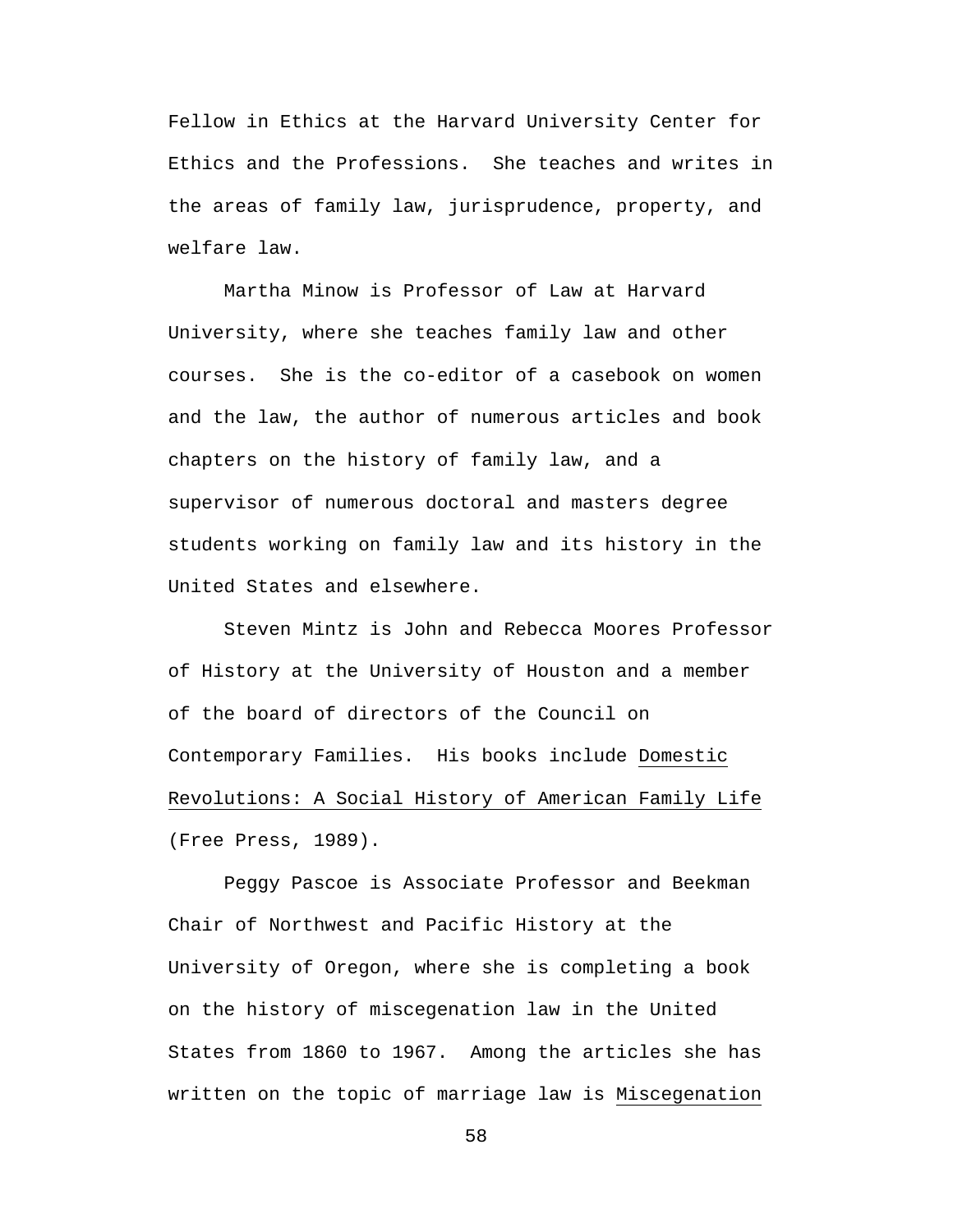Law, Court Cases, and Ideologies of 'Race' In Twentieth-Century America (Journal of American History, June 1996).

Elizabeth H. Pleck, Ph.D., is Professor of History and Human Development and Family Studies at the University of Illinois, Urbana/Champaign. She teaches undergraduate and gradate courses in U.S. family history. She is the author of four scholarly monographs on American family history.

Carole Shammas is the John R. Hubbard Chair of History at the University of Southern California. She has published numerous articles in history and legal history journals concerning family law, and her new book, A History of Household Government in America (University of Virginia Press, 2002), discusses the changes in marriage law in the United States.

Mary Lyndon (Molly) Shanley is Professor of Political Science and the Margaret Stiles Halleck Chair at Vassar College, Poughkeepsie, New York. She is the author of Feminism, Marriage and the Law in Victorian England; Making Babies, Making Families, concerning ethical issues in contemporary family law; and two anthologies on political theory. She teaches courses in the history of political philosophy and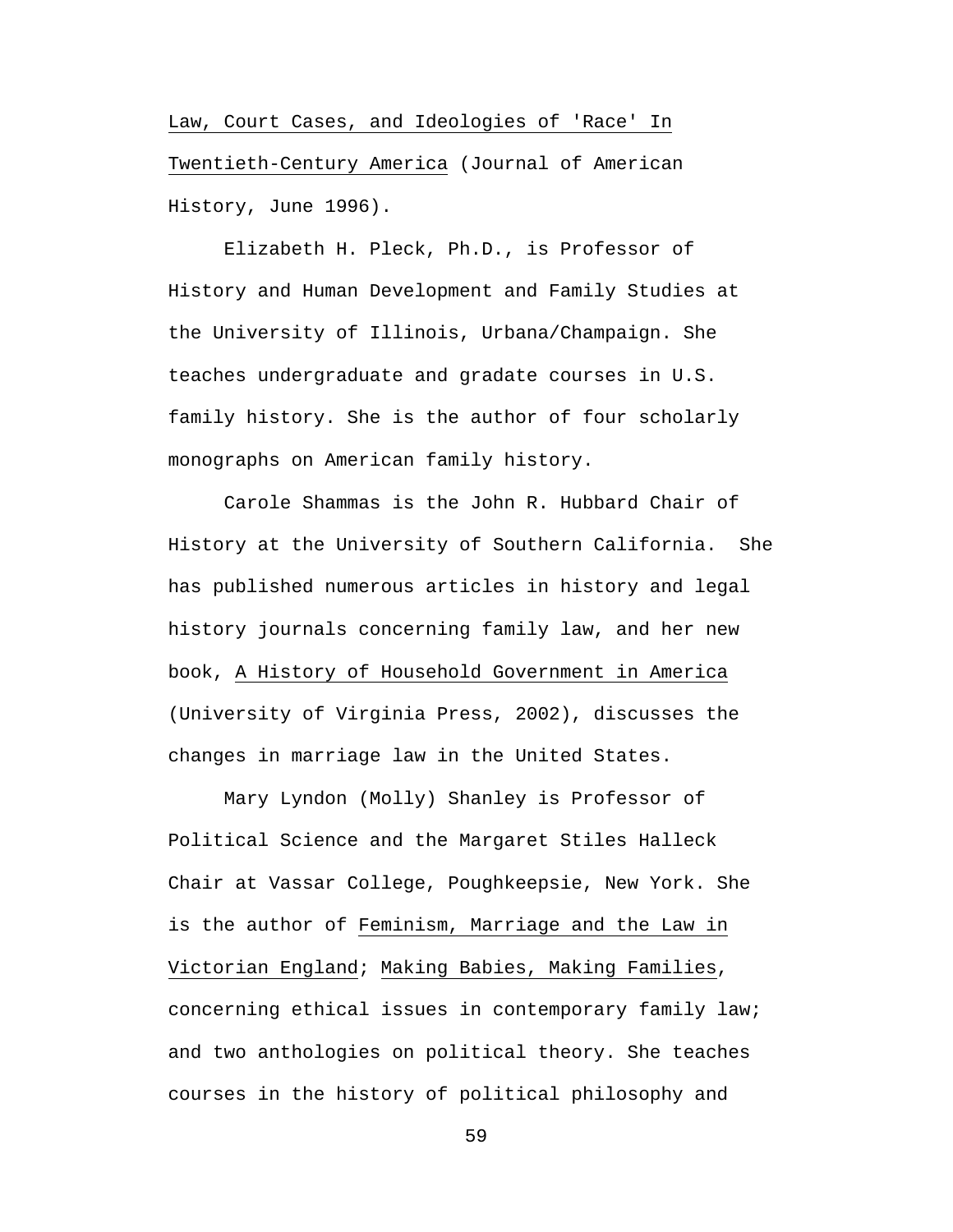contemporary political and feminist theory. She served as Chair of the American Political Science Association's Committee on the Status of Women and as President of the Women's Caucus for Political Science.

Reva Siegel is Nicholas deB. Katzenbach Professor of Law at the Yale Law School. Professor Siegel writes in the fields of constitutional law, antidiscrimination law, and legal history, with special focus on questions of gender and the institution of marriage.

Amy Dru Stanley, Ph.D., is Associate Professor of History at the University of Chicago. A historian of nineteenth-century American history, she has written extensively on law, marriage, gender, and the household. She is the author of From Bondage to Contract: Wage Labor, Marriage and the Market in the Age of Slave Emancipation (Cambridge University Press, 1998), which won several academic awards, including the Frederick Jackson Turner Award for the best first book in American History.

Lee E. Teitelbaum is a member of the faculty at the Cornell Law School. He has an extensive record of publications and professional research in the areas of family law and the law relating to children, parents